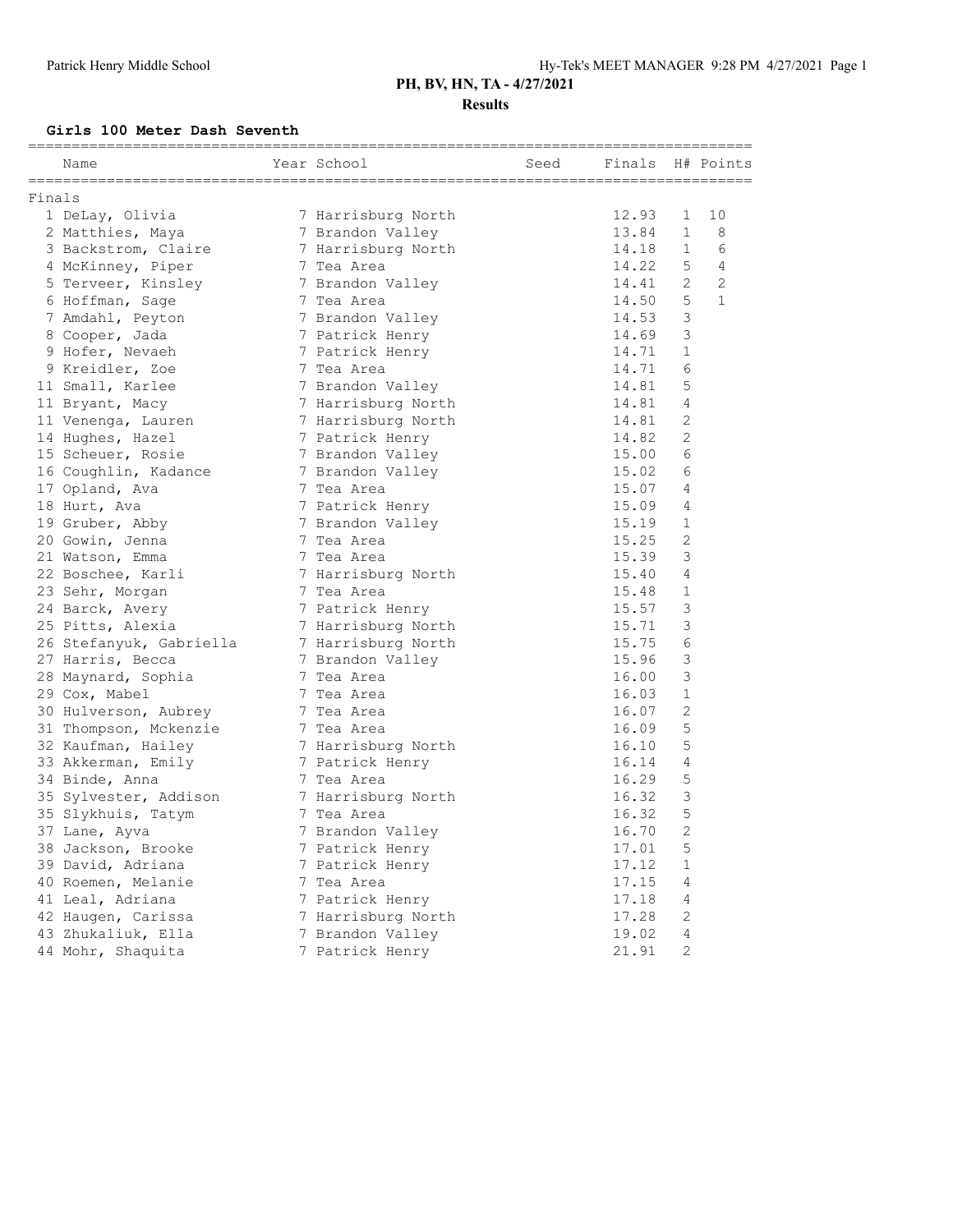### **Results**

#### **Girls 200 Meter Dash Seventh**

| Name                    | Year School        | Seed | Finals |                | H# Points      |
|-------------------------|--------------------|------|--------|----------------|----------------|
| 1 Aware, Nyah           | 7 Harrisburg North |      | 29.44  | 1              | 10             |
| 2 Hoffman, Sage         | 7 Tea Area         |      | 29.87  | 5              | 8              |
| 3 Knutsom, Maleia       | 7 Harrisburg North |      | 30.16  | 2              | 6              |
| 4 Kellenberger, Ava     | 7 Brandon Valley   |      | 30.46  | $\mathbf{1}$   | $\overline{4}$ |
| 5 Bush, Kalli           | 7 Patrick Henry    |      | 30.48  | $\mathbf{1}$   | $\overline{c}$ |
| 6 Hensley, Emma         | 7 Patrick Henry    |      | 30.65  | 2              | $\mathbf{1}$   |
| 7 Von Wald, Maddie      | 7 Harrisburg North |      | 30.78  | $\mathbf{1}$   |                |
| 8 Erickson, Chloe       | 7 Brandon Valley   |      | 30.81  | $\overline{2}$ |                |
| 9 Hurt, Ava             | 7 Patrick Henry    |      | 30.83  | $\overline{4}$ |                |
| 10 Johnson, Ayleah      | 7 Patrick Henry    |      | 31.00  | 3              |                |
| 11 Schut, Katelyn       | 7 Harrisburg North |      | 31.58  | $\overline{4}$ |                |
| 12 Buss, Ava            | 7 Harrisburg North |      | 31.63  | 2              |                |
| 13 Williams, Anna       | 7 Brandon Valley   |      | 31.69  | 3              |                |
| 14 Okken, Vera          | 7 Harrisburg North |      | 31.70  | 3              |                |
| 15 Austin, Lily         | 7 Harrisburg North |      | 31.73  | $\overline{4}$ |                |
| 16 Dathe, Morgan        | 7 Brandon Valley   |      | 31.76  | 5              |                |
| 17 Connors, Anaya       | 7 Tea Area         |      | 32.05  | 4              |                |
| 18 Ferguson, Ezzie      | 7 Patrick Henry    |      | 32.44  | $\overline{c}$ |                |
| 19 Gowin, Jenna         | 7 Tea Area         |      | 32.78  | 3              |                |
| 20 Watson, Emma         | 7 Tea Area         |      | 33.04  | 5              |                |
| 21 Putnam, Alivia       | 7 Brandon Valley   |      | 33.37  | 3              |                |
| 22 Hulverson, Aubrey    | 7 Tea Area         |      | 33.40  | $\mathbf{1}$   |                |
| 23 Slykhuis, Tatym      | 7 Tea Area         |      | 33.44  | 4              |                |
| 24 Pitts, Alexia        | 7 Harrisburg North |      | 33.50  | 4              |                |
| 25 Maynard, Sophia      | 7 Tea Area         |      | 33.62  | $\mathbf{1}$   |                |
| 25 Youngstrom, Bryleigh | 7 Tea Area         |      | 33.62  | 3              |                |
| 27 Freking, Kya         | 7 Brandon Valley   |      | 33.69  | 5              |                |
| 28 Cox, Mabel           | 7 Tea Area         |      | 33.81  | 3              |                |
| 29 Vanderham, Alexis    | 7 Brandon Valley   |      | 33.88  | $\mathbf{1}$   |                |
| 30 Langerock, Emma      | 7 Brandon Valley   |      | 34.01  | $\mathbf{2}$   |                |
| 31 Sehr, Morgan         | 7 Tea Area         |      | 34.07  | $\overline{2}$ |                |
| 32 Benning, Preslie     | 7 Tea Area         |      | 34.51  | 4              |                |
| 33 Roemen, Melanie      | 7 Tea Area         |      | 34.59  | 2              |                |
| 34 Leal, Adriana        | 7 Patrick Henry    |      | 35.08  | 3              |                |
| 35 Heimdal, Rhiannen    | 7 Harrisburg North |      | 35.37  | 5              |                |
| 36 Mesfen, Rahel        | 7 Patrick Henry    |      | 36.02  | $\mathbf{1}$   |                |
| 37 Tran, Selena         | 7 Patrick Henry    |      | 37.69  | 5              |                |
| 38 Mohr, Shaquita       | 7 Patrick Henry    |      | 39.43  | 5              |                |
| 39 Kjergaard, Coleigh   | 7 Patrick Henry    |      | 45.57  | 4              |                |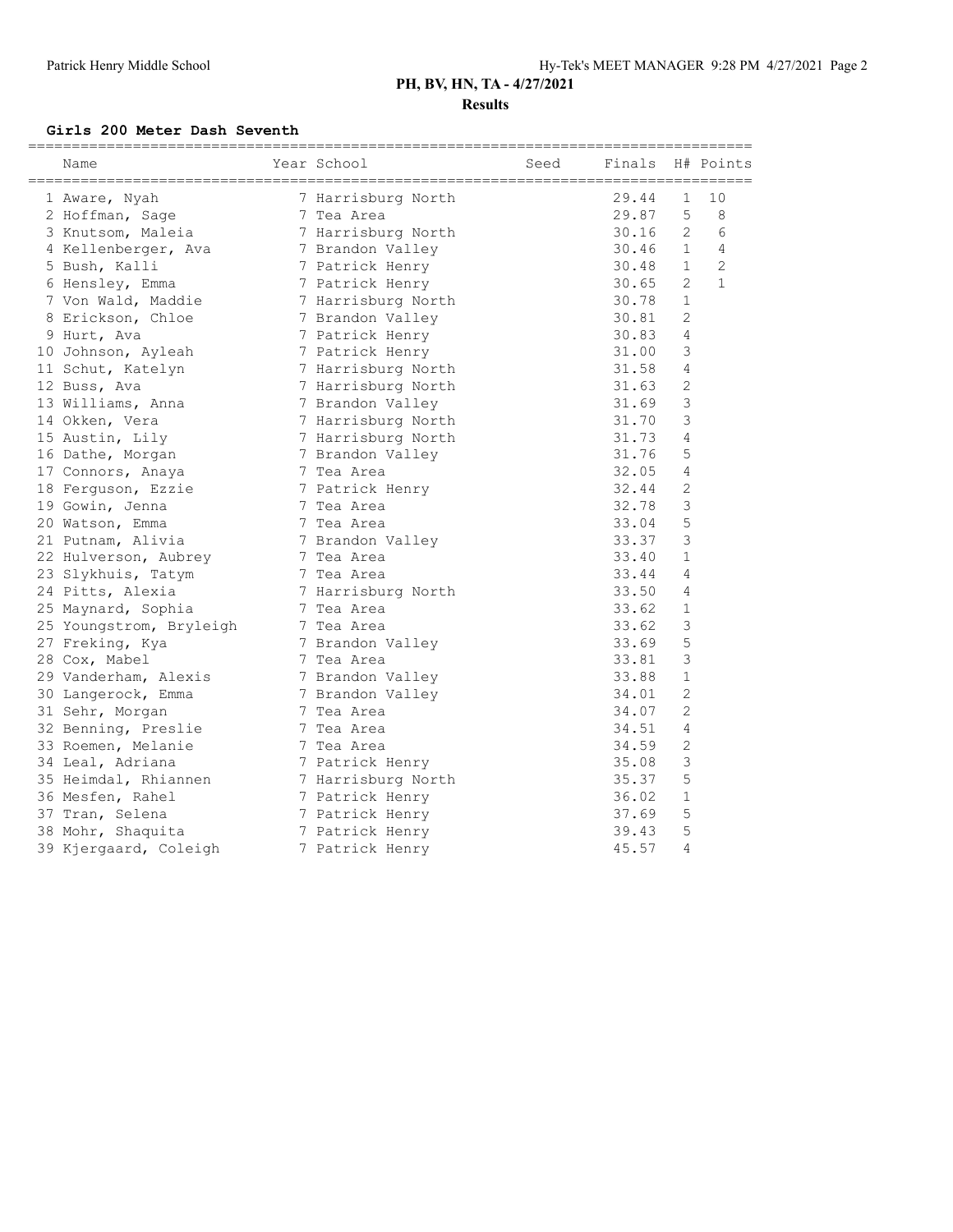### **Girls 400 Meter Dash Seventh**

| Name                 | Year School        | Seed | Finals H# Points |                |                |
|----------------------|--------------------|------|------------------|----------------|----------------|
| 1 Matthies, Maya     | 7 Brandon Valley   |      | 1:05.25          | 2              | 10             |
| 2 Aware, Nyah        | 7 Harrisburg North |      | $1:05.39$ 1      |                | -8             |
| 3 Harpe, Dana        | 7 Patrick Henry    |      | 1:07.09          | $\mathbf{1}$   | 6              |
| 4 Peska, Rahyn       | 7 Harrisburg North |      | 1:07.87          | 2              | 4              |
| 5 Kellenberger, Ava  | 7 Brandon Valley   |      | 1:08.19          | $\mathbf{1}$   | $\overline{2}$ |
| 6 Condon, Reese      | 7 Brandon Valley   |      | 1:10.27          | $\mathbf{1}$   | $\mathbf{1}$   |
| 7 Boschee, Karli     | 7 Harrisburg North |      | 1:11.52          | 3              |                |
| 8 Hofer, Nevaeh      | 7 Patrick Henry    |      | 1:13.84          | 3              |                |
| 9 Otten, Cierra      | 7 Tea Area         |      | 1:15.31          | 2              |                |
| 10 Maynard, Sophia   | 7 Tea Area         |      | 1:15.52          | 2              |                |
| 11 Gass, Natalie     | 7 Tea Area         |      | 1:16.65          | $\mathbf{1}$   |                |
| 12 Cox, Mabel        | 7 Tea Area         |      | 1:16.82          | $\overline{2}$ |                |
| 13 Roemen, Melanie   | 7 Tea Area         |      | 1:19.31          | 3              |                |
| 14 Jensen, Ashlynn   | 7 Patrick Henry    |      | 1:21.02          |                |                |
| 15 Olson, Amelia     | 7 Patrick Henry    |      | 1:21.76          | 2              |                |
| 16 Kramer, Gracie    | 7 Tea Area         |      | 1:28.48          |                |                |
| 17 Pendergast, Kiley | 7 Tea Area         |      | 1:28.74          | 2              |                |
| 18 Haugen, Carissa   | 7 Harrisburg North |      | 1:32.07          | 3              |                |
| 19 Peters, Adai      | 7 Brandon Valley   |      | 1:35.50          | 3              |                |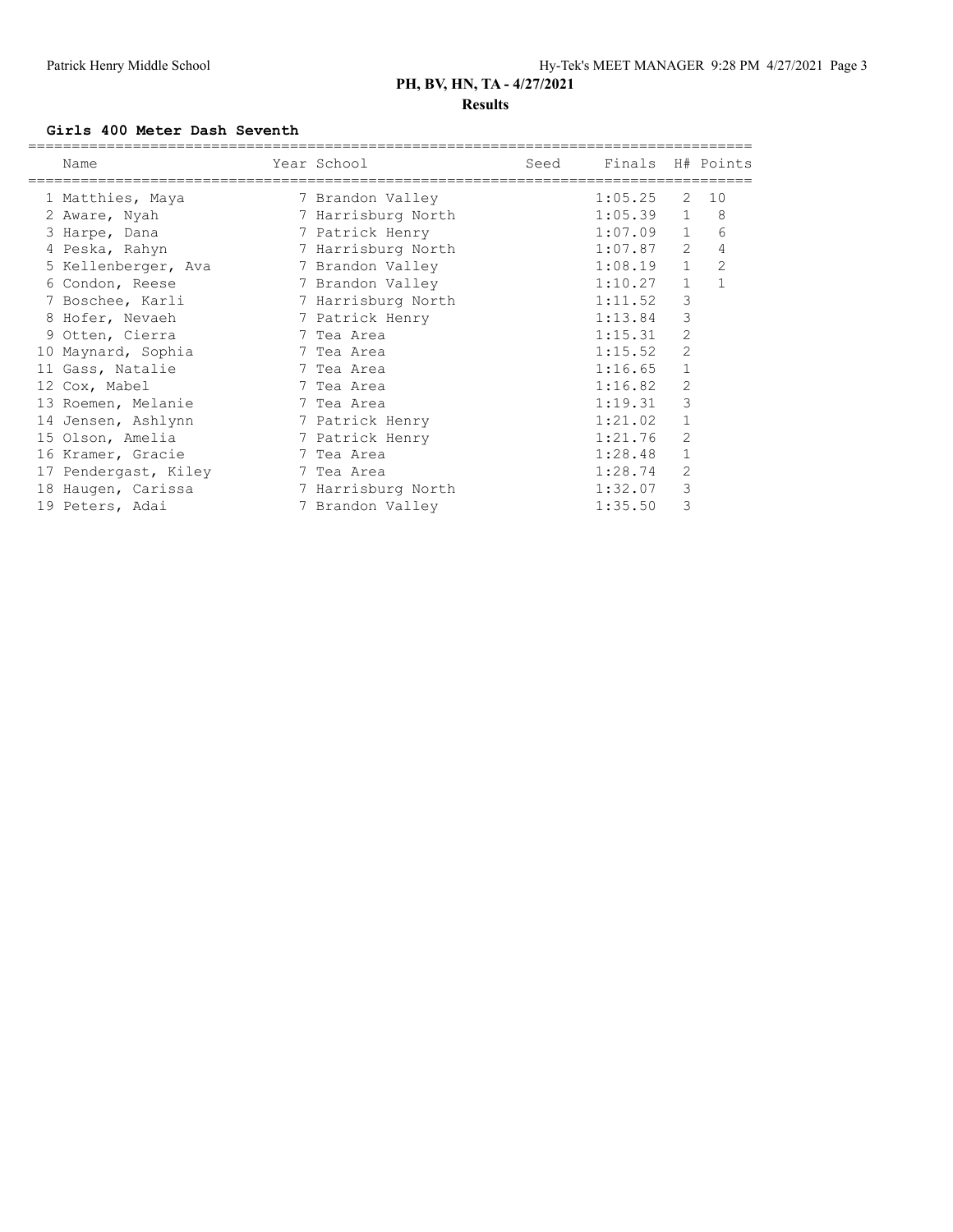#### **Girls 800 Meter Run Seventh**

| Name<br>==============================     | Year School<br>=============================== | Seed | Finals Points |                |
|--------------------------------------------|------------------------------------------------|------|---------------|----------------|
| 1 Harpe, Dana                              | 7 Patrick Henry                                |      | 2:44.74       | 10             |
| 2 Rude, Lillian                            | 7 Brandon Valley                               |      | 2:45.34       | 8              |
| 3 Reekers, Maggie                          | 7 Brandon Valley                               |      | 2:54.46       | 6              |
| 4 Sprecher, Lillian                        | 7 Brandon Valley                               |      | 2:57.37       | 4              |
| 5 Gass, Natalie                            | 7 Tea Area                                     |      | 3:02.43       | $\overline{c}$ |
| 6 Top, Ella                                | 7 Patrick Henry                                |      | 3:06.02       | $\mathbf{1}$   |
| 7 Bebensee, Meq                            | 7 Brandon Valley                               |      | 3:06.68       |                |
| 8 Cauwels, Kennedy                         | 7 Harrisburg North                             |      | 3:10.46       |                |
| 9 Morris, Samantha (1988) 7 Brandon Valley |                                                |      | 3:11.24       |                |
| 10 Nwadibia, Chizaram 7 Harrisburg North   |                                                |      | 3:17.62       |                |
| 11 Decker, Meredith                        | 7 Tea Area                                     |      | 3:19.34       |                |
| 12 Kieffer, Anastasia 17 Patrick Henry     |                                                |      | 3:20.81       |                |
| 13 Kranz, Monica                           | 7 Brandon Valley                               |      | 3:22.08       |                |
| 14 Reese, Briana                           | 7 Brandon Valley                               |      | 3:23.96       |                |
| 15 LaMont, Lucy                            | 7 Brandon Valley                               |      | 3:25.05       |                |
| 16 Schmidt, Mia                            | 7 Brandon Valley                               |      | 3:25.87       |                |
| 17 Brown, Kara                             | 7 Patrick Henry                                |      | 3:30.84       |                |
| 18 Ehli, McKenzie                          | 7 Brandon Valley                               |      | 3:34.30       |                |
| 19 Johnson, Ellie                          | 7 Patrick Henry                                |      | 3:40.11       |                |
| 20 Stewart, Courtney                       | 7 Brandon Valley                               |      | 4:00.14       |                |
| 21 Haugen, Carissa                         | 7 Harrisburg North                             |      | 4:18.71       |                |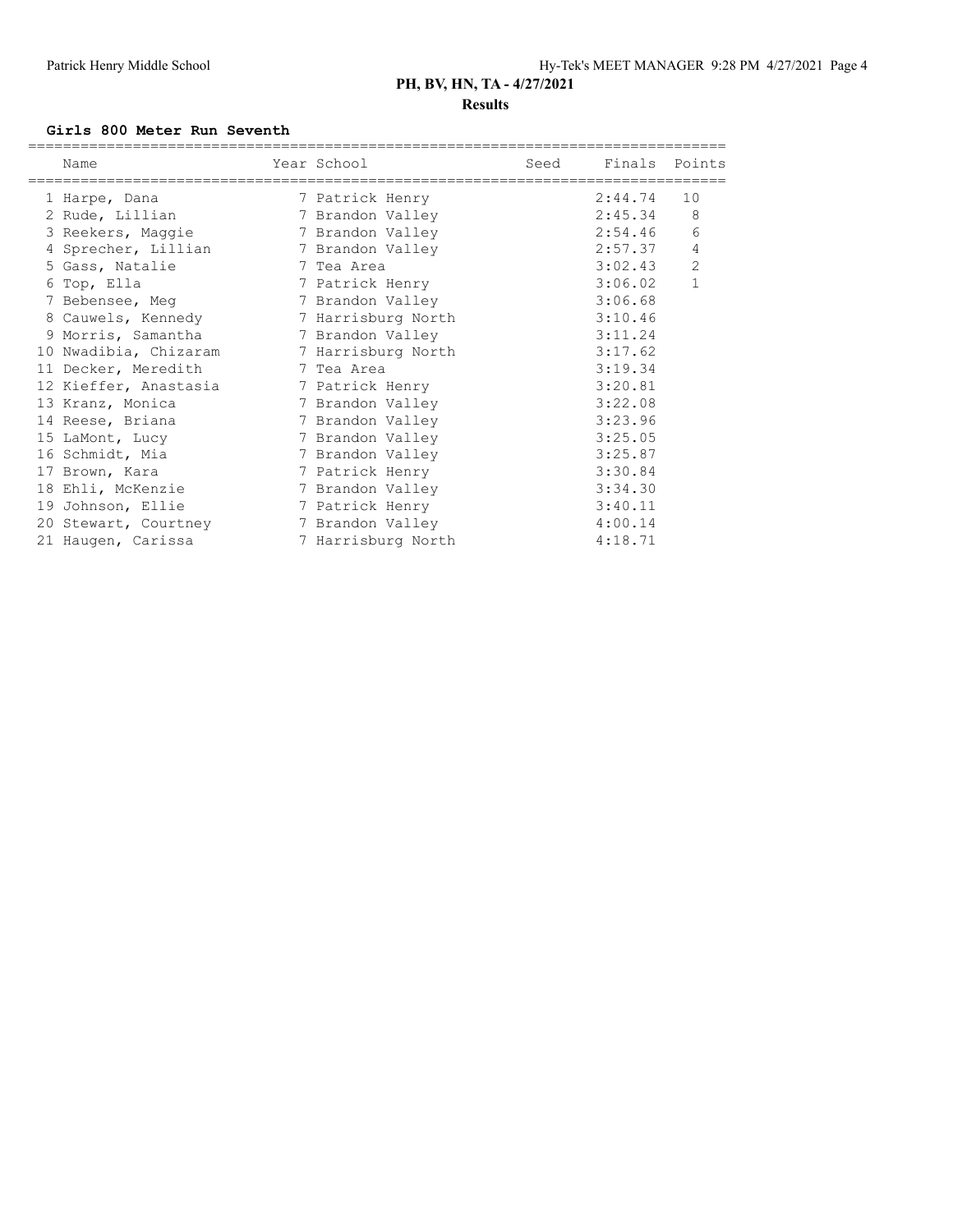#### **Girls 1600 Meter Run Seventh**

| Name                                   | Year School        | Seed | Finals Points<br>================================ |              |
|----------------------------------------|--------------------|------|---------------------------------------------------|--------------|
| 1 Rude, Lillian                        | 7 Brandon Valley   |      | 5:53.78                                           | 10           |
| 2 Peska, Rahyn                         | 7 Harrisburg North |      | 5:56.27                                           | 8            |
| 3 Winter, Kailey                       | 7 Harrisburg North |      | 6:13.24                                           | 6            |
| 4 Flanagan, Allison 7 Harrisburg North |                    |      | 6:14.30                                           | 4            |
| 5 Sprecher, Lillian 5 7 Brandon Valley |                    |      | 6:27.14                                           | 2            |
| 6 Baumberger, Kennedy 3 Patrick Henry  |                    |      | 6:27.62                                           | $\mathbf{1}$ |
| 7 Bast, Olivia                         | 7 Patrick Henry    |      | 6:31.27                                           |              |
| 8 Reekers, Maggie                      | 7 Brandon Valley   |      | 6:36.11                                           |              |
| 9 Lindaman, Claire                     | 7 Patrick Henry    |      | 6:50.71                                           |              |
| 10 Locke, Ella                         | 7 Patrick Henry    |      | 6:52.58                                           |              |
| 11 Decker, Meredith                    | 7 Tea Area         |      | 7:04.11                                           |              |
| 12 Bouwman, Ruby                       | 7 Patrick Henry    |      | 7:13.27                                           |              |
| 13 Kieffer, Anastasia                  | 7 Patrick Henry    |      | 7:14.90                                           |              |
| 14 Plumbtree, Madeline                 | 7 Brandon Valley   |      | 7:19.78                                           |              |
| 15 Kranz, Monica                       | 7 Brandon Valley   |      | 7:19.96                                           |              |
| 16 Kock, Jersey                        | 7 Patrick Henry    |      | 7:30.02                                           |              |
| 17 Ehli, McKenzie                      | 7 Brandon Valley   |      | 7:34.05                                           |              |
| 18 LaMont, Lucy                        | 7 Brandon Valley   |      | 7:41.08                                           |              |
| 19 Van Dyke, Madison                   | 7 Brandon Valley   |      | 7:50.02                                           |              |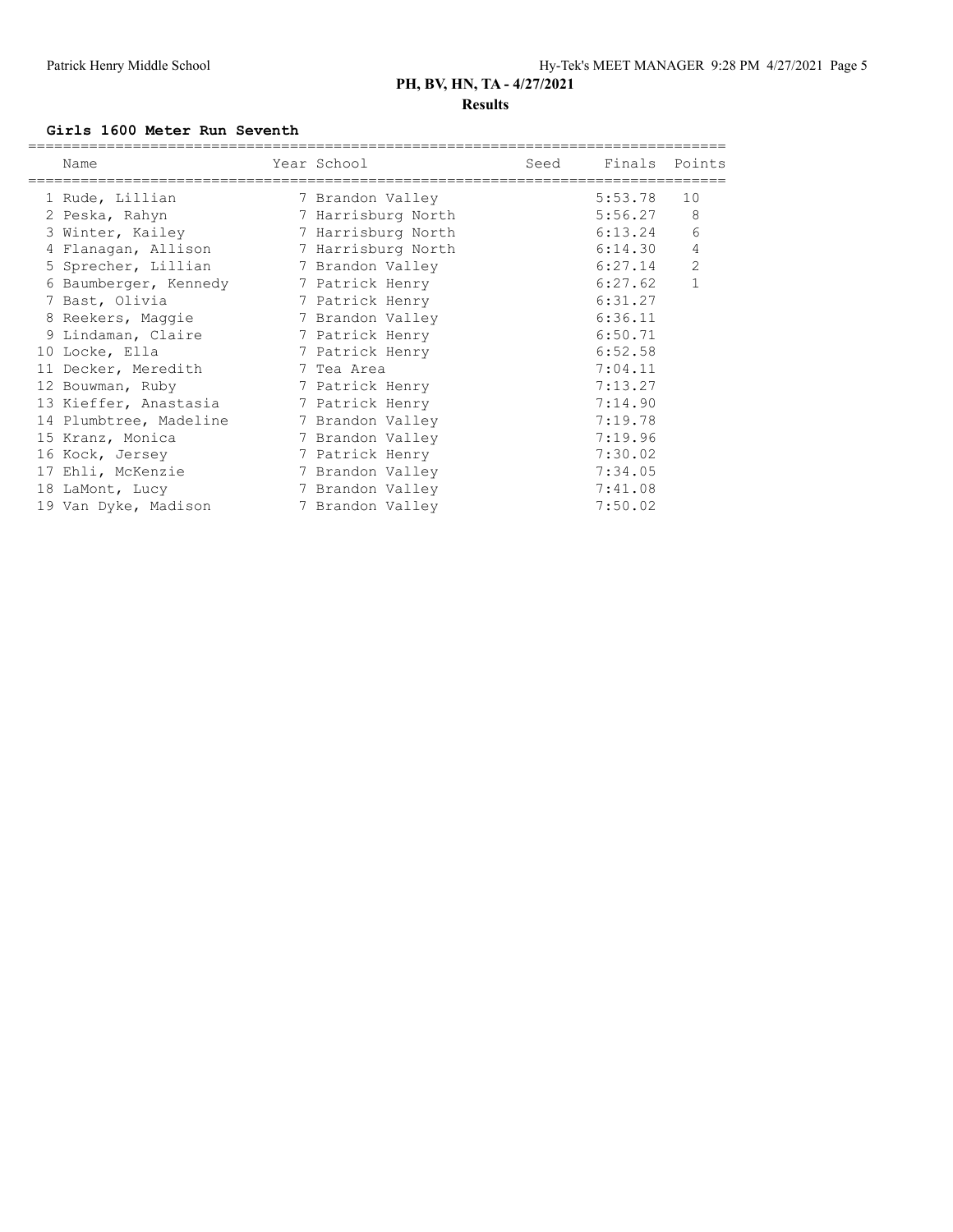### **Results**

#### **Girls 100 Meter Hurdles Seventh**

| Name                  | Year School        | Seed | Finals H# Points |                |                |
|-----------------------|--------------------|------|------------------|----------------|----------------|
| 1 Bush, Kalli         | 7 Patrick Henry    |      | 18.95            | $\mathbf{1}$   | 10             |
| 2 Reiners, Brooklyn   | 7 Tea Area         |      | 19.02 1          |                | 8              |
| 3 Hofer, Heidi        | 7 Tea Area         |      | 19.14            | 3              | 6              |
| 4 Backstrom, Claire   | 7 Harrisburg North |      | 19.43            | $\mathbf{1}$   | 4              |
| 5 Johnson, Olivia     | 7 Tea Area         |      | 19.50            | $\mathbf{1}$   | $\overline{c}$ |
| 6 Amdahl, Peyton      | 7 Brandon Valley   |      | 19.65            | $\mathbf{1}$   | $\mathbf{1}$   |
| 7 Austin, Lily        | 7 Harrisburg North |      | 19.72            | 2              |                |
| 8 Menden, Sophia      | 7 Brandon Valley   |      | 20.10            | 2              |                |
| 9 Tran, Selena        | 7 Patrick Henry    |      | 20.38            | 1              |                |
| 10 Rubin, Kiersten    | 7 Brandon Valley   |      | 20.54            | $\mathbf 1$    |                |
| 11 Sylvester, Addison | 7 Harrisburg North |      | 20.82            | 3              |                |
| 12 Nwadibia, Chizaram | 7 Harrisburg North |      | 20.87            | 2              |                |
| 13 Coughlin, Kadance  | 7 Brandon Valley   |      | 21.34            | 2              |                |
| 14 Otten, Cierra      | 7 Tea Area         |      | 21.38            | $\overline{2}$ |                |
| 15 Okken, Vera        | 7 Harrisburg North |      | 21.57            | 2              |                |
| 16 Connors, Anaya     | 7 Tea Area         |      | 21.59            | 2              |                |
| 17 Salter, Gracie     | 7 Brandon Valley   |      | 21.62            | 2              |                |
| 18 Morris, Samantha   | 7 Brandon Valley   |      | 22.47            | 3              |                |
| 19 Wiertzema, Audrey  | 7 Brandon Valley   |      | 22.88            | 3              |                |
| 20 McKellep, Alexis   | 7 Brandon Valley   |      | 22.89            | 3              |                |
| 21 Frye, Hannah       | 7 Harrisburg North |      | 23.50            | 3              |                |
| 22 Solum, KayleeAnn   | 7 Brandon Valley   |      | 23.94            | 3              |                |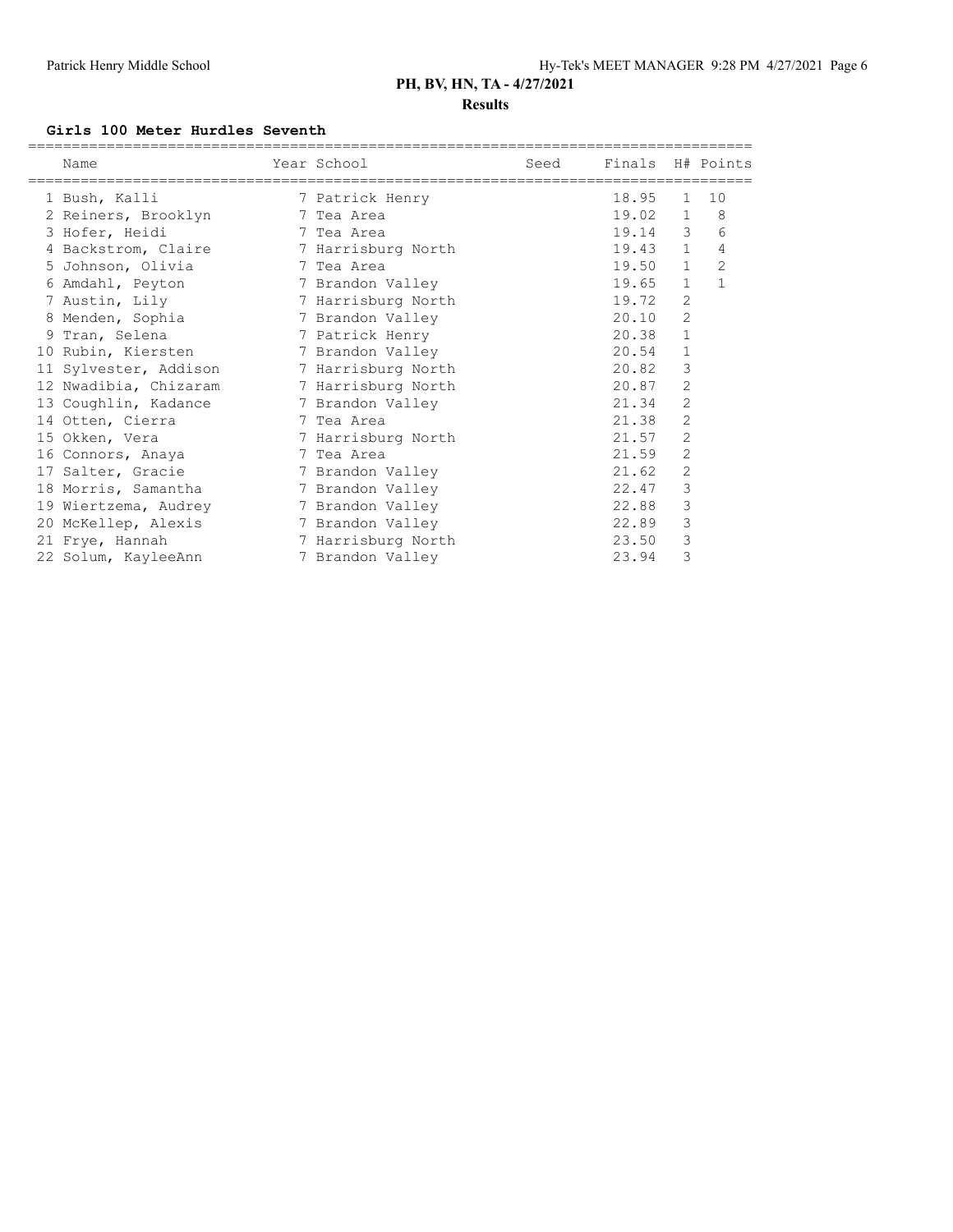### **Results**

### **Girls 4x100 Meter Relay Seventh**

| School                 | Seed | Finals H# Points |                |     |
|------------------------|------|------------------|----------------|-----|
|                        |      |                  |                |     |
| 1 Tea Area 'A'         |      | 59.94 2 10       |                |     |
| 2 Patrick Henry 'A'    |      | $1:00.28$ 1      |                | - 8 |
| 3 Harrisburg North 'A' |      | 1:02.07          | 1              | 6   |
| 4 Brandon Valley 'C'   |      | $1:03.81$ 2      |                |     |
| 5 Brandon Valley 'A'   |      | 1:04.61          | $\sim$ 1       | 2   |
| 6 Harrisburg North 'B' |      | 1:05.04          | $\overline{2}$ |     |
| 7 Patrick Henry 'B'    |      | 1:06.97          |                |     |
| 8 Brandon Valley 'B'   |      | 1:08.29          |                |     |
| 9 Harrisburg North 'C' |      | 1:10.95          | 2              |     |
| 10 Patrick Henry 'C'   |      | 1:16.22          | $\mathcal{P}$  |     |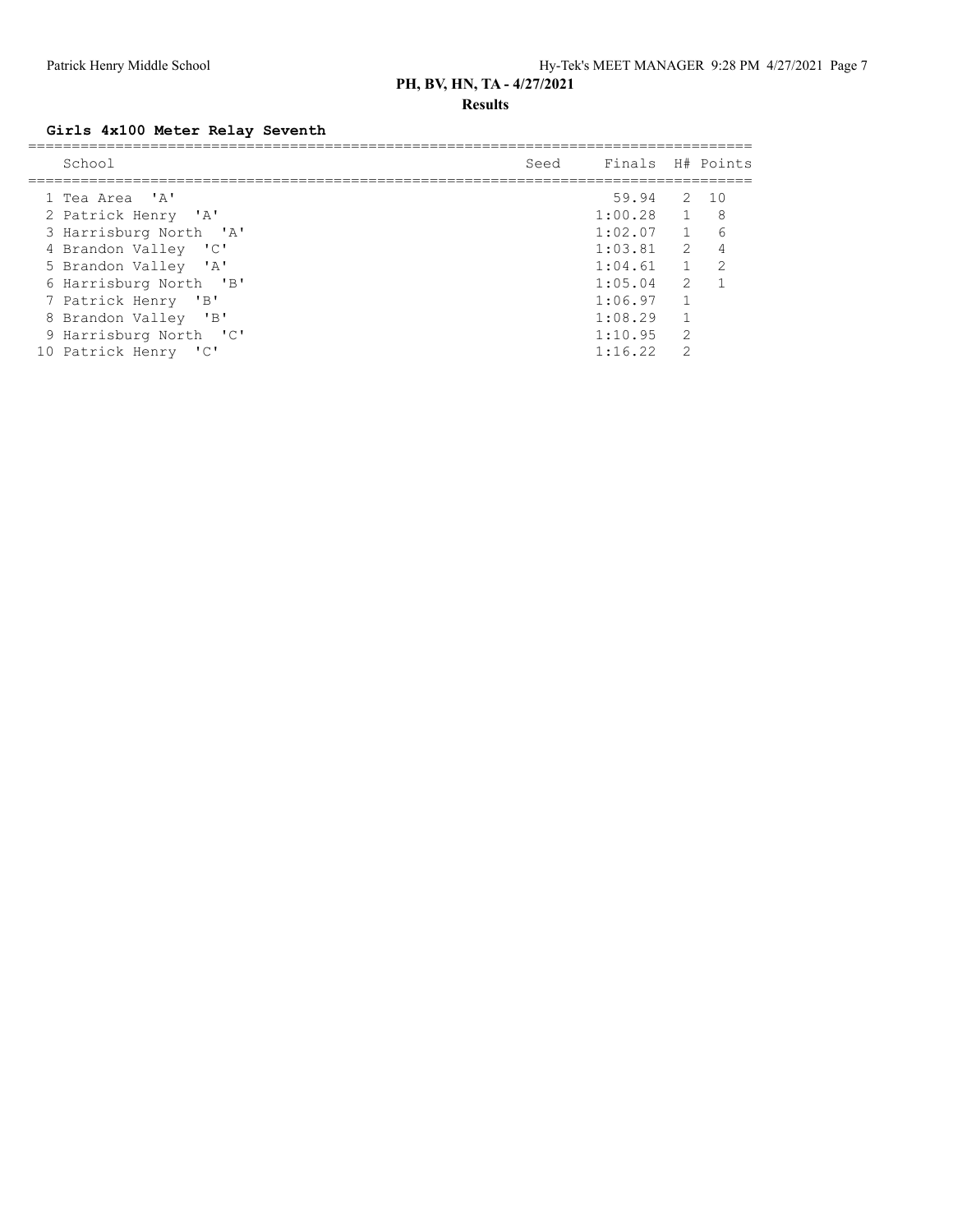### **Results**

### **Girls 4x200 Meter Relay Seventh**

| School                 | Seed Finals H# Points     |               |  |
|------------------------|---------------------------|---------------|--|
| 1 Harrisburg North 'A' | $2:00.41$ 1 10            |               |  |
| 2 Tea Area 'A'         | $2:01.77$ 1 8             |               |  |
| 3 Brandon Valley 'A'   | $2:03.52$ 1 6             |               |  |
| 4 Patrick Henry 'A'    | $2:03.71 \quad 1 \quad 4$ |               |  |
| 5 Harrisburg North 'B' | 2:07.90 1 2               |               |  |
| 6 Brandon Valley 'B'   | $2:08.28$ 2               |               |  |
| 7 Harrisburg North 'C' | 2:10.69                   | 2             |  |
| 8 Patrick Henry 'B'    | 2:18.46                   | -2            |  |
| 9 Patrick Henry 'C'    | 2:20.13                   | $\mathcal{D}$ |  |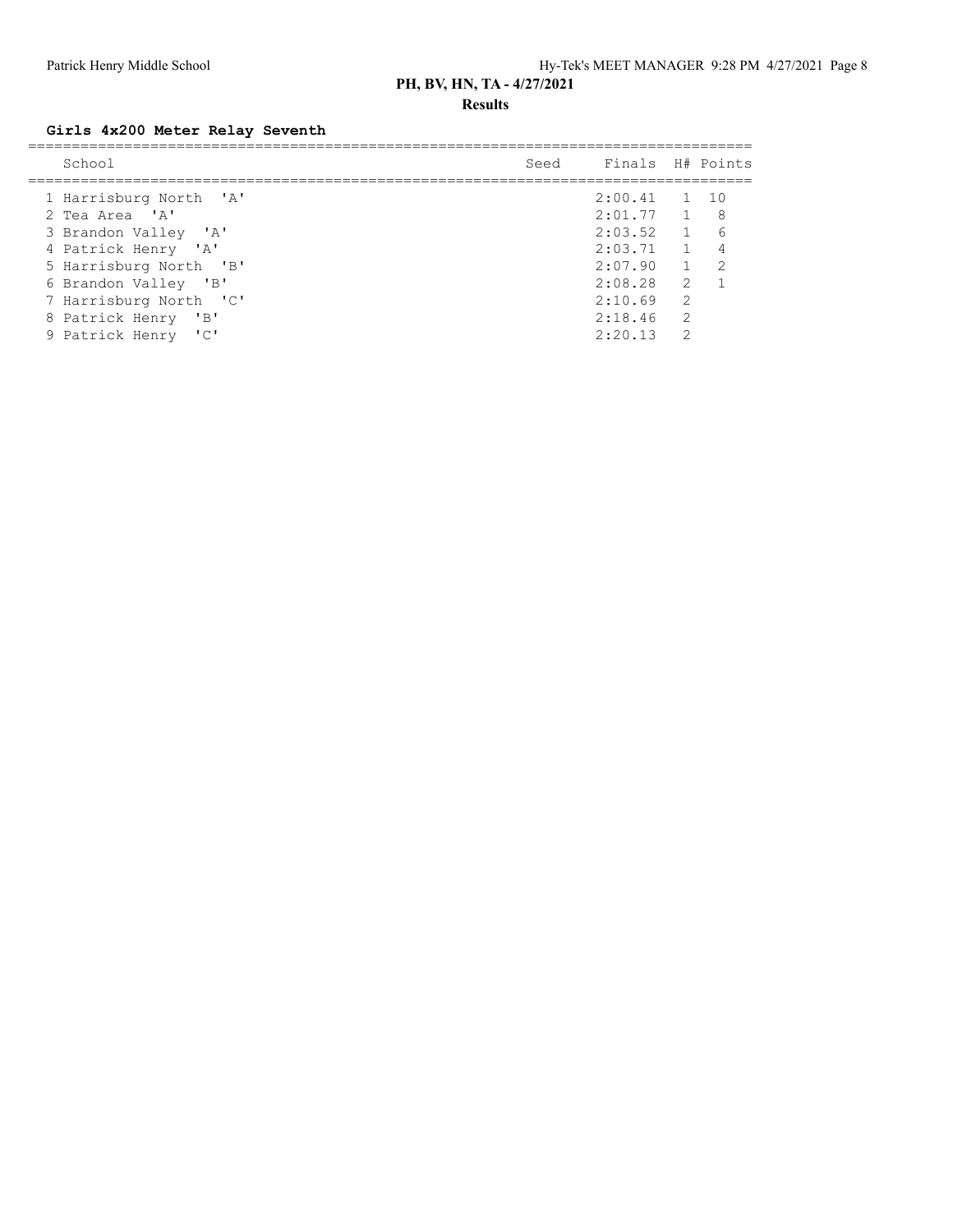**Results**

### **Girls 4x400 Meter Relay Seventh**

| School                 | Seed Finals Points |                |
|------------------------|--------------------|----------------|
| 1 Brandon Valley 'A'   | $4:42.14$ 10       |                |
| 2 Harrisburg North 'A' | 4:51.34            | 8              |
| 3 Tea Area 'A'         | $5:04.47$ 6        |                |
| 4 Patrick Henry 'A'    | 5:11.59            | $\overline{4}$ |
| 5 Harrisburg North 'B' | 5:19.73            | $\overline{2}$ |
| 6 Patrick Henry 'B'    | 5:28.24            | $\sim$ 1       |
| 7 Patrick Henry 'C'    | 5:38.62            |                |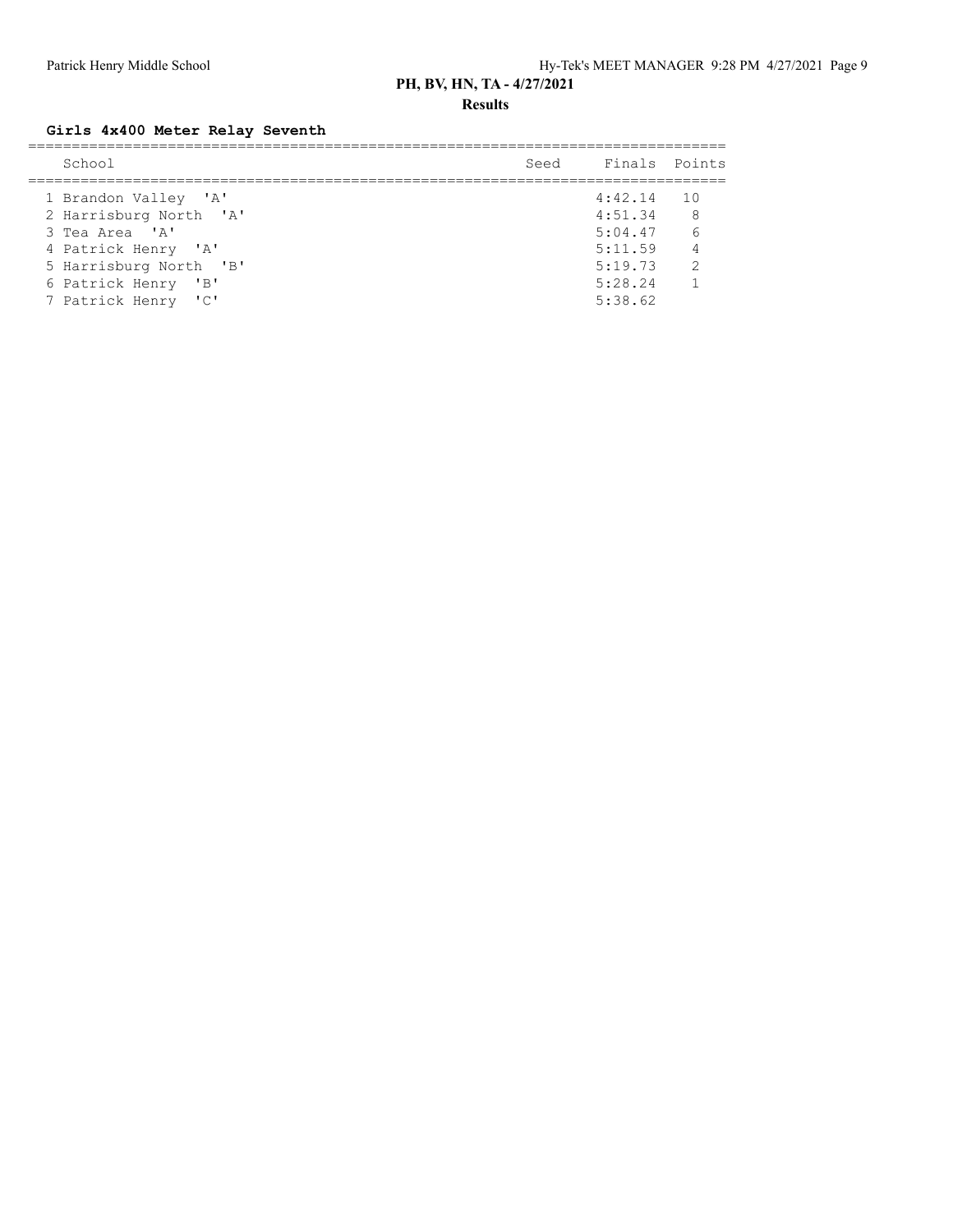**Results**

## **Girls 800 Sprint Medley Seventh**

| School                 | Seed Finals Points |                |
|------------------------|--------------------|----------------|
| 1 Brandon Valley 'A'   | $2:18.39$ 10       |                |
| 2 Patrick Henry 'A'    | $2:19.51$ 8        |                |
| 3 Tea Area 'A'         | $2:19.55$ 6        |                |
| 4 Harrisburg North 'A' | $2:20.65$ 4        |                |
| 5 Harrisburg North 'B' | 2:21.51            | $\overline{2}$ |
| 6 Patrick Henry 'B'    | 2:33.01            | $\sim$ 1       |
| 7 Patrick Henry 'C'    | 2:45.34            |                |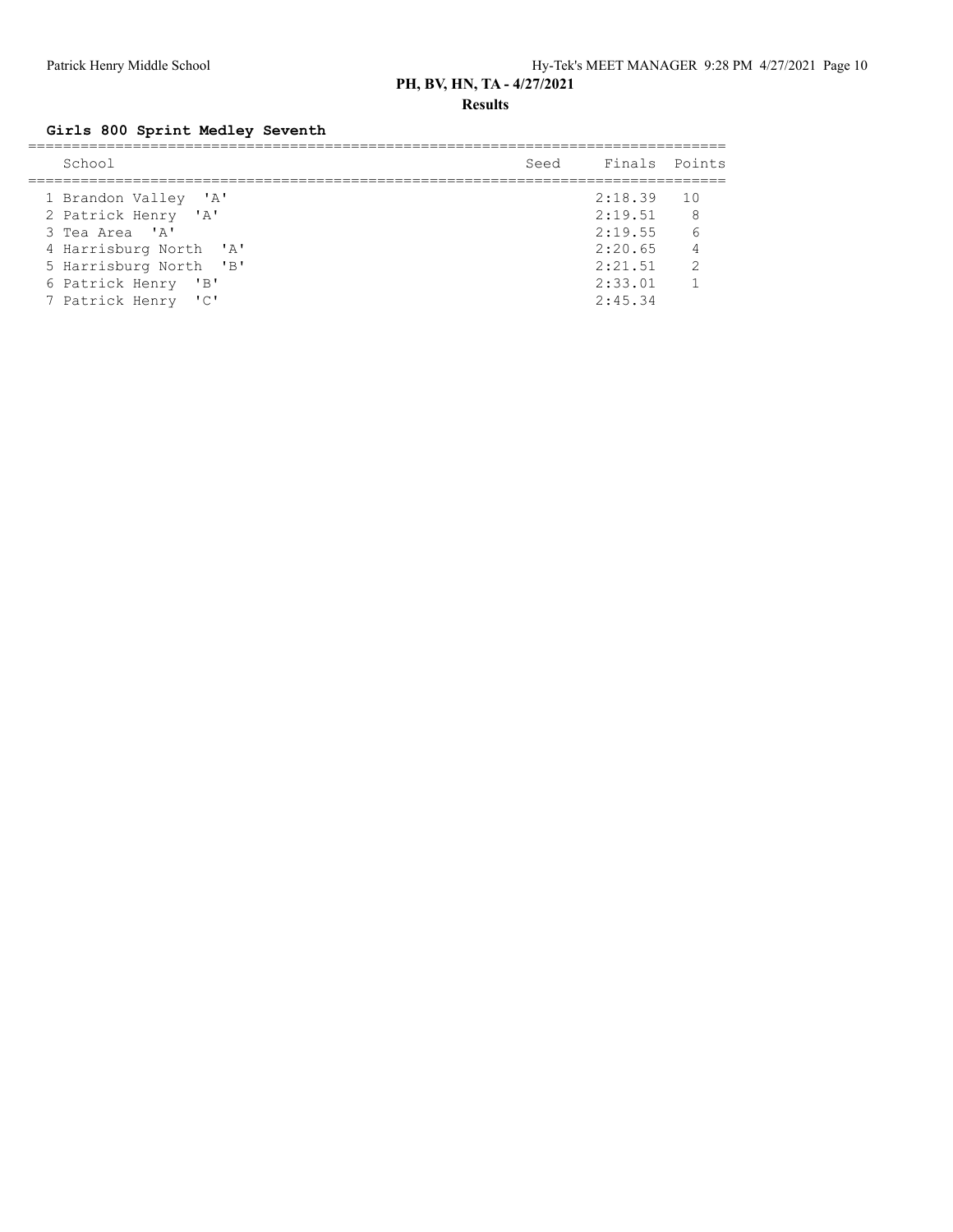### **Girls 100 Meter Dash Eighth**

| ==========================<br>Name | Year School        | Seed | Finals H# Points |                |                |
|------------------------------------|--------------------|------|------------------|----------------|----------------|
| 1 Bills, Bills                     | 8 Brandon Valley   |      | 13.85            | $\mathbf{1}$   | 10             |
| 2 Neuhardt, Mya                    | 8 Tea Area         |      | 14.13            | $\mathbf{1}$   | 8              |
| 3 Lunstra, Regan                   | 8 Brandon Valley   |      | 14.34            | $\mathbf{1}$   | 6              |
| 4 Wright-Ringo, Grace              | 8 Tea Area         |      | 14.57            | 2              | 4              |
| 5 Neemeyer, Ilee                   | 8 Patrick Henry    |      | 14.60            | $\overline{2}$ | $\overline{2}$ |
| 6 Mullady, Tierney                 | 8 Harrisburg North |      | 14.66            | $\overline{2}$ | $\mathbf{1}$   |
| 7 Krier, Brylee                    | 8 Harrisburg North |      | 14.69            | $\mathbf{1}$   |                |
| 8 Haynes, Kya                      | 8 Tea Area         |      | 14.75            | 3              |                |
| 8 Legal, Cate                      | 8 Patrick Henry    |      | 14.75            | $\mathbf{1}$   |                |
| 10 Hendricks, Payton               | 8 Brandon Valley   |      | 14.89            | 2              |                |
| 11 Determan, Abigail               | 8 Harrisburg North |      | 15.08            | $\mathbf{1}$   |                |
| 12 Fisher, Kennedy                 | 8 Patrick Henry    |      | 15.09            | $\mathbf{1}$   |                |
| 13 Hanson, Jolissa                 | 8 Patrick Henry    |      | 15.34            | 3              |                |
| 14 Ask, Julia                      | 8 Brandon Valley   |      | 15.38            | 3              |                |
| 15 Biren, Josie                    | 8 Brandon Valley   |      | 15.40            | 3              |                |
| 16 VanGinkel, Chloe                | 8 Brandon Valley   |      | 15.46            | 2              |                |
| 16 Gallagher, Zoey                 | 8 Harrisburg North |      | 15.46            | 4              |                |
| 18 Kendall, Kaitlyn                | 8 Patrick Henry    |      | 15.47            | 2              |                |
| 19 DeBlieck, Brianna               | 8 Brandon Valley   |      | 15.64            | 4              |                |
| 20 Ajak, Athieng                   | 8 Harrisburg North |      | 15.68            | 4              |                |
| 21 Heikes, Allison                 | 8 Harrisburg North |      | 15.69            | $\mathbf{2}$   |                |
| 22 Rasmussen, Grace                | 8 Brandon Valley   |      | 15.70            | 3              |                |
| 23 Ekthanitphong, Thaila           | 8 Tea Area         |      | 15.85            | 4              |                |
| 24 Hultgren, Charlotte             | 8 Patrick Henry    |      | 15.89            | 4              |                |
| 25 Van De Vendel, Zoriah           | 8 Patrick Henry    |      | 16.20            | 3              |                |
| 25 Weeq, Karis                     | 8 Harrisburg North |      | 16.20            | $\overline{c}$ |                |
| 27 Viox, Addison                   | 8 Harrisburg North |      | 16.21            | 3              |                |
| 28 Murawski, Olive                 | 8 Patrick Henry    |      | 16.50            | 4              |                |
| 29 Twedt, Malaysia                 | 8 Brandon Valley   |      | 16.87            | 4              |                |
| 30 Erickson, Sophie                | 8 Harrisburg North |      | 16.89            | $\mathbf 1$    |                |
| 31 Lalim, Claire                   | 8 Harrisburg North |      | 17.52            | 3              |                |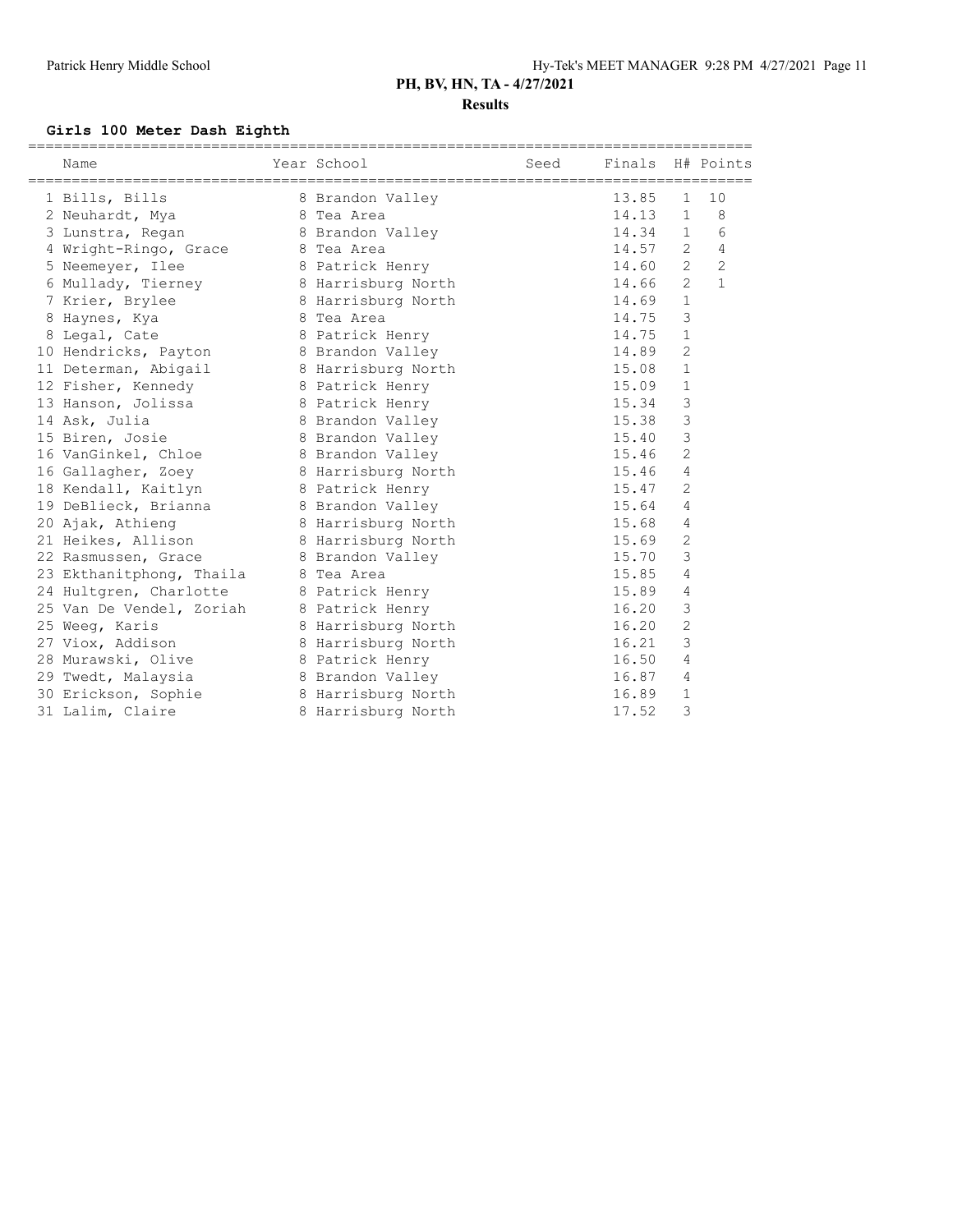### **Girls 200 Meter Dash Eighth**

| Name                                      | Year School<br>===================================== | Seed | Finals H# Points |                |                |
|-------------------------------------------|------------------------------------------------------|------|------------------|----------------|----------------|
| 1 Burnette, Brooke                        | 8 Brandon Valley                                     |      | 28.09            | $\mathbf{1}$   | 10             |
| 2 Bills, Bills                            | 8 Brandon Valley                                     |      | 28.76            | $\mathbf{1}$   | $_{\rm 8}$     |
| 3 Wannarka, Sydnie 18 Brandon Valley      |                                                      |      | 29.42 1          |                | 6              |
| 4 Lunstra, Regan 8 Brandon Valley         |                                                      |      | 29.75            | 2              | 4              |
| 5 Woods, Claire 6 8 Patrick Henry         |                                                      |      | 30.21            | $\overline{2}$ | $\overline{c}$ |
| 6 Gbayee, Samartha 6 Tea Area             |                                                      |      | 30.25            | $\mathbf{1}$   | $\mathbf{1}$   |
| 7 Goehring, Shelbi 8 Tea Area             |                                                      |      | 30.51            | 3              |                |
| 8 Hunsaid, Addison 8 Brandon Valley       |                                                      |      | 30.85            | $\overline{2}$ |                |
| 9 Haynes, Kya                             | 8 Tea Area                                           |      | 30.95            | 2              |                |
| 10 Mooney, Brycelin 8 Harrisburg North    |                                                      |      | 31.07            | $\overline{2}$ |                |
| 11 Otten, Alana                           | 8 Tea Area                                           |      | 31.19            | $\mathbf{1}$   |                |
| 12 Lubovich, Kierra 18 Patrick Henry      |                                                      |      | 31.24            | $\mathbf{1}$   |                |
| 13 Schultz, Alexis 8 Patrick Henry        |                                                      |      | 31.40            | 1              |                |
| 14 Brison, Rylie                          | 8 Patrick Henry                                      |      | 31.44            | 3              |                |
| 15 Thammavongkeo, Jayden 8 Patrick Henry  |                                                      |      | 32.15            | 3              |                |
| 16 Ducheneaux, Madelyn 8 Harrisburg North |                                                      |      | 32.44            | 3              |                |
| 17 Godfrey, Sydnee 17 8 Patrick Henry     |                                                      |      | 32.65            | 2              |                |
| 18 Holland, Kyla<br>8 Tea Area            |                                                      |      | 32.78            | $\overline{c}$ |                |
| 19 Hanson, Jolissa 6 Batrick Henry        |                                                      |      | 32.89            | 3              |                |
| 20 Anders, Ava                            | 8 Brandon Valley                                     |      | 33.35            | 3              |                |
| 21 Ekthanitphong, Thaila 8 Tea Area       |                                                      |      | 33.84            | 3              |                |
| 22 Jensen, Sarah                          | 8 Harrisburg North                                   |      | 34.38            | $\mathbf{1}$   |                |
| 23 Jacobson, Amira                        | 8 Harrisburg North                                   |      | 35.51            | 3              |                |
| 24 Lalim, Claire                          | 8 Harrisburg North                                   |      | 38.35            | $\overline{c}$ |                |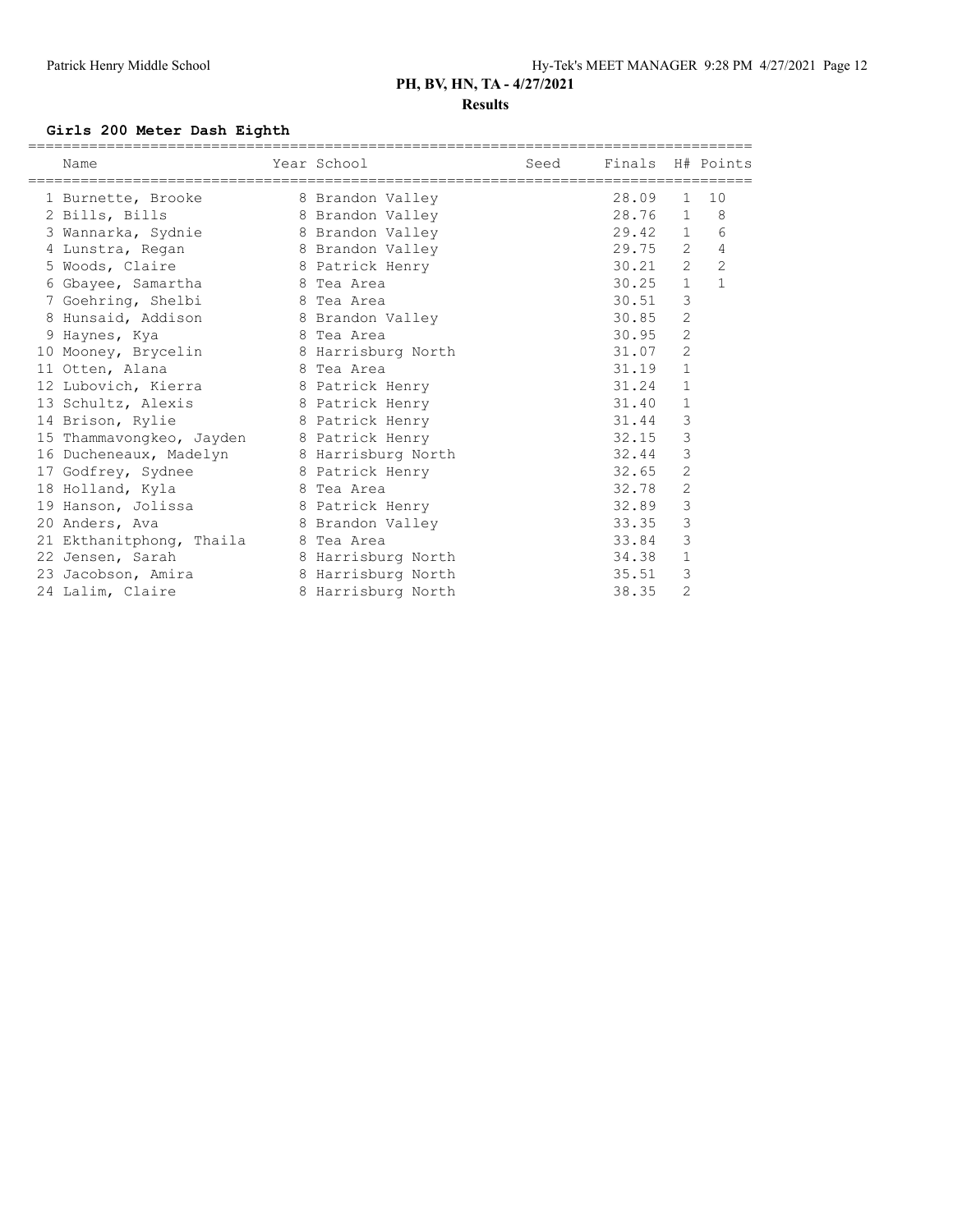### **Girls 400 Meter Dash Eighth**

|    | Name                    | Year School        | Seed | Finals H# Points |                |                |
|----|-------------------------|--------------------|------|------------------|----------------|----------------|
|    | 1 Budig, Addie          | 8 Harrisburg North |      | 1:07.90          | 1              | 10             |
|    | 2 Woods, Claire         | 8 Patrick Henry    |      | 1:11.51          | $\mathbf{1}$   | 8              |
|    | 3 Derenge, Rebecca      | 8 Patrick Henry    |      | $1:13.88$ 1      |                | 6              |
|    | 4 Ducheneaux, Madelyn   | 8 Harrisburg North |      | 1:14.38          | $\mathbf{1}$   | 4              |
|    | 5 Gjoraas, Mckenzie     | 8 Brandon Valley   |      | 1:14.70          | $\overline{2}$ | $\overline{2}$ |
|    | 6 Gbayee, Samartha      | 8 Tea Area         |      | 1:14.71          | $\mathbf{1}$   |                |
|    | 7 Determan, Abigail     | 8 Harrisburg North |      | 1:15.09          | $\overline{2}$ |                |
|    | 8 Otten, Alana          | 8 Tea Area         |      | 1:16.87          |                |                |
|    | 9 Ekthanitphong, Thaila | 8 Tea Area         |      | 1:17.20          | $\overline{2}$ |                |
|    | 10 Heikes, Allison      | 8 Harrisburg North |      | 1:18.75          | $\overline{2}$ |                |
| 11 | Ducommun, Kenly         | 8 Harrisburg North |      | 1:19.08          | $\overline{2}$ |                |
|    | 12 Smith, Kailah        | 8 Harrisburg North |      | 1:20.36          |                |                |
|    | 13 Roths, Adeline       | 8 Brandon Valley   |      | 1:20.75          |                |                |
|    | 14 Weeq, Karis          | 8 Harrisburg North |      | 1:23.34          | $\overline{2}$ |                |
|    | 15 Domino, Carley       | 8 Harrisburg North |      | 1:26.21          | $\overline{2}$ |                |
|    | 16 Erickson, Sophie     | 8 Harrisburg North |      | 1:30.41          | 2              |                |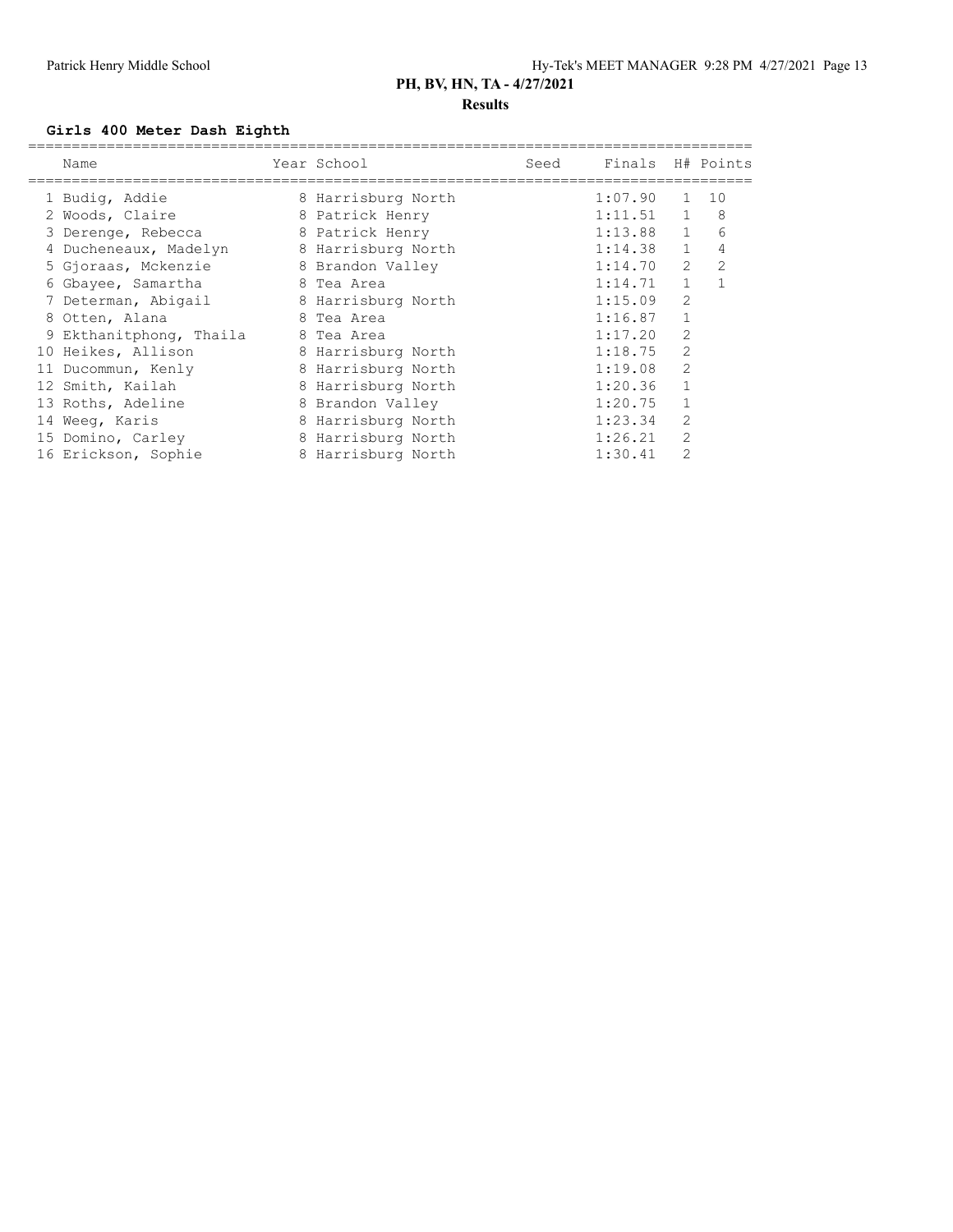### **Girls 800 Meter Run Eighth**

| Name                  | Year School        | Seed | Finals  | Points |
|-----------------------|--------------------|------|---------|--------|
| 1 Nichols, Kate       | 8 Harrisburg North |      | 2:55.71 | 10     |
| 2 Hoff, Evie          | 8 Brandon Valley   |      | 2:59.65 | - 8    |
| 3 Bockholt, Claire    | 8 Harrisburg North |      | 3:00.65 | 6      |
| 4 Krunitzky, Isabella | 8 Patrick Henry    |      | 3:00.96 | 4      |
| 5 Hoffmann, Kendra    | 8 Harrisburg North |      | 3:01.90 | 2      |
| 6 Burnette, Brooke    | 8 Brandon Valley   |      | 3:07.11 |        |
| 7 Schramm, Tierney    | 8 Patrick Henry    |      | 3:13.55 |        |
| 8 Stroh, Jayaunna     | 7 Brandon Valley   |      | 3:13.90 |        |
| 9 Huber, Ava          | 8 Brandon Valley   |      | 3:32.65 |        |
| 10 Donoho, Kristen    | 8 Brandon Valley   |      | 3:52.49 |        |
| 11 Corp, Allyson      | 8 Patrick Henry    |      | 3:59.40 |        |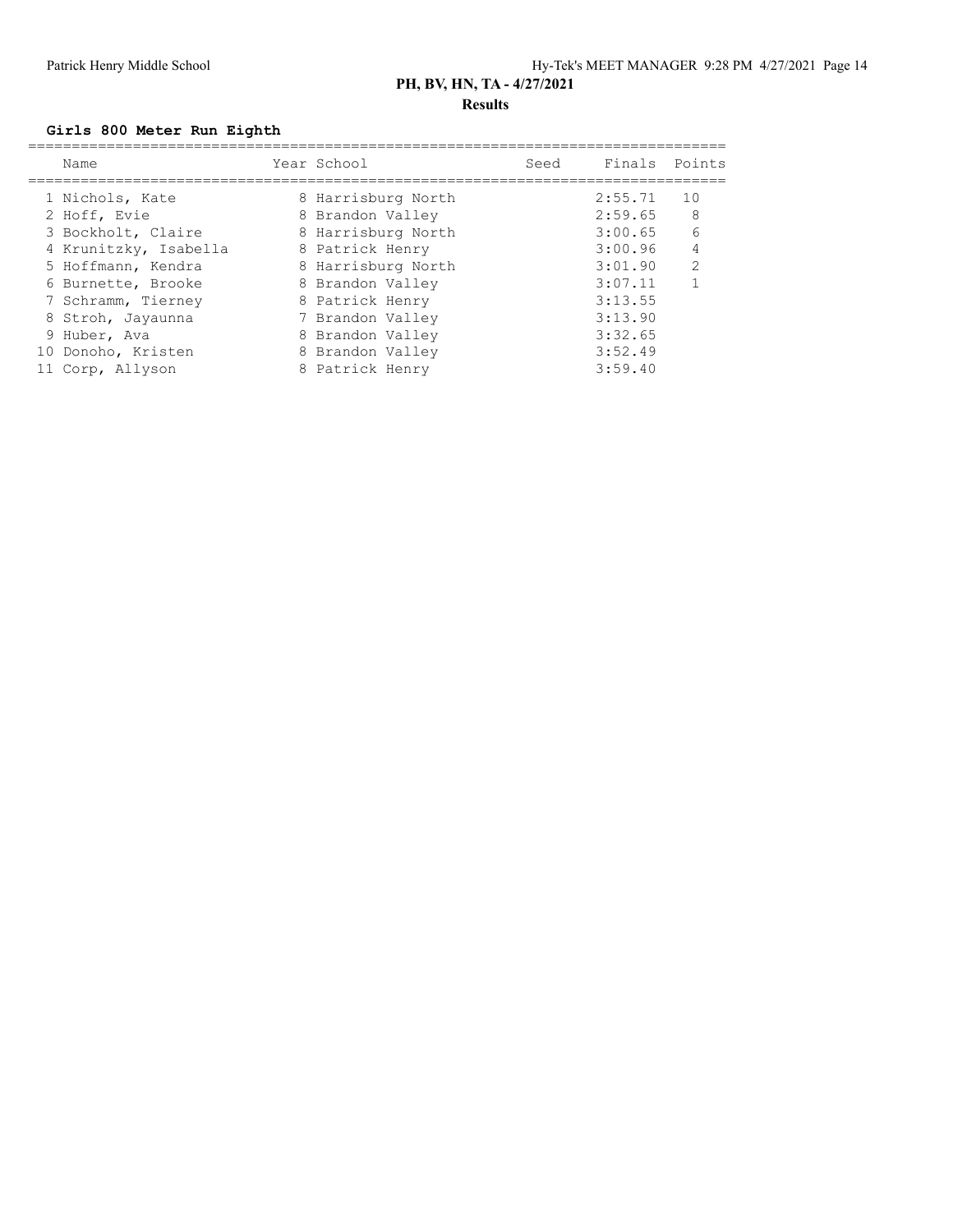### **Girls 1600 Meter Run Eighth**

| Name                  |  | Seed                                                                                                                |         |                |
|-----------------------|--|---------------------------------------------------------------------------------------------------------------------|---------|----------------|
|                       |  |                                                                                                                     |         |                |
| 1 Krunitzky, Isabella |  |                                                                                                                     | 6:24.84 | - 10           |
| 2 Hoffmann, Kendra    |  |                                                                                                                     | 6:29.18 | 8              |
| 3 Bockholt, Claire    |  |                                                                                                                     | 6:37.65 | -6             |
| 4 Nichols, Kate       |  |                                                                                                                     | 6:41.40 | $\overline{4}$ |
| 5 Schramm, Tierney    |  |                                                                                                                     | 7:15.65 |                |
|                       |  | Year School<br>8 Patrick Henry<br>8 Harrisburg North<br>8 Harrisburg North<br>8 Harrisburg North<br>8 Patrick Henry |         | Finals Points  |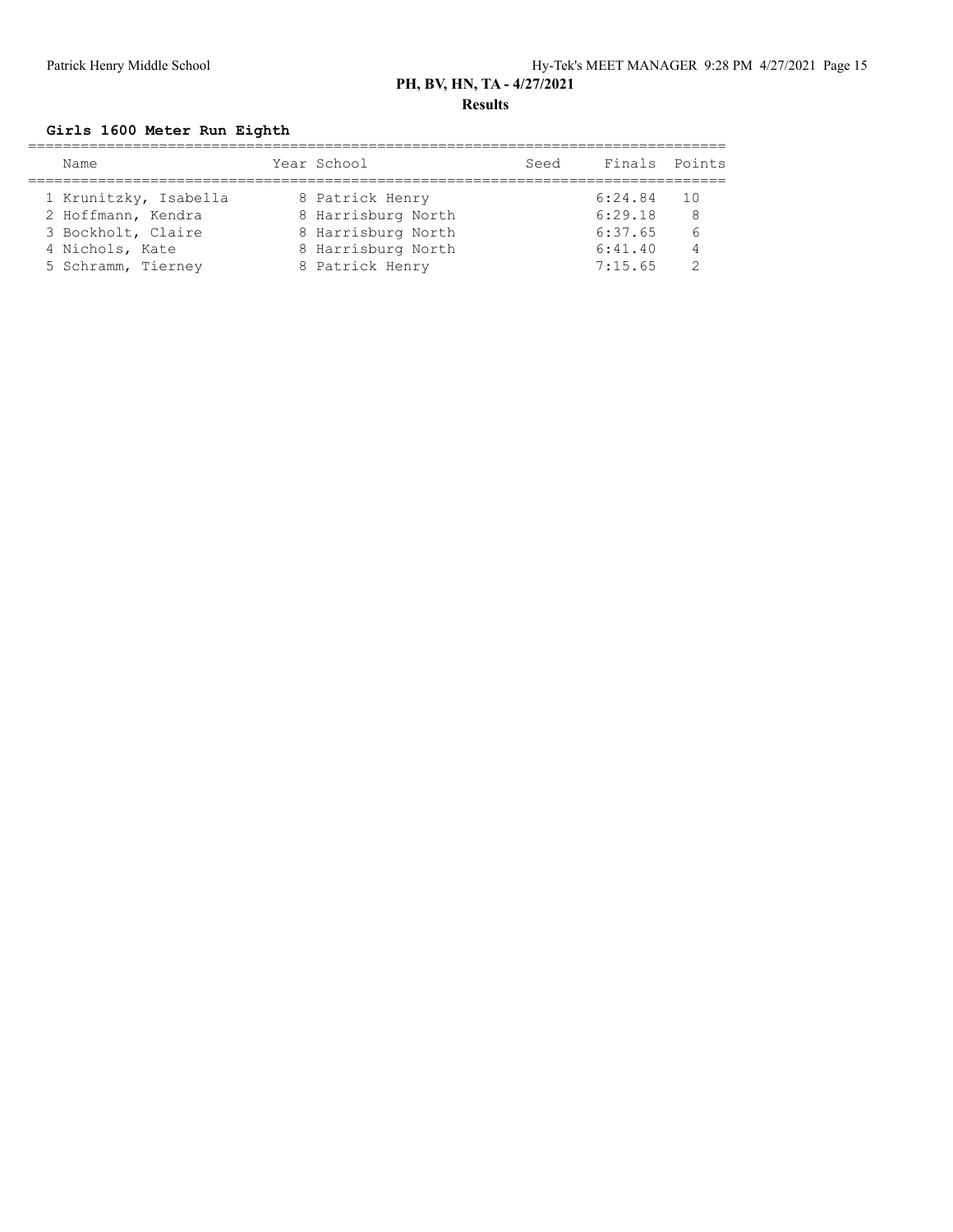### **Results**

### **Girls 100 Meter Hurdles Eighth**

| Name                  | Year School        | Seed | Finals H# Points |                |              |
|-----------------------|--------------------|------|------------------|----------------|--------------|
| 1 Miller, Ashlyn      | 8 Harrisburg North |      | 18.53            | 1              | 10           |
| 2 Roths, Adeline      | 8 Brandon Valley   |      | $19.01 \quad 1$  |                | -8           |
| 3 Holland, Kyla       | 8 Tea Area         |      | 19.62 2          |                | 6            |
| 4 Hammerquist, Reese  | 8 Tea Area         |      | $19.71$ 1        |                | 4            |
| 5 Jacobson, Amira     | 8 Harrisburg North |      | 20.33            | 1              | 2            |
| 6 Otten, Alana        | 8 Tea Area         |      | 20.63            | 2              | $\mathbf{1}$ |
| 7 Goldammer, Emmerson | 8 Harrisburg North |      | 20.65            | 2              |              |
| 8 Jensen, Sarah       | 8 Harrisburg North |      | 21.08            | $\overline{2}$ |              |
| 9 Ducommun, Kenly     | 8 Harrisburg North |      | 21.28            | $\overline{2}$ |              |
| 10 Morton, Sara Jane  | 8 Harrisburg North |      | 21.33            | 3              |              |
| 11 Hruby, Meredith    | 8 Harrisburg North |      | 21.69            | $\mathbf{1}$   |              |
| 12 Goehring, Shelbi   | 8 Tea Area         |      | 22.15            | 3              |              |
| 13 Nichols, Kate      | 8 Harrisburg North |      | 23.62            | 3              |              |
| 14 Ricketts, Mikayla  | 8 Patrick Henry    |      | 23.63            | $\mathbf{1}$   |              |
| 15 Gbayee, Samartha   | 8 Tea Area         |      | 25.24            |                |              |
| 16 Sonnichsen, Stella | 8 Patrick Henry    |      | 25.41            | $\mathcal{D}$  |              |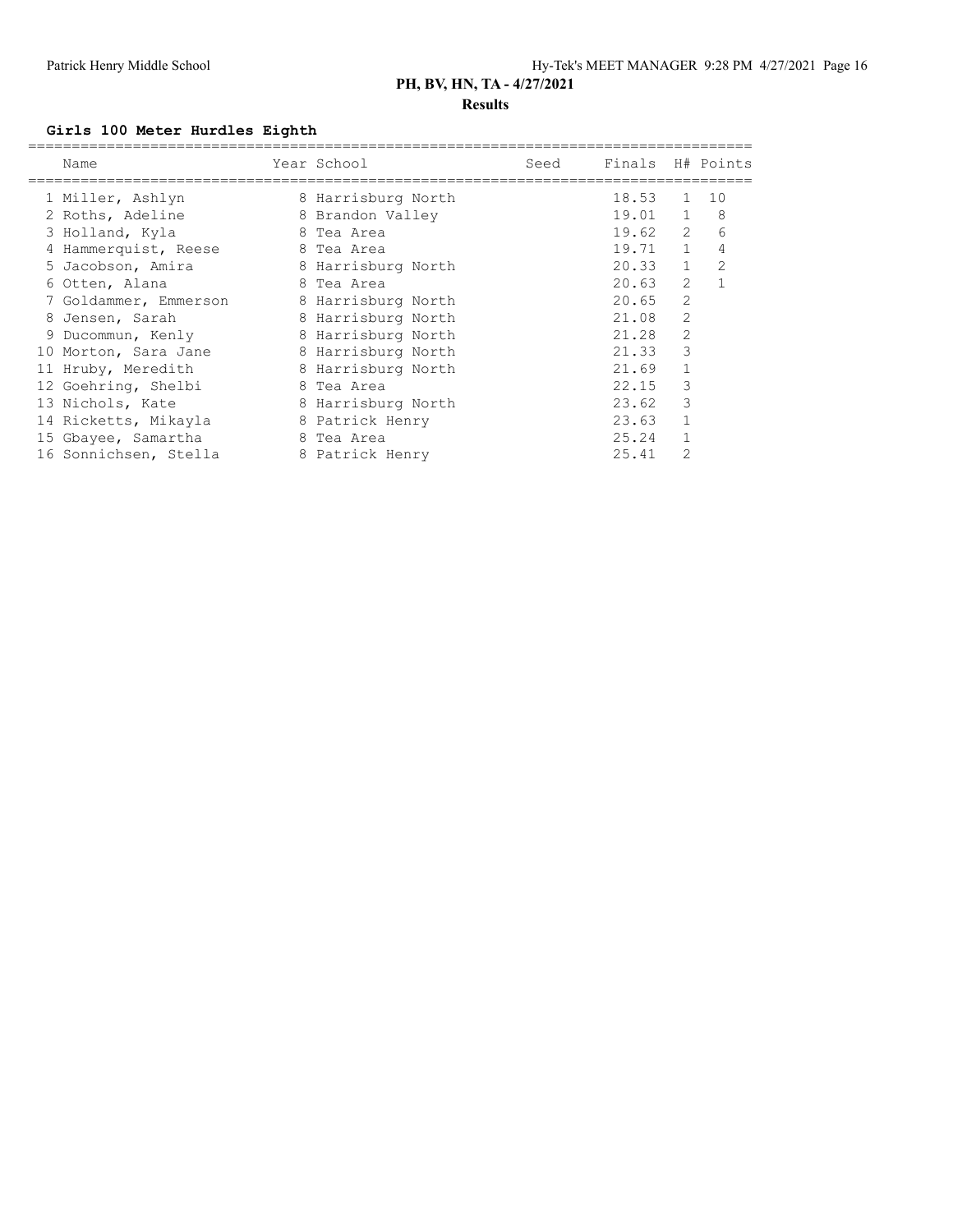**Results**

### **Girls 4x100 Meter Relay Eighth**

| School                 | Seed Finals Points |                |
|------------------------|--------------------|----------------|
|                        |                    |                |
| 1 Tea Area 'A'         | 57.53 10           |                |
| 2 Brandon Valley 'A'   | 57.63 8            |                |
| 3 Harrisburg North 'A' | 58.52 6            |                |
| 4 Patrick Henry 'A'    | 1:00.46            | $\overline{4}$ |
| 5 Patrick Henry 'B'    | 1:01.26            | $\overline{2}$ |
| 6 Patrick Henry 'C'    | 1:04.35            |                |
| 7 Harrisburg North 'C' | 1:04.65            |                |
| 8 Harrisburg North 'B' | 1:04.89            |                |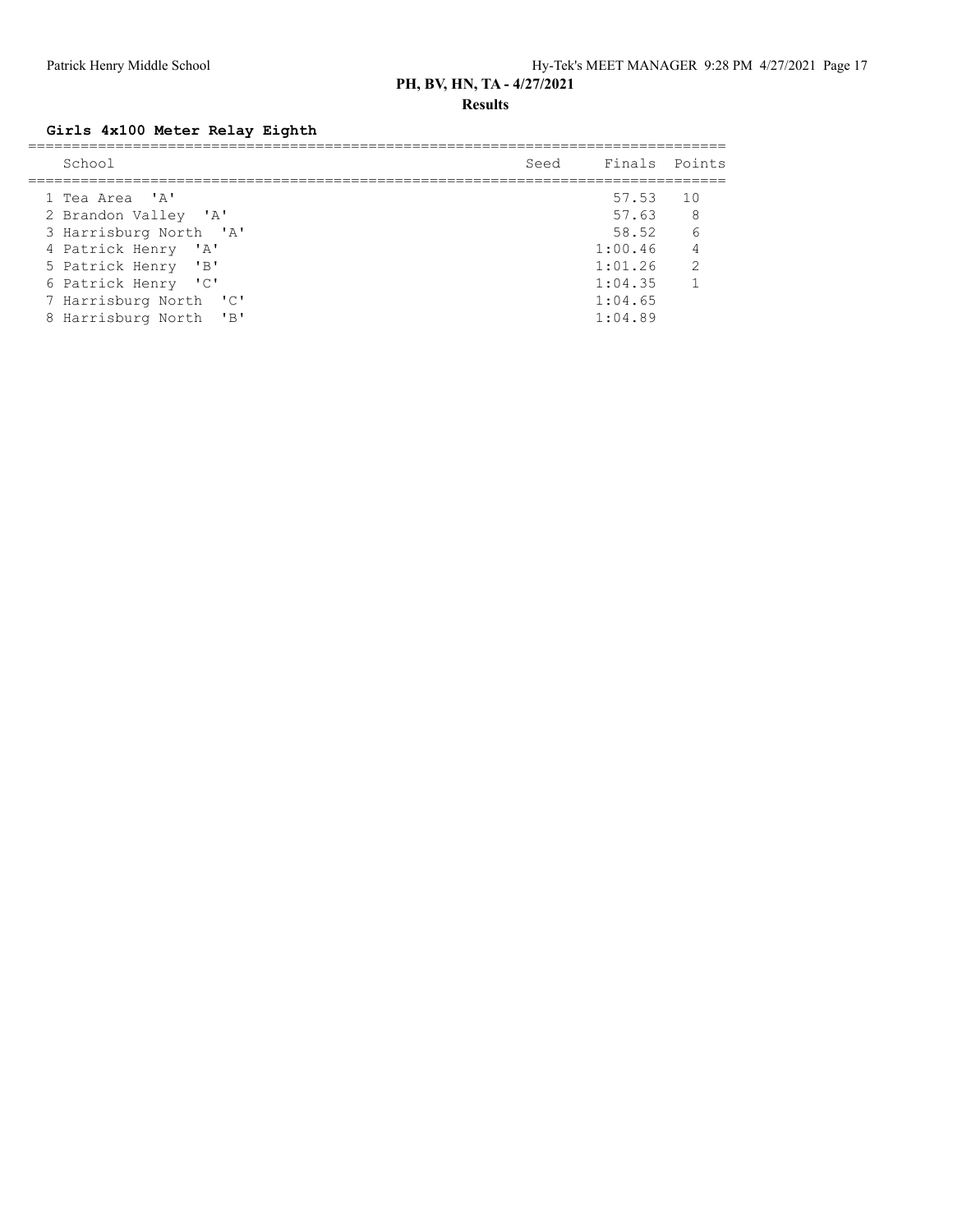**Results**

### **Girls 4x200 Meter Relay Eighth**

| School                                           | Seed Finals Points      |                       |
|--------------------------------------------------|-------------------------|-----------------------|
| 1 Tea Area 'A'<br>2 Patrick Henry 'A'            | $2:01.69$ 10<br>2:06.38 | 8 <sup>8</sup>        |
| 3 Brandon Valley 'A'                             | 2:07.43                 | 6                     |
| 4 Patrick Henry 'B'<br>5 Patrick Henry 'C'       | 2:12.97<br>2:14.13      | $\overline{4}$<br>- 2 |
| 6 Harrisburg North 'A'<br>7 Harrisburg North 'B' | 2:16.20<br>2:23.27      | $\overline{1}$        |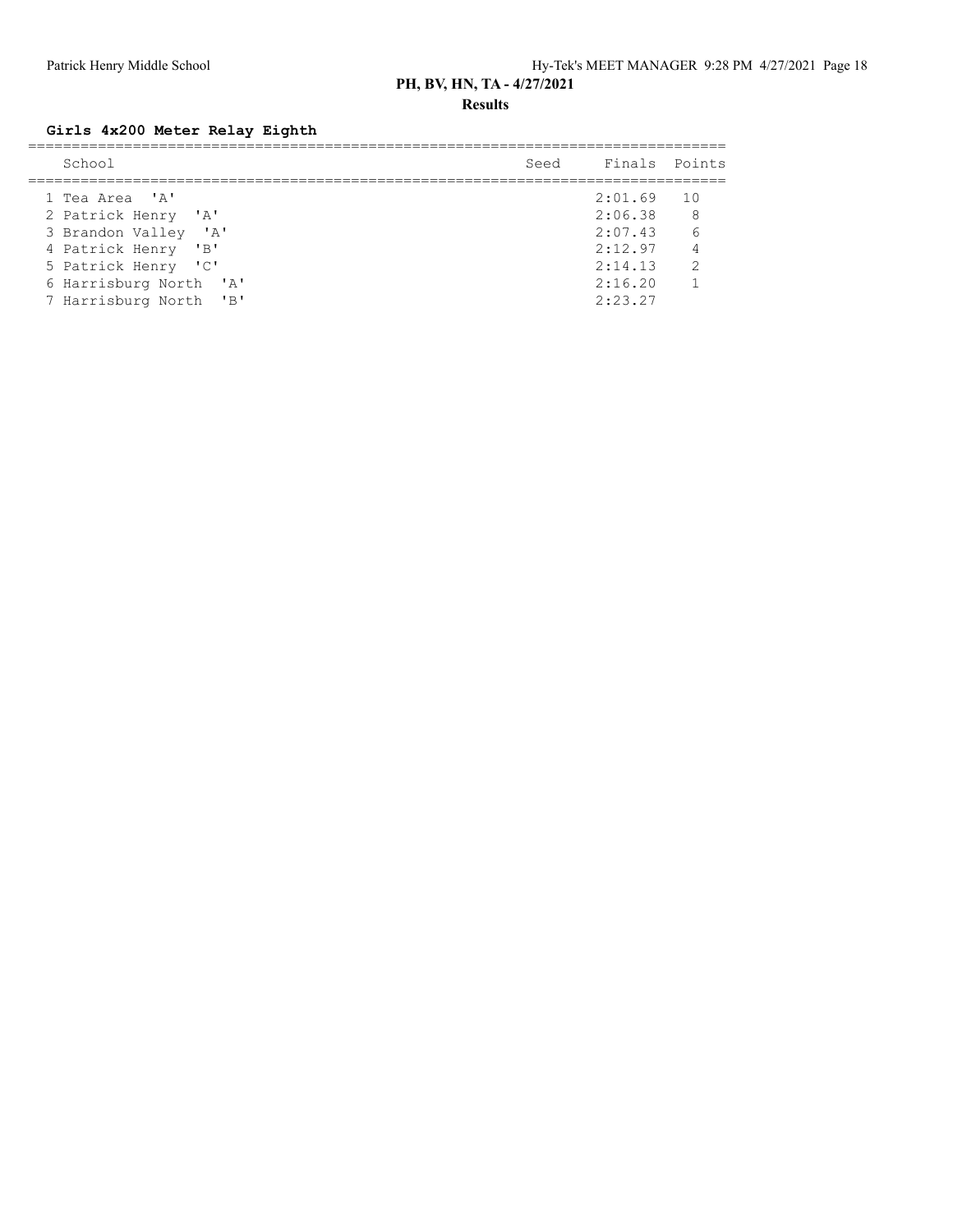**Results**

### **Girls 4x400 Meter Relay Eighth**

| School                 | Seed | Finals Points |  |
|------------------------|------|---------------|--|
|                        |      |               |  |
| 1 Harrisburg North 'A' |      | $4:57.83$ 10  |  |
| 2 Harrisburg North 'B' |      | 5:17.33       |  |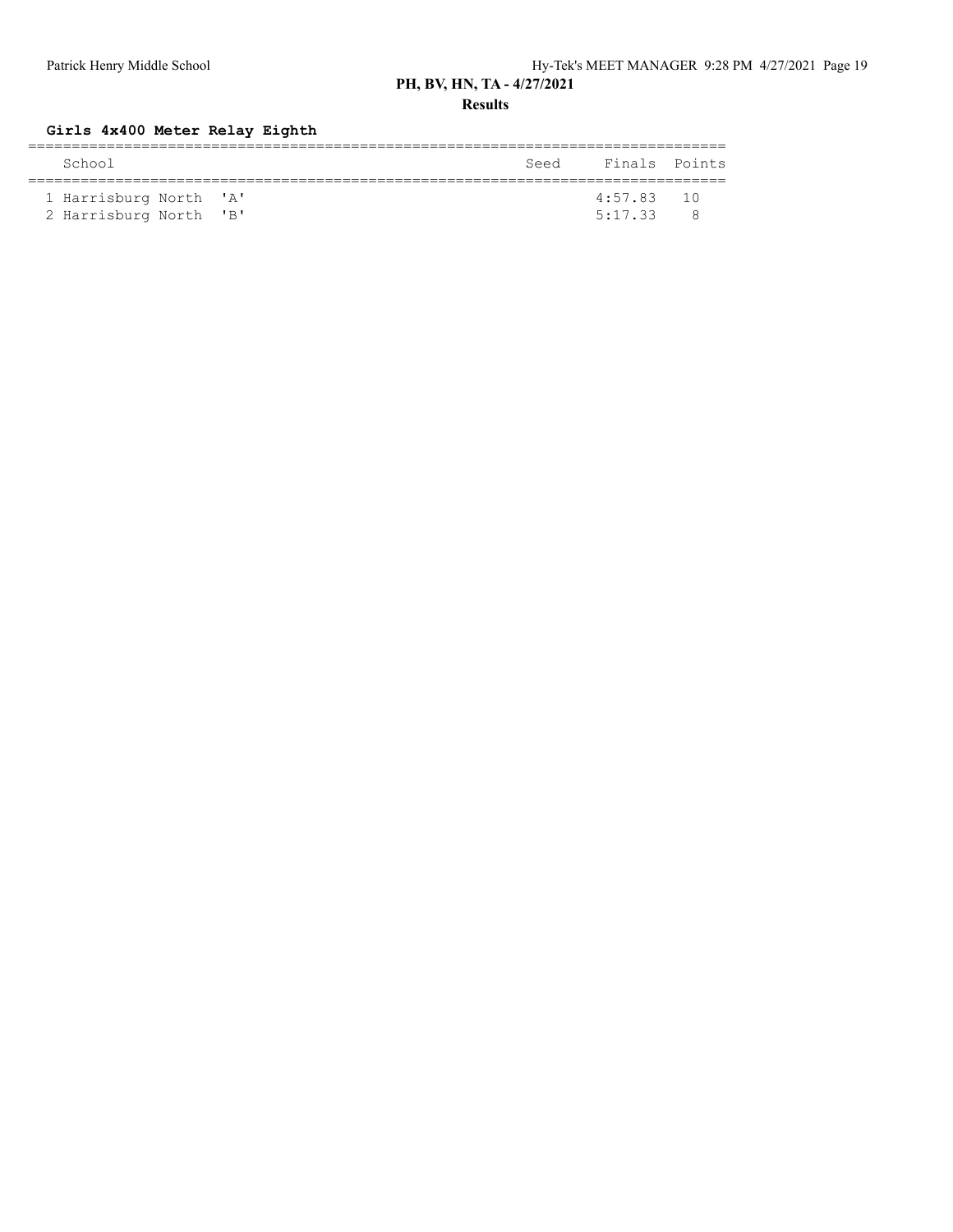**Results**

# **Girls 800 Sprint Medley Eighth**

| School                 | Seed | Finals Points |  |
|------------------------|------|---------------|--|
|                        |      |               |  |
| 1 Harrisburg North 'A' |      | $2:18.12$ 10  |  |
| 2 Patrick Henry 'A'    |      | 2:23.13       |  |
| 3 Patrick Henry 'B'    |      | 2:25.96       |  |
| 4 Patrick Henry 'C'    |      | 2:32.15       |  |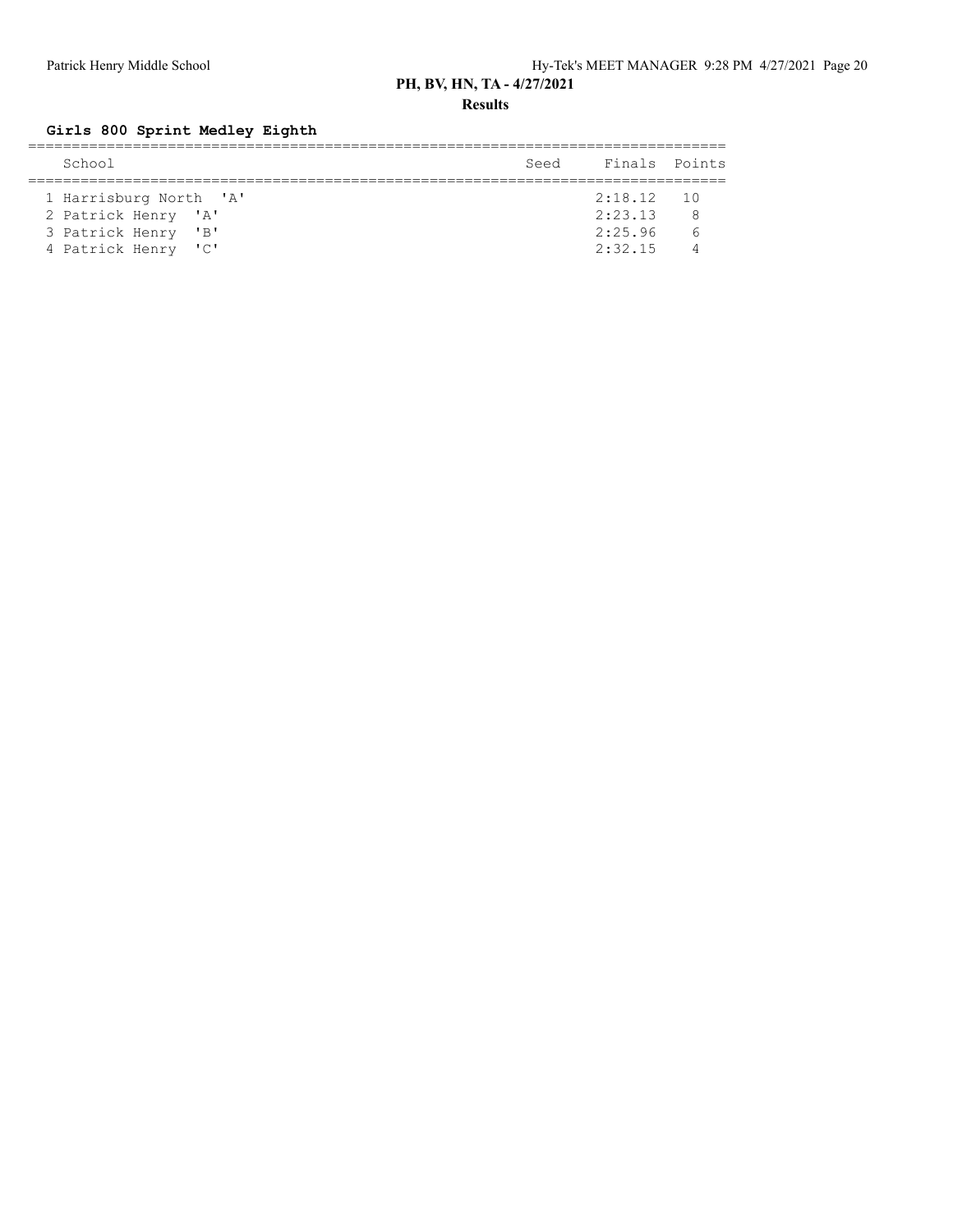### **Results**

### **Boys 100 Meter Dash Seventh**

| 12.06<br>$\mathbf{1}$<br>10<br>1 Bonwell-Witte, Dveyoun<br>7 Brandon Valley<br>12.56<br>2<br>8<br>2 Roche, Mikey<br>7 Patrick Henry<br>6<br>12.76<br>$\mathbf{1}$<br>3 Schilling, Hayden<br>7 Patrick Henry<br>4 Wlliamson, Kayden<br>12.99<br>$\mathbf{1}$<br>4<br>7 Tea Area<br>$\overline{2}$<br>$\overline{2}$<br>13.12<br>5 Christensen, Carter<br>7 Tea Area<br>$\overline{2}$<br>$\mathbf{1}$<br>13.22<br>6 Williams, Judd<br>7 Harrisburg North<br>$\mathbf{1}$<br>13.46<br>7 Haukaas, Javon<br>7 Patrick Henry<br>$\mathbf{2}$<br>13.50<br>8 Myers, Elijah<br>7 Patrick Henry<br>3<br>13.71<br>9 Honner, Lucas<br>7 Patrick Henry<br>10 Vahle, Cole<br>13.77<br>4<br>7 Brandon Valley<br>3<br>13.78<br>11 Preheim, Austin<br>7 Brandon Valley<br>13.87<br>$\mathbf{1}$<br>12 Fisher, Brandon<br>7 Brandon Valley<br>3<br>13.96<br>13 Marty, Preston<br>7 Patrick Henry<br>2<br>14 Mueller, Maddox<br>14.02<br>7 Brandon Valley<br>5<br>14.09<br>15 Mayen, Gak<br>7 Brandon Valley<br>$\overline{4}$<br>7 Tea Area<br>14.16<br>16 Heutzenroeder, Lucious<br>14.23<br>$\mathbf{1}$<br>17 Martin, Jaden<br>7 Harrisburg North<br>5<br>14.32<br>18 Francis, Corbin<br>7 Brandon Valley<br>4<br>14.39<br>19 Gomarko, Cruz<br>7 Patrick Henry<br>14.64<br>$\mathbf{1}$<br>20 Kelling, Cason<br>7 Tea Area<br>3<br>14.75<br>21 Bohnenberger, Caden<br>7 Tea Area<br>15.22<br>$\overline{4}$<br>22 Veerman, Oliver<br>7 Patrick Henry<br>3<br>22 Osdoba, Zachary<br>15.22<br>7 Brandon Valley<br>$\mathbf{2}$<br>15.27<br>24 Stroh, Zayden<br>7 Brandon Valley<br>5<br>15.27<br>24 Bartholomaus, Nolan<br>7 Patrick Henry<br>15.33<br>4<br>26 Golay, Austen<br>7 Harrisburg North<br>$\mathbf{2}$<br>15.56<br>27 Ehrich, Crayton<br>7 Tea Area<br>3<br>15.59<br>28 Zastrow, Carson<br>7 Harrisburg North<br>$\overline{4}$<br>16.16<br>29 Webb, Jon<br>7 Patrick Henry<br>16.19<br>4<br>30 Sichmeller, Peyton<br>7 Patrick Henry<br>16.39<br>$\mathbf{1}$<br>31 Blase, Preston<br>7 Harrisburg North<br>3<br>16.53<br>32 Bialas, Taedyn<br>7 Harrisburg North<br>5<br>33 Chuol, Jangjuol<br>17.44<br>7 Patrick Henry<br>$\overline{c}$<br>17.50<br>34 Chiodi, Nathan<br>7 Harrisburg North<br>3<br>35 Henriksen, Ryder<br>7 Tea Area<br>18.06<br>36 Bushen, Yoseph | ==========<br>Name | Year School      | Seed | Finals |   | H# Points |
|---------------------------------------------------------------------------------------------------------------------------------------------------------------------------------------------------------------------------------------------------------------------------------------------------------------------------------------------------------------------------------------------------------------------------------------------------------------------------------------------------------------------------------------------------------------------------------------------------------------------------------------------------------------------------------------------------------------------------------------------------------------------------------------------------------------------------------------------------------------------------------------------------------------------------------------------------------------------------------------------------------------------------------------------------------------------------------------------------------------------------------------------------------------------------------------------------------------------------------------------------------------------------------------------------------------------------------------------------------------------------------------------------------------------------------------------------------------------------------------------------------------------------------------------------------------------------------------------------------------------------------------------------------------------------------------------------------------------------------------------------------------------------------------------------------------------------------------------------------------------------------------------------------------------------------------------------------------------------------------------------------------------------------------------------------------------------------------------------------------------------------------------------------------------------------------------------------------------------------------------------------------------|--------------------|------------------|------|--------|---|-----------|
|                                                                                                                                                                                                                                                                                                                                                                                                                                                                                                                                                                                                                                                                                                                                                                                                                                                                                                                                                                                                                                                                                                                                                                                                                                                                                                                                                                                                                                                                                                                                                                                                                                                                                                                                                                                                                                                                                                                                                                                                                                                                                                                                                                                                                                                                     |                    |                  |      |        |   |           |
|                                                                                                                                                                                                                                                                                                                                                                                                                                                                                                                                                                                                                                                                                                                                                                                                                                                                                                                                                                                                                                                                                                                                                                                                                                                                                                                                                                                                                                                                                                                                                                                                                                                                                                                                                                                                                                                                                                                                                                                                                                                                                                                                                                                                                                                                     |                    |                  |      |        |   |           |
|                                                                                                                                                                                                                                                                                                                                                                                                                                                                                                                                                                                                                                                                                                                                                                                                                                                                                                                                                                                                                                                                                                                                                                                                                                                                                                                                                                                                                                                                                                                                                                                                                                                                                                                                                                                                                                                                                                                                                                                                                                                                                                                                                                                                                                                                     |                    |                  |      |        |   |           |
|                                                                                                                                                                                                                                                                                                                                                                                                                                                                                                                                                                                                                                                                                                                                                                                                                                                                                                                                                                                                                                                                                                                                                                                                                                                                                                                                                                                                                                                                                                                                                                                                                                                                                                                                                                                                                                                                                                                                                                                                                                                                                                                                                                                                                                                                     |                    |                  |      |        |   |           |
|                                                                                                                                                                                                                                                                                                                                                                                                                                                                                                                                                                                                                                                                                                                                                                                                                                                                                                                                                                                                                                                                                                                                                                                                                                                                                                                                                                                                                                                                                                                                                                                                                                                                                                                                                                                                                                                                                                                                                                                                                                                                                                                                                                                                                                                                     |                    |                  |      |        |   |           |
|                                                                                                                                                                                                                                                                                                                                                                                                                                                                                                                                                                                                                                                                                                                                                                                                                                                                                                                                                                                                                                                                                                                                                                                                                                                                                                                                                                                                                                                                                                                                                                                                                                                                                                                                                                                                                                                                                                                                                                                                                                                                                                                                                                                                                                                                     |                    |                  |      |        |   |           |
|                                                                                                                                                                                                                                                                                                                                                                                                                                                                                                                                                                                                                                                                                                                                                                                                                                                                                                                                                                                                                                                                                                                                                                                                                                                                                                                                                                                                                                                                                                                                                                                                                                                                                                                                                                                                                                                                                                                                                                                                                                                                                                                                                                                                                                                                     |                    |                  |      |        |   |           |
|                                                                                                                                                                                                                                                                                                                                                                                                                                                                                                                                                                                                                                                                                                                                                                                                                                                                                                                                                                                                                                                                                                                                                                                                                                                                                                                                                                                                                                                                                                                                                                                                                                                                                                                                                                                                                                                                                                                                                                                                                                                                                                                                                                                                                                                                     |                    |                  |      |        |   |           |
|                                                                                                                                                                                                                                                                                                                                                                                                                                                                                                                                                                                                                                                                                                                                                                                                                                                                                                                                                                                                                                                                                                                                                                                                                                                                                                                                                                                                                                                                                                                                                                                                                                                                                                                                                                                                                                                                                                                                                                                                                                                                                                                                                                                                                                                                     |                    |                  |      |        |   |           |
|                                                                                                                                                                                                                                                                                                                                                                                                                                                                                                                                                                                                                                                                                                                                                                                                                                                                                                                                                                                                                                                                                                                                                                                                                                                                                                                                                                                                                                                                                                                                                                                                                                                                                                                                                                                                                                                                                                                                                                                                                                                                                                                                                                                                                                                                     |                    |                  |      |        |   |           |
|                                                                                                                                                                                                                                                                                                                                                                                                                                                                                                                                                                                                                                                                                                                                                                                                                                                                                                                                                                                                                                                                                                                                                                                                                                                                                                                                                                                                                                                                                                                                                                                                                                                                                                                                                                                                                                                                                                                                                                                                                                                                                                                                                                                                                                                                     |                    |                  |      |        |   |           |
|                                                                                                                                                                                                                                                                                                                                                                                                                                                                                                                                                                                                                                                                                                                                                                                                                                                                                                                                                                                                                                                                                                                                                                                                                                                                                                                                                                                                                                                                                                                                                                                                                                                                                                                                                                                                                                                                                                                                                                                                                                                                                                                                                                                                                                                                     |                    |                  |      |        |   |           |
|                                                                                                                                                                                                                                                                                                                                                                                                                                                                                                                                                                                                                                                                                                                                                                                                                                                                                                                                                                                                                                                                                                                                                                                                                                                                                                                                                                                                                                                                                                                                                                                                                                                                                                                                                                                                                                                                                                                                                                                                                                                                                                                                                                                                                                                                     |                    |                  |      |        |   |           |
|                                                                                                                                                                                                                                                                                                                                                                                                                                                                                                                                                                                                                                                                                                                                                                                                                                                                                                                                                                                                                                                                                                                                                                                                                                                                                                                                                                                                                                                                                                                                                                                                                                                                                                                                                                                                                                                                                                                                                                                                                                                                                                                                                                                                                                                                     |                    |                  |      |        |   |           |
|                                                                                                                                                                                                                                                                                                                                                                                                                                                                                                                                                                                                                                                                                                                                                                                                                                                                                                                                                                                                                                                                                                                                                                                                                                                                                                                                                                                                                                                                                                                                                                                                                                                                                                                                                                                                                                                                                                                                                                                                                                                                                                                                                                                                                                                                     |                    |                  |      |        |   |           |
|                                                                                                                                                                                                                                                                                                                                                                                                                                                                                                                                                                                                                                                                                                                                                                                                                                                                                                                                                                                                                                                                                                                                                                                                                                                                                                                                                                                                                                                                                                                                                                                                                                                                                                                                                                                                                                                                                                                                                                                                                                                                                                                                                                                                                                                                     |                    |                  |      |        |   |           |
|                                                                                                                                                                                                                                                                                                                                                                                                                                                                                                                                                                                                                                                                                                                                                                                                                                                                                                                                                                                                                                                                                                                                                                                                                                                                                                                                                                                                                                                                                                                                                                                                                                                                                                                                                                                                                                                                                                                                                                                                                                                                                                                                                                                                                                                                     |                    |                  |      |        |   |           |
|                                                                                                                                                                                                                                                                                                                                                                                                                                                                                                                                                                                                                                                                                                                                                                                                                                                                                                                                                                                                                                                                                                                                                                                                                                                                                                                                                                                                                                                                                                                                                                                                                                                                                                                                                                                                                                                                                                                                                                                                                                                                                                                                                                                                                                                                     |                    |                  |      |        |   |           |
|                                                                                                                                                                                                                                                                                                                                                                                                                                                                                                                                                                                                                                                                                                                                                                                                                                                                                                                                                                                                                                                                                                                                                                                                                                                                                                                                                                                                                                                                                                                                                                                                                                                                                                                                                                                                                                                                                                                                                                                                                                                                                                                                                                                                                                                                     |                    |                  |      |        |   |           |
|                                                                                                                                                                                                                                                                                                                                                                                                                                                                                                                                                                                                                                                                                                                                                                                                                                                                                                                                                                                                                                                                                                                                                                                                                                                                                                                                                                                                                                                                                                                                                                                                                                                                                                                                                                                                                                                                                                                                                                                                                                                                                                                                                                                                                                                                     |                    |                  |      |        |   |           |
|                                                                                                                                                                                                                                                                                                                                                                                                                                                                                                                                                                                                                                                                                                                                                                                                                                                                                                                                                                                                                                                                                                                                                                                                                                                                                                                                                                                                                                                                                                                                                                                                                                                                                                                                                                                                                                                                                                                                                                                                                                                                                                                                                                                                                                                                     |                    |                  |      |        |   |           |
|                                                                                                                                                                                                                                                                                                                                                                                                                                                                                                                                                                                                                                                                                                                                                                                                                                                                                                                                                                                                                                                                                                                                                                                                                                                                                                                                                                                                                                                                                                                                                                                                                                                                                                                                                                                                                                                                                                                                                                                                                                                                                                                                                                                                                                                                     |                    |                  |      |        |   |           |
|                                                                                                                                                                                                                                                                                                                                                                                                                                                                                                                                                                                                                                                                                                                                                                                                                                                                                                                                                                                                                                                                                                                                                                                                                                                                                                                                                                                                                                                                                                                                                                                                                                                                                                                                                                                                                                                                                                                                                                                                                                                                                                                                                                                                                                                                     |                    |                  |      |        |   |           |
|                                                                                                                                                                                                                                                                                                                                                                                                                                                                                                                                                                                                                                                                                                                                                                                                                                                                                                                                                                                                                                                                                                                                                                                                                                                                                                                                                                                                                                                                                                                                                                                                                                                                                                                                                                                                                                                                                                                                                                                                                                                                                                                                                                                                                                                                     |                    |                  |      |        |   |           |
|                                                                                                                                                                                                                                                                                                                                                                                                                                                                                                                                                                                                                                                                                                                                                                                                                                                                                                                                                                                                                                                                                                                                                                                                                                                                                                                                                                                                                                                                                                                                                                                                                                                                                                                                                                                                                                                                                                                                                                                                                                                                                                                                                                                                                                                                     |                    |                  |      |        |   |           |
|                                                                                                                                                                                                                                                                                                                                                                                                                                                                                                                                                                                                                                                                                                                                                                                                                                                                                                                                                                                                                                                                                                                                                                                                                                                                                                                                                                                                                                                                                                                                                                                                                                                                                                                                                                                                                                                                                                                                                                                                                                                                                                                                                                                                                                                                     |                    |                  |      |        |   |           |
|                                                                                                                                                                                                                                                                                                                                                                                                                                                                                                                                                                                                                                                                                                                                                                                                                                                                                                                                                                                                                                                                                                                                                                                                                                                                                                                                                                                                                                                                                                                                                                                                                                                                                                                                                                                                                                                                                                                                                                                                                                                                                                                                                                                                                                                                     |                    |                  |      |        |   |           |
|                                                                                                                                                                                                                                                                                                                                                                                                                                                                                                                                                                                                                                                                                                                                                                                                                                                                                                                                                                                                                                                                                                                                                                                                                                                                                                                                                                                                                                                                                                                                                                                                                                                                                                                                                                                                                                                                                                                                                                                                                                                                                                                                                                                                                                                                     |                    |                  |      |        |   |           |
|                                                                                                                                                                                                                                                                                                                                                                                                                                                                                                                                                                                                                                                                                                                                                                                                                                                                                                                                                                                                                                                                                                                                                                                                                                                                                                                                                                                                                                                                                                                                                                                                                                                                                                                                                                                                                                                                                                                                                                                                                                                                                                                                                                                                                                                                     |                    |                  |      |        |   |           |
|                                                                                                                                                                                                                                                                                                                                                                                                                                                                                                                                                                                                                                                                                                                                                                                                                                                                                                                                                                                                                                                                                                                                                                                                                                                                                                                                                                                                                                                                                                                                                                                                                                                                                                                                                                                                                                                                                                                                                                                                                                                                                                                                                                                                                                                                     |                    |                  |      |        |   |           |
|                                                                                                                                                                                                                                                                                                                                                                                                                                                                                                                                                                                                                                                                                                                                                                                                                                                                                                                                                                                                                                                                                                                                                                                                                                                                                                                                                                                                                                                                                                                                                                                                                                                                                                                                                                                                                                                                                                                                                                                                                                                                                                                                                                                                                                                                     |                    |                  |      |        |   |           |
|                                                                                                                                                                                                                                                                                                                                                                                                                                                                                                                                                                                                                                                                                                                                                                                                                                                                                                                                                                                                                                                                                                                                                                                                                                                                                                                                                                                                                                                                                                                                                                                                                                                                                                                                                                                                                                                                                                                                                                                                                                                                                                                                                                                                                                                                     |                    |                  |      |        |   |           |
|                                                                                                                                                                                                                                                                                                                                                                                                                                                                                                                                                                                                                                                                                                                                                                                                                                                                                                                                                                                                                                                                                                                                                                                                                                                                                                                                                                                                                                                                                                                                                                                                                                                                                                                                                                                                                                                                                                                                                                                                                                                                                                                                                                                                                                                                     |                    |                  |      |        |   |           |
|                                                                                                                                                                                                                                                                                                                                                                                                                                                                                                                                                                                                                                                                                                                                                                                                                                                                                                                                                                                                                                                                                                                                                                                                                                                                                                                                                                                                                                                                                                                                                                                                                                                                                                                                                                                                                                                                                                                                                                                                                                                                                                                                                                                                                                                                     |                    |                  |      |        |   |           |
|                                                                                                                                                                                                                                                                                                                                                                                                                                                                                                                                                                                                                                                                                                                                                                                                                                                                                                                                                                                                                                                                                                                                                                                                                                                                                                                                                                                                                                                                                                                                                                                                                                                                                                                                                                                                                                                                                                                                                                                                                                                                                                                                                                                                                                                                     |                    |                  |      |        |   |           |
|                                                                                                                                                                                                                                                                                                                                                                                                                                                                                                                                                                                                                                                                                                                                                                                                                                                                                                                                                                                                                                                                                                                                                                                                                                                                                                                                                                                                                                                                                                                                                                                                                                                                                                                                                                                                                                                                                                                                                                                                                                                                                                                                                                                                                                                                     |                    |                  |      |        |   |           |
|                                                                                                                                                                                                                                                                                                                                                                                                                                                                                                                                                                                                                                                                                                                                                                                                                                                                                                                                                                                                                                                                                                                                                                                                                                                                                                                                                                                                                                                                                                                                                                                                                                                                                                                                                                                                                                                                                                                                                                                                                                                                                                                                                                                                                                                                     |                    | 7 Brandon Valley |      | 18.94  | 4 |           |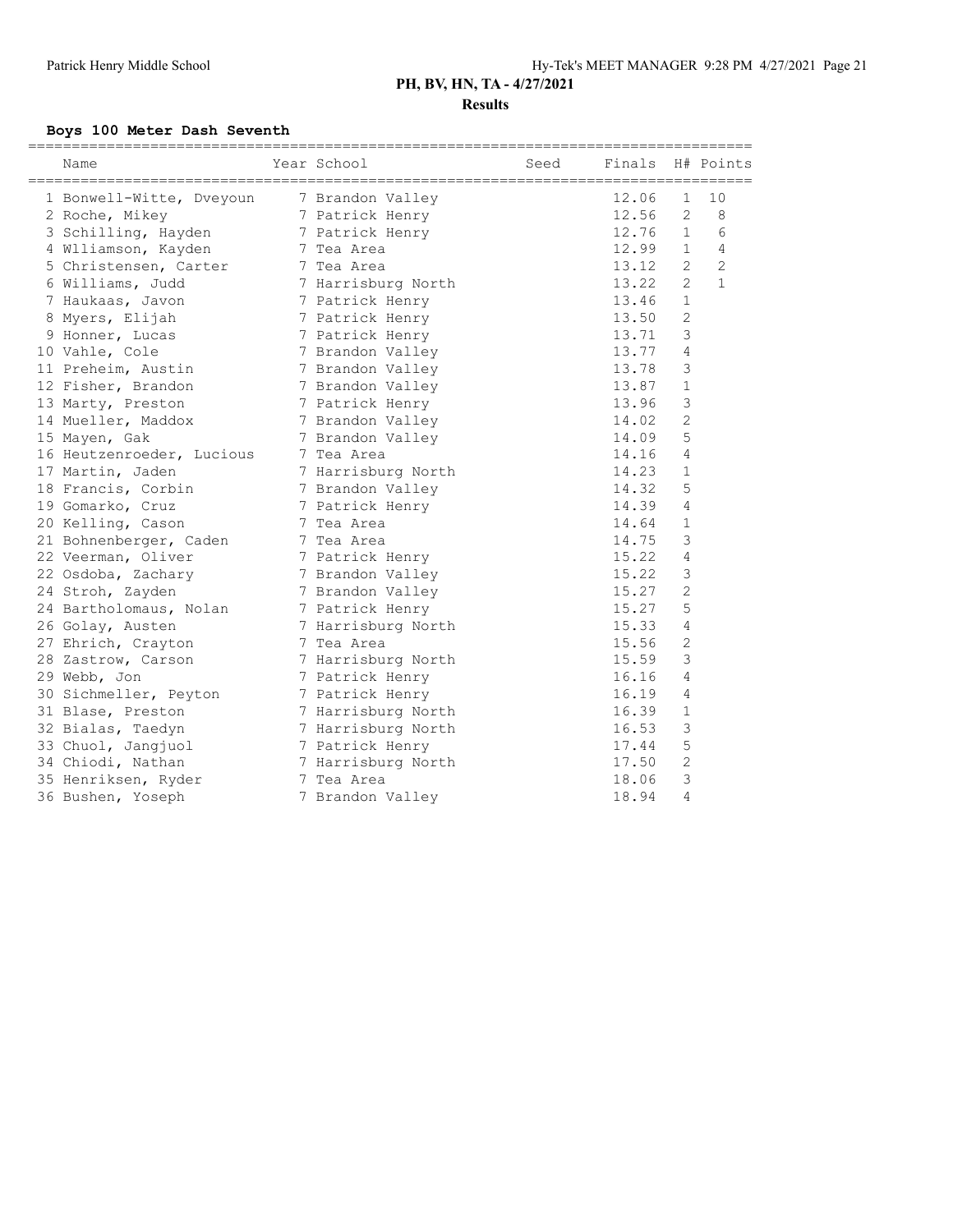### **Boys 200 Meter Dash Seventh**

| Name                     | Year School        | Seed | Finals |                | H# Points      |
|--------------------------|--------------------|------|--------|----------------|----------------|
| 1 Bonwell-Witte, Dveyoun | 7 Brandon Valley   |      | 25.07  | $\mathbf{1}$   | 10             |
| 2 Roche, Mikey           | 7 Patrick Henry    |      | 25.19  | $\mathbf{1}$   | 8              |
| 3 Pantekoek, Camden      | 7 Brandon Valley   |      | 26.45  | 2              | 6              |
| 4 Simonsen, Daevion      | 7 Brandon Valley   |      | 27.69  | 5              | $\overline{4}$ |
| 5 Honner, Lucas          | 7 Patrick Henry    |      | 28.03  | 2              | 1.50           |
| 5 Vahle, Cole            | 7 Brandon Valley   |      | 28.03  | $\mathbf 1$    | 1.50           |
| 7 Hofer, Isaiah          | 7 Patrick Henry    |      | 28.08  | 4              |                |
| 8 Preheim, Austin        | 7 Brandon Valley   |      | 28.16  | 2              |                |
| 9 Farmer, Jacob          | 7 Patrick Henry    |      | 28.53  | $\mathbf 1$    |                |
| 10 Hartz, Cohen          | 7 Brandon Valley   |      | 28.71  | 1              |                |
| 11 Veskma, Levi          | 7 Brandon Valley   |      | 28.77  | 4              |                |
| 12 Weber, Rylan          | 7 Harrisburg North |      | 29.53  | 2              |                |
| 13 Stroh, Bryton         | 7 Brandon Valley   |      | 29.76  | 3              |                |
| 14 Baker, Ryan           | 7 Patrick Henry    |      | 29.97  | 3              |                |
| 15 Hofer, Jakob          | 7 Harrisburg North |      | 30.06  | 1              |                |
| 16 Schmidt, Jaden        | 7 Brandon Valley   |      | 30.09  | 4              |                |
| 17 Uhing, Sam            | 7 Patrick Henry    |      | 30.21  | $\overline{2}$ |                |
| 18 Mayen, Gak            | 7 Brandon Valley   |      | 30.46  | 4              |                |
| 19 Powell, Raleigh       | 7 Tea Area         |      | 30.68  | 1              |                |
| 20 Juma, Yahye           | 7 Brandon Valley   |      | 30.76  | 3              |                |
| 21 Veld, Mason           | 7 Brandon Valley   |      | 30.81  | 4              |                |
| 22 Van Schepen, William  | 7 Patrick Henry    |      | 31.27  | $\overline{2}$ |                |
| 23 Hall, Quinton         | 7 Brandon Valley   |      | 31.34  | 4              |                |
| 24 Johanning, Logan      | 7 Patrick Henry    |      | 31.59  | $\mathbf{1}$   |                |
| 25 Hinton, Jensen        | 7 Harrisburg North |      | 31.88  | 5              |                |
| 26 Stroh, Zayden         | 7 Brandon Valley   |      | 32.16  | 3              |                |
| 27 Golay, Austen         | 7 Harrisburg North |      | 32.70  | 3              |                |
| 28 Rosenberger, Brayden  | 7 Harrisburg North |      | 33.76  | 3              |                |
| 29 Weideman, Cole        | 7 Harrisburg North |      | 33.96  | $\overline{2}$ |                |
| 29 Munson, David         | 7 Harrisburg North |      | 33.96  | 4              |                |
| 31 Sichmeller, Peyton    | 7 Patrick Henry    |      | 34.34  | 3              |                |
| 32 Hosman, Aden          | 7 Patrick Henry    |      | 34.68  | 5              |                |
| 33 Gunderson, Zach       | 7 Patrick Henry    |      | 35.71  | 4              |                |
| 34 Hewitt, Maddux        | 7 Harrisburg North |      | 35.77  | 3              |                |
| 35 Henriksen, Ryder      | 7 Tea Area         |      | 37.94  | $\overline{2}$ |                |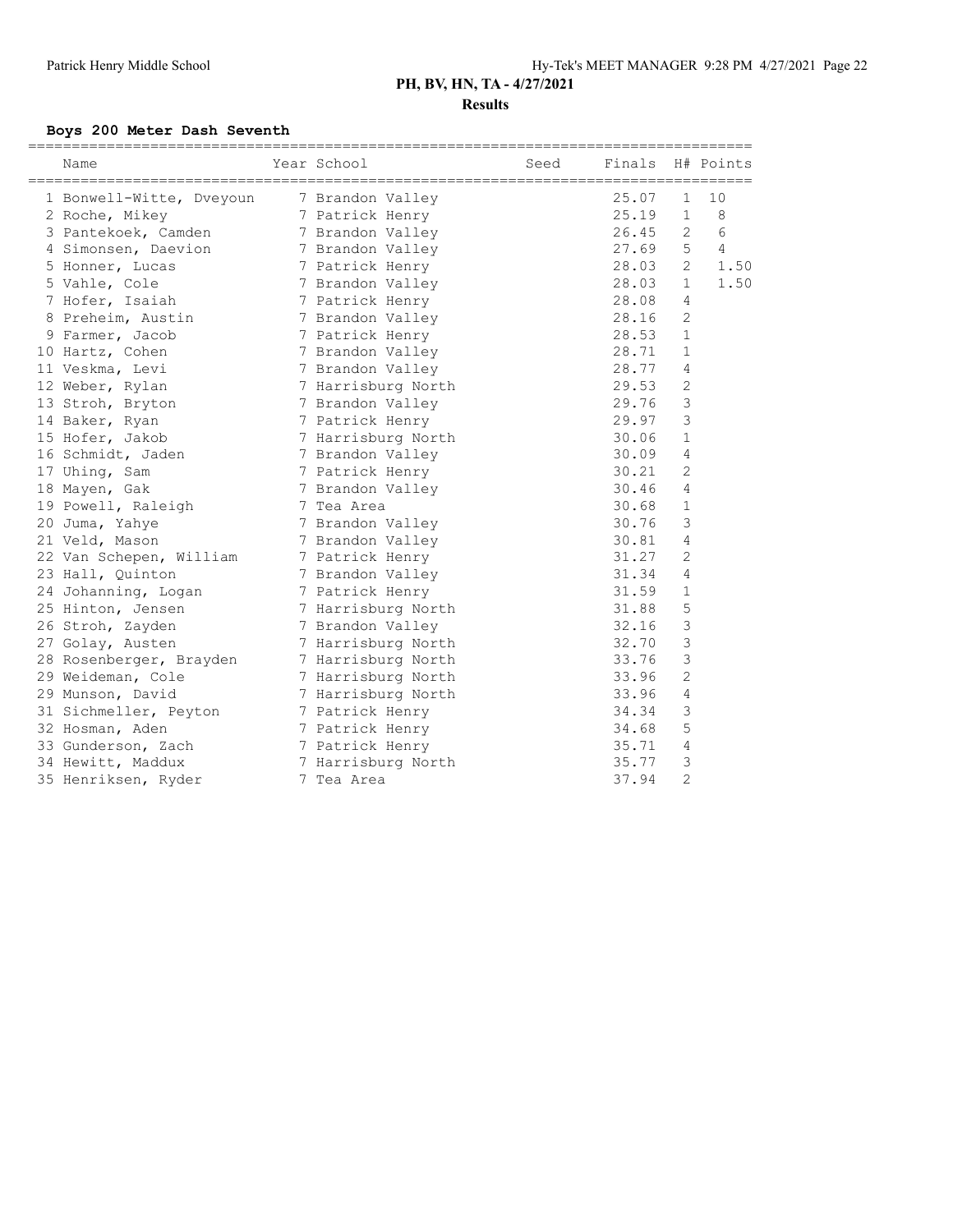### **Boys 400 Meter Dash Seventh**

| Name                               | Year School                       | Seed | Finals H# Points |                |                |
|------------------------------------|-----------------------------------|------|------------------|----------------|----------------|
|                                    | ================================= |      |                  |                |                |
| 1 Schilling, Hayden                | 7 Patrick Henry                   |      | 58.39            | $\mathbf{1}$   | 10             |
| 2 Pantekoek, Camden                | 7 Brandon Valley                  |      | 1:00.96          | $\mathbf{1}$   | 8              |
| 3 Munson, David 7 Harrisburg North |                                   |      | 1:01.59          | $\mathbf{1}$   | 6              |
| 4 Deboer, Chase                    | 7 Tea Area                        |      | 1:02.46          | 3              | 4              |
| 5 Herrboldt, Isaac                 | 7 Patrick Henry                   |      | 1:03.26          | $\mathbf{1}$   | $\overline{c}$ |
| 6 Francis, Corbin                  | 7 Brandon Valley                  |      | 1:04.64          | $\mathbf{1}$   | $\mathbf{1}$   |
| 7 Hofer, Jakob                     | 7 Harrisburg North                |      | 1:05.50          | $\mathbf{2}$   |                |
| 8 Peters, Max                      | 7 Brandon Valley                  |      | 1:06.59          | $\mathbf{2}$   |                |
| 9 Esser, Bradley                   | 7 Harrisburg North                |      | 1:07.03          | $\mathbf 1$    |                |
| 10 Kelling, Cason                  | 7 Tea Area                        |      | 1:07.78          | $\overline{2}$ |                |
| 11 Bohnenberger, Caden             | 7 Tea Area                        |      | 1:08.03          | $\mathbf 1$    |                |
| 12 Cauwels, Greyson                | 7 Harrisburg North                |      | 1:09.27          | 3              |                |
| 13 Stroh, Bryton                   | 7 Brandon Valley                  |      | 1:09.44          | $\sqrt{2}$     |                |
| 14 Edwards, Griffin                | 7 Patrick Henry                   |      | 1:11.47          | 3              |                |
| 15 Hinton, Jensen                  | 7 Harrisburg North                |      | 1:13.21          | 3              |                |
| 16 Delger, Nash                    | 7 Tea Area                        |      | 1:13.26          | $\mathbf 1$    |                |
| 17 Van Schepen, William            | 7 Patrick Henry                   |      | 1:14.28          | 2              |                |
| 18 Marty, Preston                  | 7 Patrick Henry                   |      | 1:15.03          | $\overline{c}$ |                |
| 19 Brown, Carter                   | 7 Tea Area                        |      | 1:15.25          | 3              |                |
| 20 Shields, William                | 7 Harrisburg North                |      | 1:16.65          | $\overline{c}$ |                |
| 21 Ripentop, Graydin               | 7 Harrisburg North                |      | 1:16.76          | 3              |                |
| 22 Woodring, Tyler                 | 7 Tea Area                        |      | 1:19.27          | 2              |                |
| 23 Josephsen, Isaac                | 7 Brandon Valley                  |      | 1:19.36          | 3              |                |
| 24 Blase, Preston                  | 7 Harrisburg North                |      | 1:21.65          | 3              |                |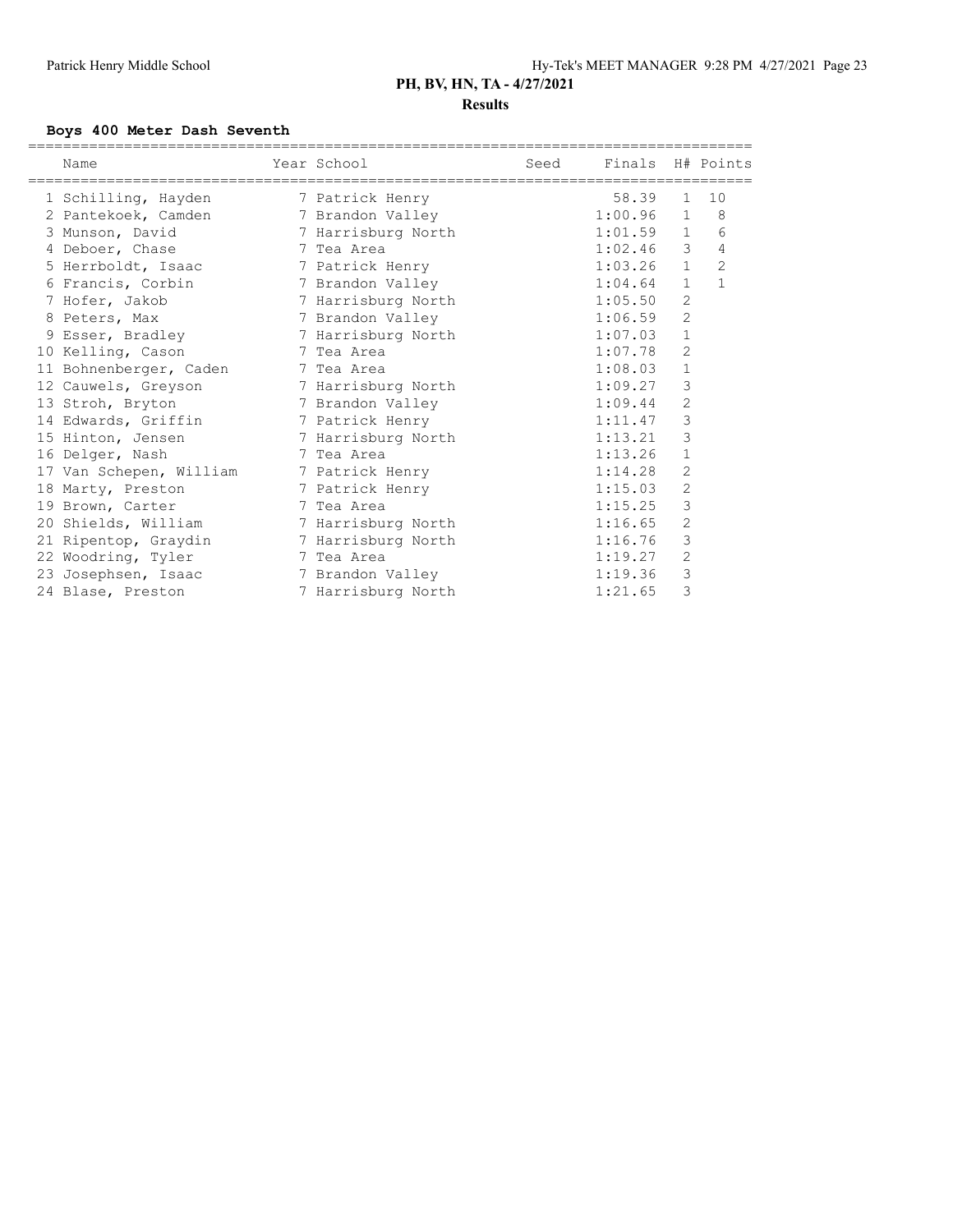### **Boys 800 Meter Run Seventh**

| Name                                     | Year School        | Seed | Finals Points |      |
|------------------------------------------|--------------------|------|---------------|------|
| 1 Campbell, Jack                         | 7 Tea Area         |      | 2:28.46       | 10   |
| 2 Ericsson, Sam                          | 7 Patrick Henry    |      | 2:28.78       | 8    |
| 3 Ringing Shield, Nayati 7 Patrick Henry |                    |      | 2:41.24       | 6    |
| 4 Oppenheimer, Henry                     | 7 Patrick Henry    |      | 2:44.74       | 4    |
| 5 Northrup, Cole                         | 7 Tea Area         |      | 2:48.65       | 2    |
| 6 Webb, Jon                              | 7 Patrick Henry    |      | 2:51.65       | 0.50 |
| 6 Nelsen, Arvid                          | 7 Patrick Henry    |      | 2:51.65       | 0.50 |
| 8 Hugelman, Connor                       | 7 Patrick Henry    |      | 2:52.18       |      |
| 9 Hansen, Will                           | 7 Patrick Henry    |      | 2:53.49       |      |
| 10 Hinton, Jensen                        | 7 Harrisburg North |      | 2:54.18       |      |
| 11 Peterson, Will                        | 7 Brandon Valley   |      | 2:54.84       |      |
| 12 Howe, Jonathon                        | 7 Tea Area         |      | 2:55.43       |      |
| 13 Michailidis, Elias                    | 7 Brandon Valley   |      | 2:56.81       |      |
| 14 Johnson, Archer                       | 7 Brandon Valley   |      | 2:59.02       |      |
| 15 Lowery, Daschle                       | 7 Tea Area         |      | 3:01.40       |      |
| 16 Woodring, Tyler                       | 7 Tea Area         |      | 3:02.62       |      |
| 17 Bodeen, Lance                         | 7 Harrisburg North |      | 3:03.27       |      |
| 18 Veerman, Oliver                       | 7 Patrick Henry    |      | 3:05.90       |      |
| 19 Weideman, Cole                        | 7 Harrisburg North |      | 3:20.90       |      |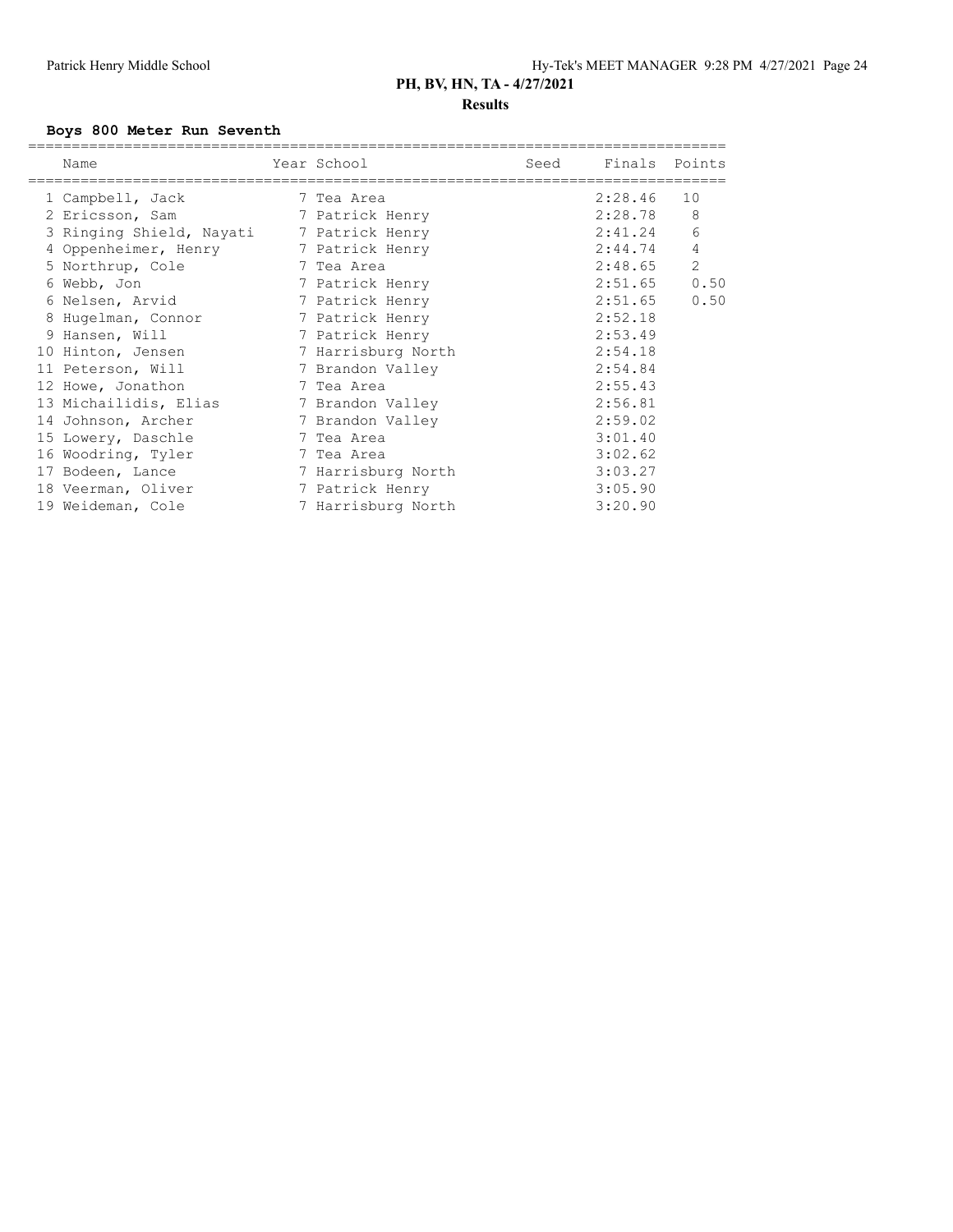### **Boys 1600 Meter Run Seventh**

| Name                     | Year School        | Seed | Finals Points |                |
|--------------------------|--------------------|------|---------------|----------------|
| 1 Campbell, Jack         | 7 Tea Area         |      | 5:22.08       | 10             |
| 2 Yoway, Elisha          | 7 Harrisburg North |      | 5:41.34       | 8              |
| 3 Ringing Shield, Nayati | 7 Patrick Henry    |      | 5:52.84       | 6              |
| 4 Schimmel, Kamden       | 7 Harrisburg North |      | 5:54.90       | 4              |
| 5 Northrup, Cole         | 7 Tea Area         |      | 5:56.37       | 2              |
| 6 Howe, Jonathon         | 7 Tea Area         |      | 5:58.93       | $\overline{1}$ |
| 7 Oppenheimer, Henry     | 7 Patrick Henry    |      | 6:07.78       |                |
| 8 Nelsen, Arvid          | 7 Patrick Henry    |      | 6:10.08       |                |
| 9 Peterson, Will         | 7 Brandon Valley   |      | 6:11.58       |                |
| 10 Michailidis, Elias    | 7 Brandon Valley   |      | 6:12.93       |                |
| 11 Lowery, Daschle       | 7 Tea Area         |      | 6:14.84       |                |
| 12 Johnson, Archer       | 7 Brandon Valley   |      | 6:15.74       |                |
| 13 Engeltjes, Vandon     | 7 Brandon Valley   |      | 6:29.62       |                |
| 14 Bodeen, Lance         | 7 Harrisburg North |      | 6:33.68       |                |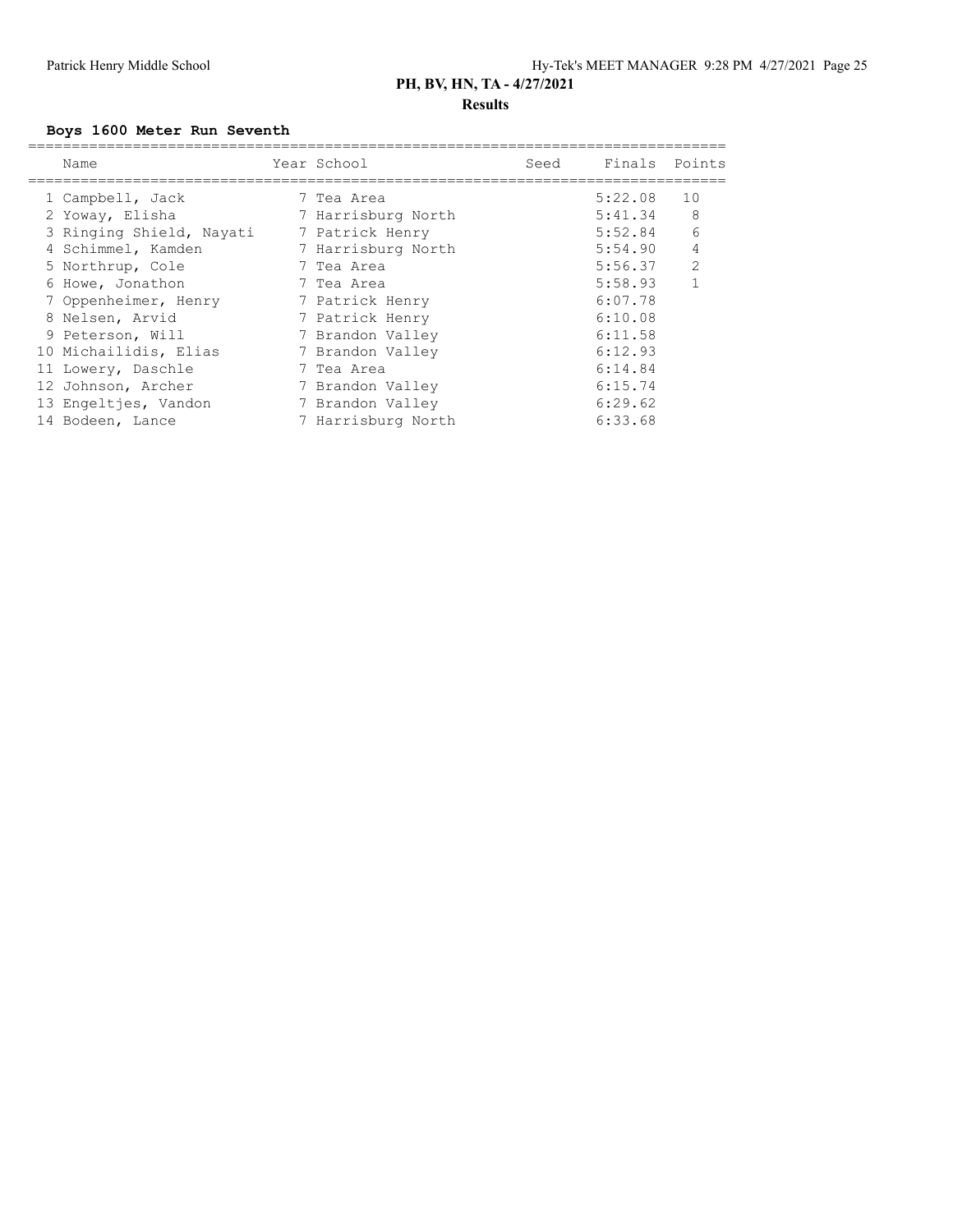# **Results**

### **Boys 110 Meter Hurdles Seventh**

| Name                 | Year School        | Seed | Finals H# Points |              |                |
|----------------------|--------------------|------|------------------|--------------|----------------|
| 1 Fisher, Brandon    | 7 Brandon Valley   |      | 18.96            | $\mathbf{1}$ | 10             |
| 2 Yoway, Elisha      | 7 Harrisburg North |      | 19.90            | 2            | 8              |
| 3 Reiners, Gavin     | 7 Tea Area         |      | 20.22            | 2            | 6              |
| 4 Mueller, Maddox    | 7 Brandon Valley   |      | 20.36            | $\mathbf{1}$ | 4              |
| 5 Konrad, Brenner    | 7 Tea Area         |      | 20.46            | $\mathbf{1}$ | $\overline{c}$ |
| 6 Marty, Preston     | 7 Patrick Henry    |      | 20.94            | $\mathbf{1}$ | $\mathbf{1}$   |
| 7 Van Hull, Grayer   | 7 Harrisburg North |      | 21.31            | 1            |                |
| 8 Mayen, Gak         | 7 Brandon Valley   |      | 21.67            | 2            |                |
| 9 Bunker, Will       | 7 Brandon Valley   |      | 21.71            | 2            |                |
| 10 Veld, Mason       | 7 Brandon Valley   |      | 21.93            | $\mathbf{2}$ |                |
| 11 Hall, Quinton     | 7 Brandon Valley   |      | 22.15            | 3            |                |
| 12 Hofer, Isaiah     | 7 Patrick Henry    |      | 22.22            | $\mathbf{1}$ |                |
| 13 Delger, Nash      | 7 Tea Area         |      | 22.28            | 2            |                |
| 14 Shields, William  | 7 Harrisburg North |      | 22.49            | $\mathbf 1$  |                |
| 15 Van Hull, Ryder   | 7 Harrisburg North |      | 22.89            | 3            |                |
| 16 Clites, Cole      | 7 Brandon Valley   |      | 23.04            | 3            |                |
| 17 Corey, Maximus    | 7 Brandon Valley   |      | 23.08            | 3            |                |
| 18 Powell, Raleigh   | 7 Tea Area         |      | 23.82            | 1            |                |
| 19 Sharping, Grayden | 7 Brandon Valley   |      | 23.94            | 3            |                |
| 20 Young, Will       | 7 Harrisburg North |      | 24.09            | 2            |                |
| 21 Hosman, Aden      | 7 Patrick Henry    |      | 24.37            | 2            |                |
| 22 Gjoraas, Mason    | 7 Brandon Valley   |      | 26.25            | 3            |                |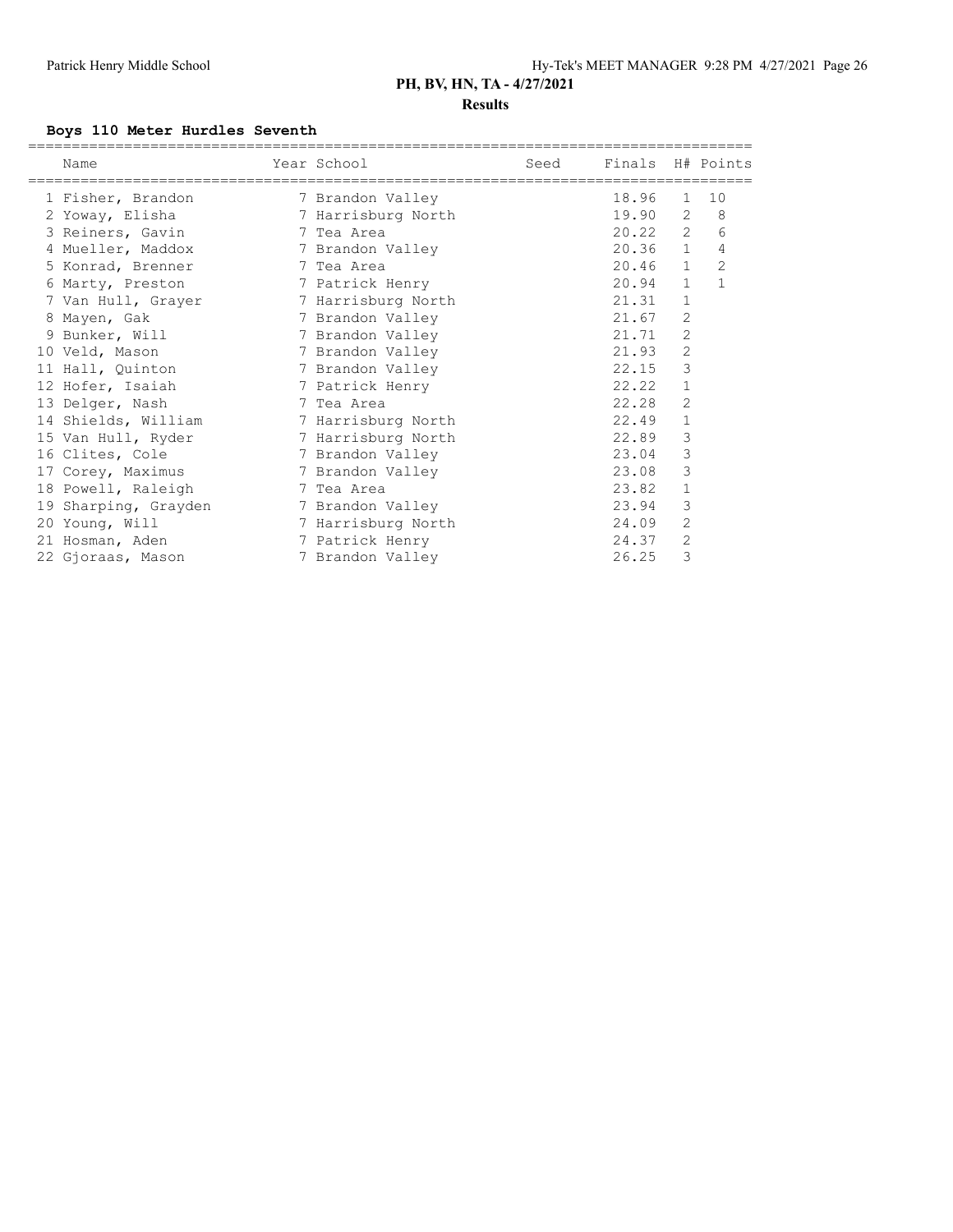**Results**

### **Boys 4x100 Meter Relay Seventh**

| School                           | Seed | Finals Points |                 |
|----------------------------------|------|---------------|-----------------|
| 1 Tea Area 'A'                   |      | 53.64 10      |                 |
| 2 Brandon Valley 'A'             |      | 53.91         | 8 <sup>8</sup>  |
| 3 Harrisburg North 'A'           |      | 55.94         | $6\overline{6}$ |
| 4 Harrisburg North 'B'           |      | 1:00.18       | $\overline{4}$  |
| 5 Patrick Henry 'A'              |      | 1:01.13       | $\overline{2}$  |
| $\mathsf{B}$<br>6 Brandon Valley |      | 1:02.15       | $\overline{1}$  |
| 7 Brandon Valley 'C'             |      | 1:05.34       |                 |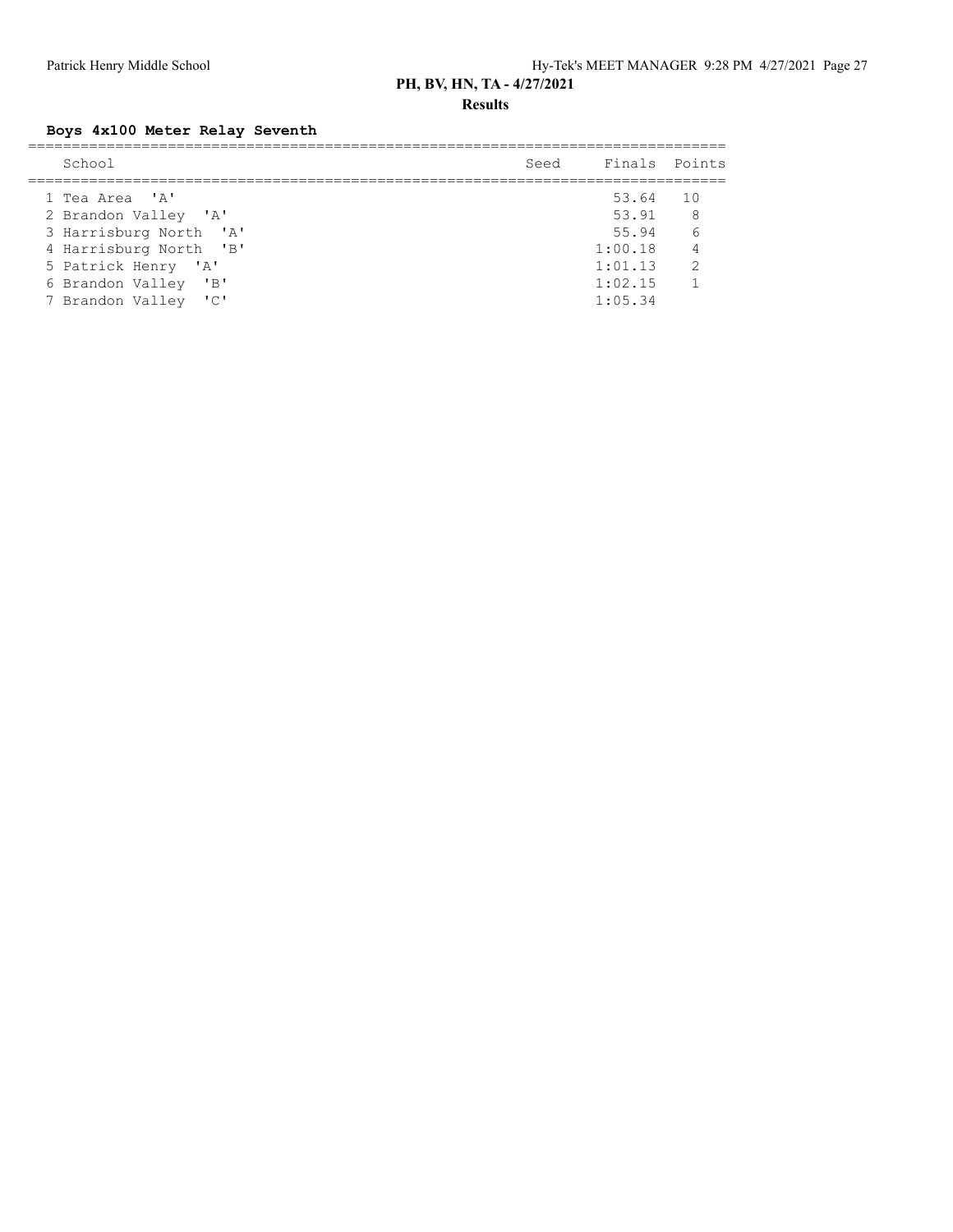**Results**

**Boys 4x200 Meter Relay Seventh**

| School                 | Seed | Finals Points |                 |
|------------------------|------|---------------|-----------------|
|                        |      |               |                 |
| 1 Patrick Henry 'A'    |      | 1:47.83       | $\overline{10}$ |
| 2 Tea Area 'A'         |      | 1:54.72       | 8               |
| 3 Brandon Valley 'A'   |      | 2:02.60       | 6               |
| 4 Harrisburg North 'A' |      | 2:04.44       | $\overline{4}$  |
| 5 Harrisburg North 'B' |      | 2:05.44       | $\mathcal{P}$   |
| 6 Brandon Valley 'B'   |      | 2:07.27       |                 |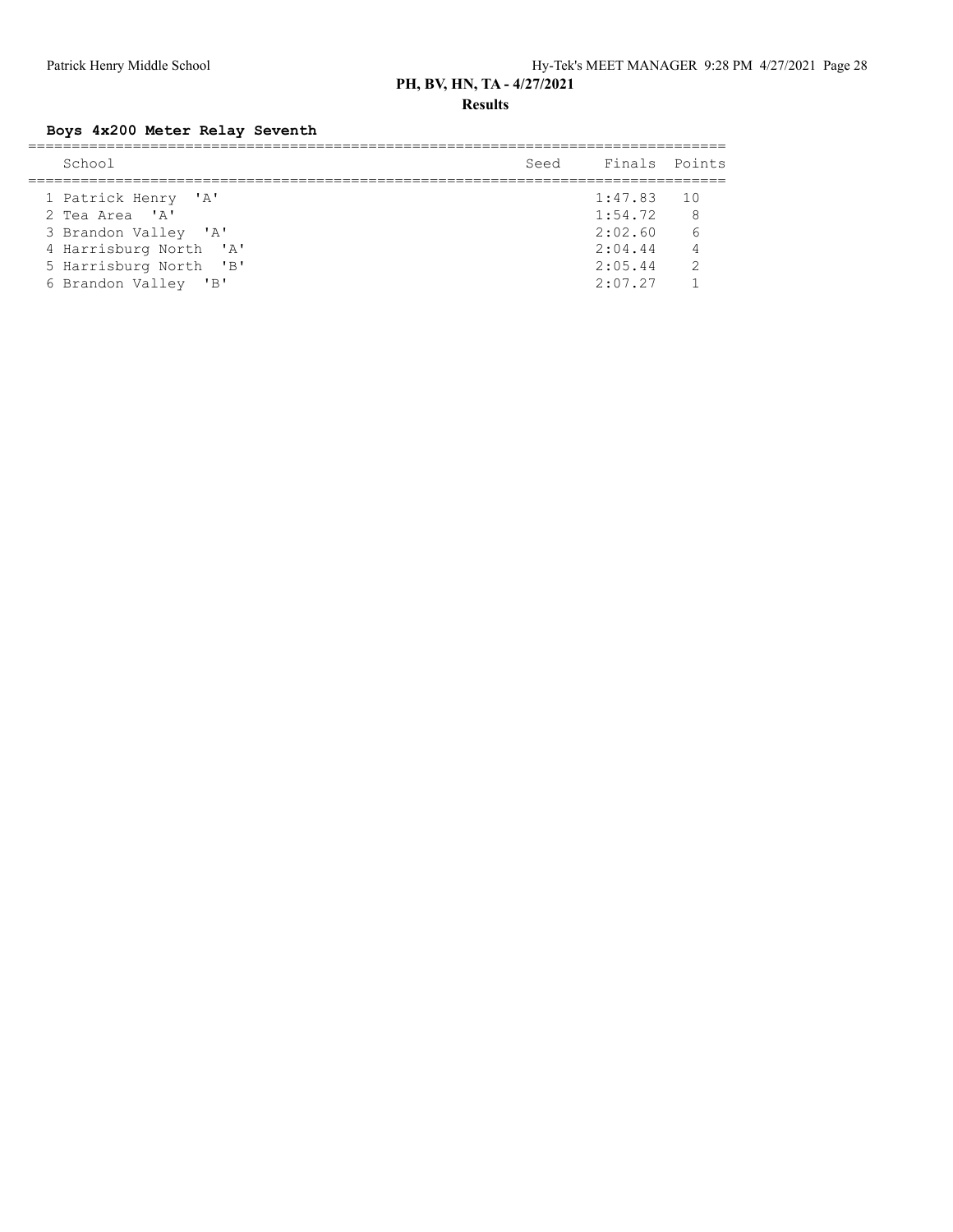**Results**

### **Boys 4x400 Meter Relay Seventh**

| School                 | Seed | Finals Points |            |  |  |  |  |
|------------------------|------|---------------|------------|--|--|--|--|
|                        |      |               |            |  |  |  |  |
| 1 Tea Area 'A'         |      | $4:38.27$ 10  |            |  |  |  |  |
| 2 Brandon Valley 'A'   |      | 4:38.28       | ₽          |  |  |  |  |
| 3 Harrisburg North 'A' |      | 4:40.12       | $\sqrt{2}$ |  |  |  |  |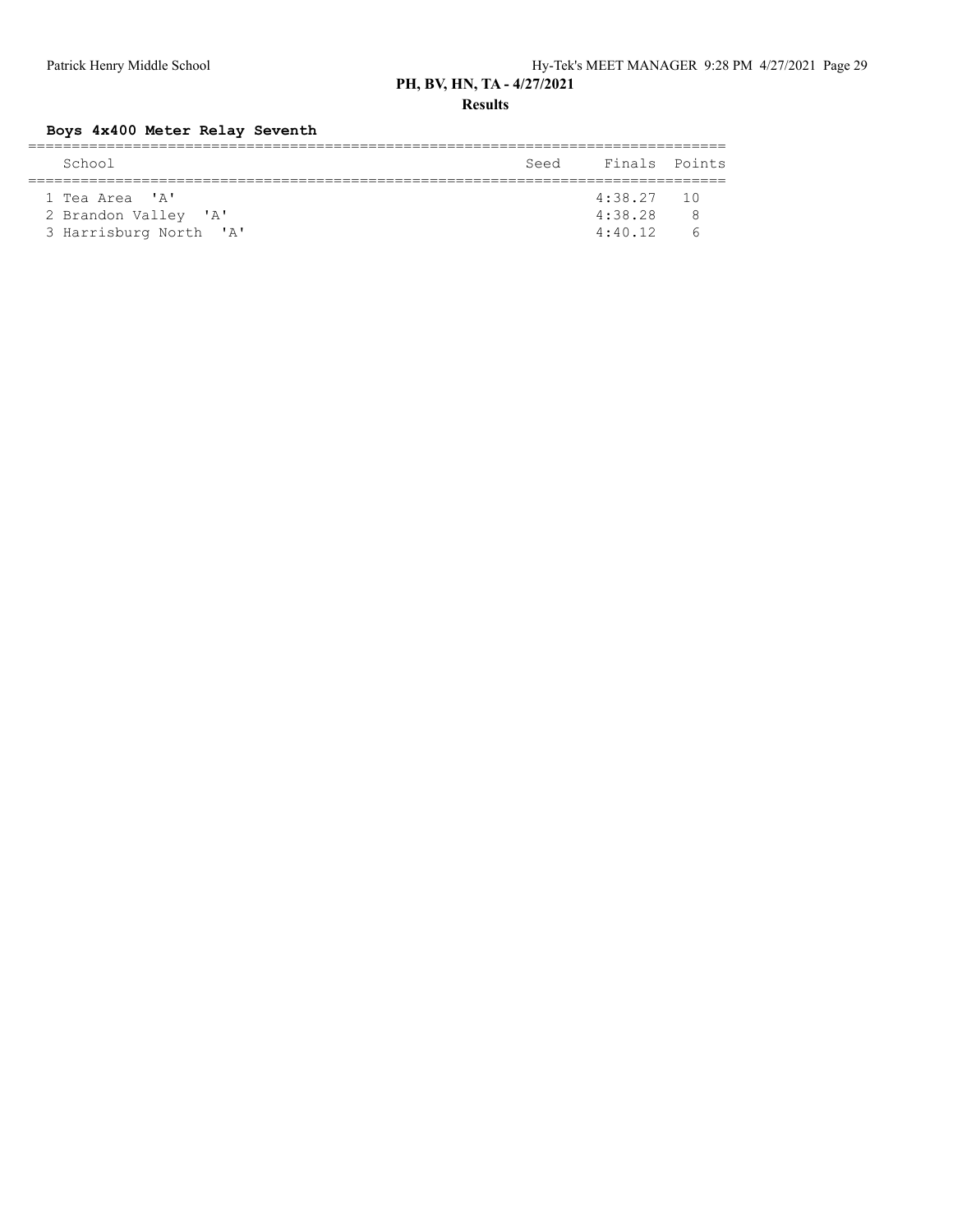**Results**

### **Boys 800 Sprint Medley Seventh**

| School                 | Seed | Finals Points |     |
|------------------------|------|---------------|-----|
|                        |      |               |     |
| 1 Patrick Henry 'A'    |      | $2:05.26$ 10  |     |
| 2 Brandon Valley 'A'   |      | 2:07.40       | - 8 |
| 3 Harrisburg North 'A' |      | 2:12.32       | 6   |
| 4 Harrisburg North 'B' |      | 2:15.75       | - 4 |
| 5 Tea Area 'A'         |      | 2:16.62       |     |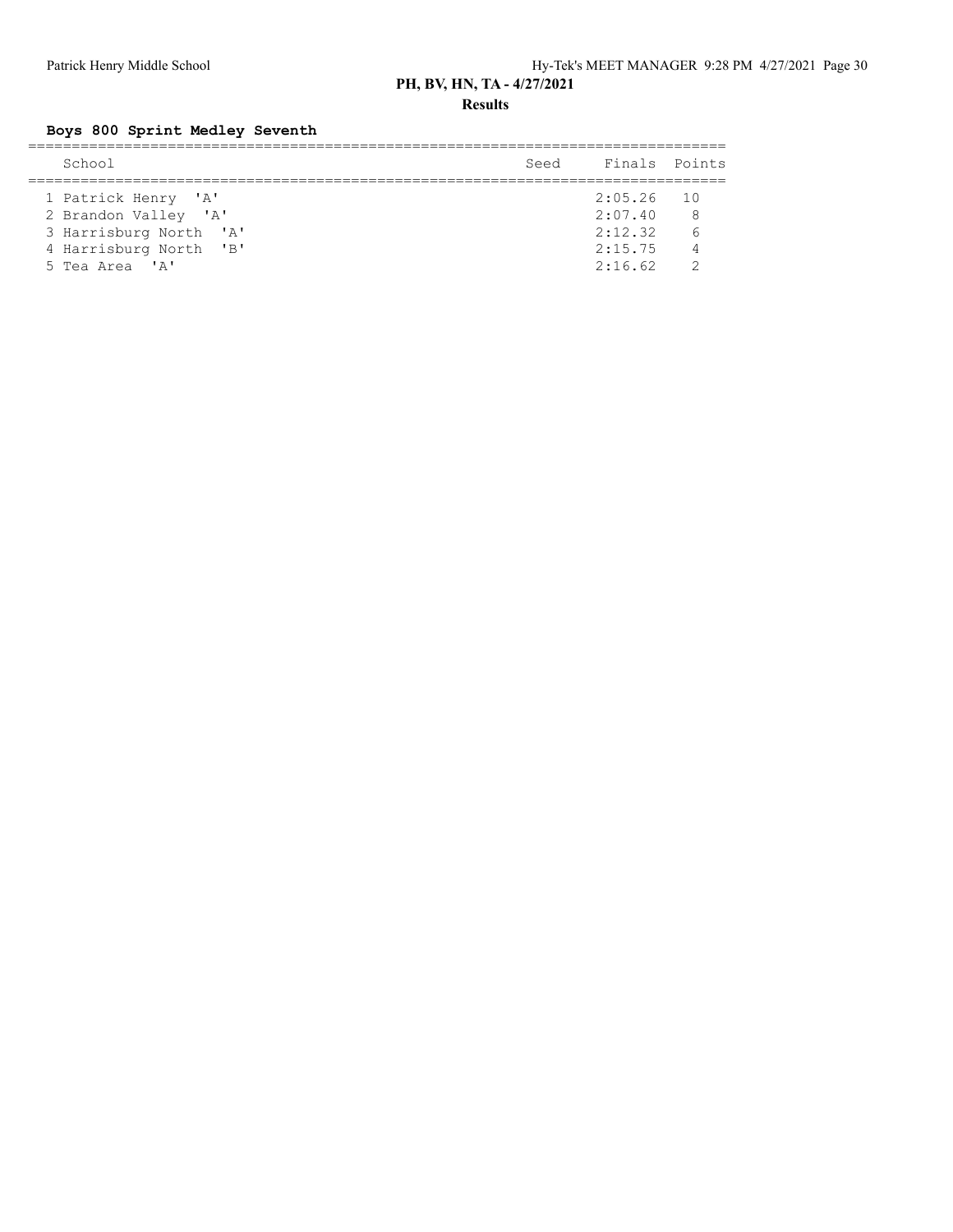### **Boys 100 Meter Dash Eighth**

| Year School<br>Name                   |                    | Seed | Finals H# Points |                |                |
|---------------------------------------|--------------------|------|------------------|----------------|----------------|
|                                       |                    |      |                  |                |                |
| 1 Augustus, Javin                     | 8 Patrick Henry    |      | 12.50            | 3              | 10             |
| 2 Portillo, Ryan 8 Brandon Valley     |                    |      | 12.85            | 3              | 8              |
| 3 Truog, Eli                          | 8 Patrick Henry    |      | 12.88            | 2              | 6              |
| 4 Gray, Evan                          | 8 Brandon Valley   |      | 12.90            | $2^{\circ}$    | $\overline{4}$ |
| 5 Rhead, Tyler                        | 8 Tea Area         |      | 12.95            | $\mathbf{1}$   | $\overline{2}$ |
| 6 Timmer, Madden                      | 8 Brandon Valley   |      | 13.03            | $\overline{4}$ | $\mathbf{1}$   |
| 7 Bussa, Trevin                       | 8 Brandon Valley   |      | 13.15            | $\mathbf{1}$   |                |
| 8 Werdel, Sam                         | 8 Tea Area         |      | 13.25            | $\overline{2}$ |                |
| 9 Danielson, Matthew 8 Brandon Valley |                    |      | 13.49            | $\mathbf{1}$   |                |
| 10 Finn, Will                         | 8 Brandon Valley   |      | 13.51            | 4              |                |
| 11 Reidburn, Liam                     | 8 Harrisburg North |      | 13.83            | 2              |                |
| 12 Kelsey, Lane                       | 8 Tea Area         |      | 13.92            | $\mathcal{S}$  |                |
| 13 Thomas, Camden                     | 8 Patrick Henry    |      | 13.95            | $\mathbf{1}$   |                |
| 14 Byrd, Jamir                        | 8 Patrick Henry    |      | 13.96            | $\overline{4}$ |                |
| 15 Calzo, Dylan                       | 8 Patrick Henry    |      | 14.08            | $\overline{2}$ |                |
| 16 Eltayeb, Ahmed                     | 8 Patrick Henry    |      | 14.13            | $\mathbf{1}$   |                |
| 17 Oye, Daniel                        | 8 Tea Area         |      | 14.15            | $\overline{4}$ |                |
| 18 Baskin, Sam                        | 8 Patrick Henry    |      | 14.18            | $\mathbf{1}$   |                |
| 19 Ruter, Brady                       | 8 Harrisburg North |      | 14.22            | $\mathbf{1}$   |                |
| 20 Ramirez, Victor                    | 8 Brandon Valley   |      | 14.33            | 3              |                |
| 20 Visscher, Elliot                   | 8 Brandon Valley   |      | 14.33            | $\overline{2}$ |                |
| 22 Curry, Leo                         | 8 Tea Area         |      | 14.44            | $\mathbf{1}$   |                |
| 23 Smook, Carter                      | 8 Brandon Valley   |      | 14.57            | 4              |                |
| 24 Agyeman, Daniel                    | 8 Patrick Henry    |      | 14.59            | 3              |                |
| 25 Hermandson, Sonny                  | 8 Tea Area         |      | 14.67            | $\mathbf{2}$   |                |
| 26 Burns, Keiton                      | 8 Patrick Henry    |      | 15.02            | $\mathbf{2}$   |                |
| 27 Vasecka, Ben                       | 8 Tea Area         |      | 15.15            | 4              |                |
| 28 Boterman, Logan                    | 8 Tea Area         |      | 15.40            | 3              |                |
| 29 Auen, Blair                        | 8 Harrisburg North |      | 15.45            | 3              |                |
| 30 Heibult, Austin                    | 8 Harrisburg North |      | 15.78            | 4              |                |
| 31 Schierholz, Bryan                  | 8 Harrisburg North |      | 15.94            | 4              |                |
| 32 Chairez, Tyler                     | 8 Patrick Henry    |      | 17.24            | 3              |                |
|                                       |                    |      |                  |                |                |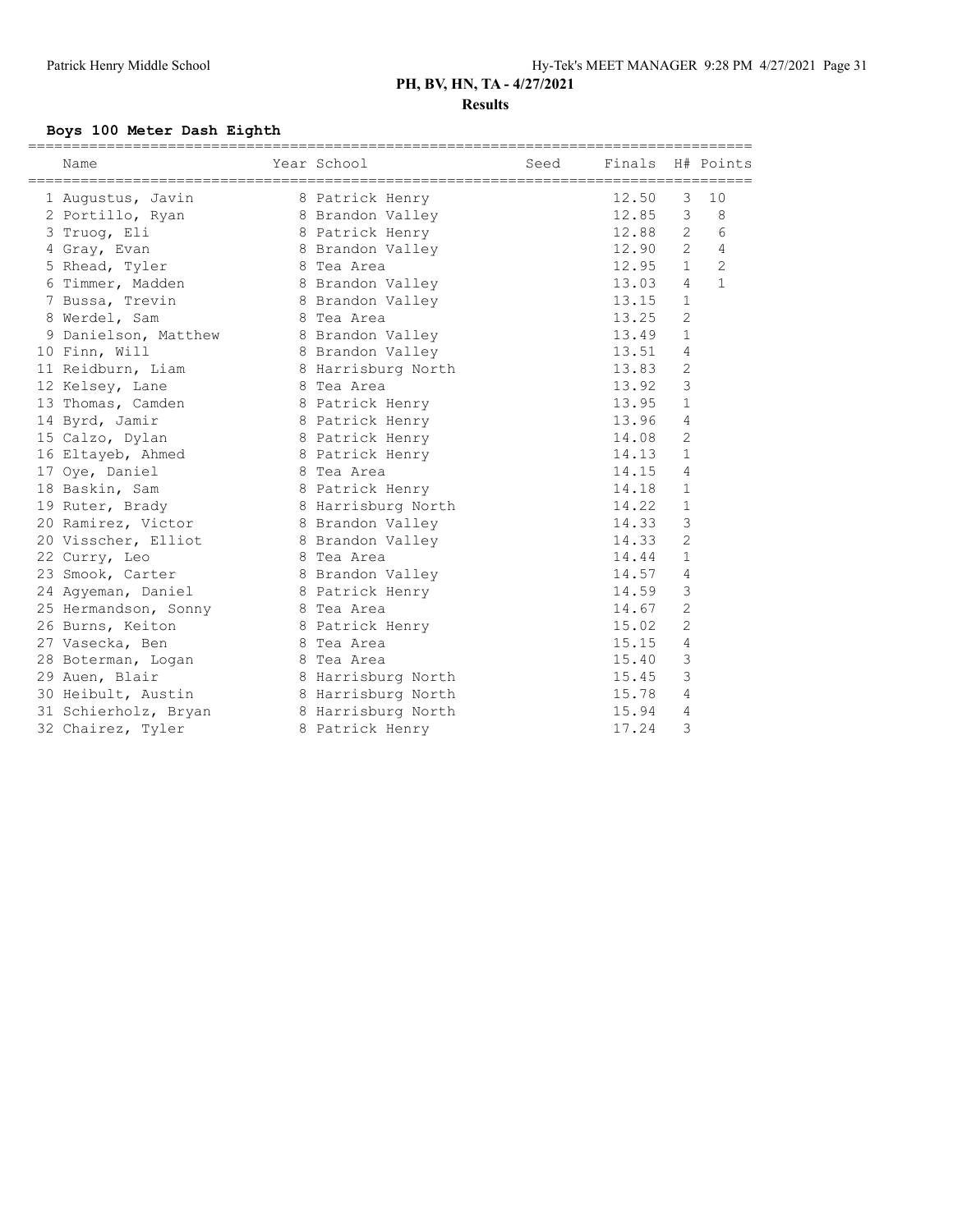### **Boys 200 Meter Dash Eighth**

| Name                                   | Year School        | Seed | Finals H# Points |                |               |
|----------------------------------------|--------------------|------|------------------|----------------|---------------|
| 1 Costain, Aiden                       | 8 Harrisburg North |      | 25.63            | $\mathbf{1}$   | 10            |
| 2 Russell, Cadyn                       | 8 Harrisburg North |      | 26.28            | 2              | 8             |
| 3 Augustus, Javin 8 Patrick Henry      |                    |      | 26.44            | $\overline{4}$ | 6             |
| 4 Klein, Kory                          | 8 Patrick Henry    |      | 26.46            | $\overline{2}$ | $\mathcal{S}$ |
| 4 Wilkinson, Matthew 8 Brandon Valley  |                    |      | 26.46            | $\mathbf{1}$   | 3             |
| 6 Johnson, Isaac                       | 8 Patrick Henry    |      | 26.89            | $\overline{2}$ | $\mathbf{1}$  |
| 7 Myers, Josh                          | 8 Patrick Henry    |      | 26.91            | $\overline{2}$ |               |
| 8 Scott, Gus                           | 8 Brandon Valley   |      | 26.96            | 3              |               |
| 9 Lombard, Jagger 8 Harrisburg North   |                    |      | 27.28            | $\mathbf{1}$   |               |
| 10 Kopsas, Jake                        | 8 Brandon Valley   |      | 28.07            | $\mathbf{1}$   |               |
| 11 Siemonsma, Kaedan 68 Brandon Valley |                    |      | 28.19            | $\overline{2}$ |               |
| 12 Musinovic, Din                      | 8 Patrick Henry    |      | 28.50            | 3              |               |
| 13 Ennis, Mason                        | 8 Brandon Valley   |      | 28.64            | $\overline{2}$ |               |
| 14 Baskin, Sam                         | 8 Patrick Henry    |      | 28.65            | $\mathbf{1}$   |               |
| 15 Ojullo, Tony                        | 8 Patrick Henry    |      | 29.18            | 4              |               |
| 16 Serk, Caleb                         | 8 Tea Area         |      | 29.24            | 2              |               |
| 17 Ali, Aadil                          | 8 Harrisburg North |      | 29.37            | 4              |               |
| 18 McGuire, Hayden                     | 8 Brandon Valley   |      | 29.45            | 3              |               |
| 19 McKinney, Cole                      | 8 Tea Area         |      | 29.49            | $\mathbf 1$    |               |
| 20 Reidburn, Liam                      | 8 Harrisburg North |      | 29.83            | $\overline{2}$ |               |
| 21 Tap, Isaiah                         | 8 Harrisburg North |      | 29.94            | 3              |               |
| 22 David, Silvian                      | 8 Whittier         |      | 30.01            | $\mathbf{1}$   |               |
| 23 Curry, Leo                          | 8 Tea Area         |      | 30.25            | 4              |               |
| 24 Calzo, Dylan                        | 8 Patrick Henry    |      | 30.26            | $\mathbf 1$    |               |
| 25 Smook, Carter                       | 8 Brandon Valley   |      | 30.38            | 4              |               |
| 25 Friesen, Jack                       | 8 Patrick Henry    |      | 30.38            | 3              |               |
| 27 Kelsey, Lane                        | 8 Tea Area         |      | 30.62            | 3              |               |
| 28 Amesere, Natnale 3 Patrick Henry    |                    |      | 32.44            | 3              |               |
| 29 Heibult, Austin                     | 8 Harrisburg North |      | 32.48            | 3              |               |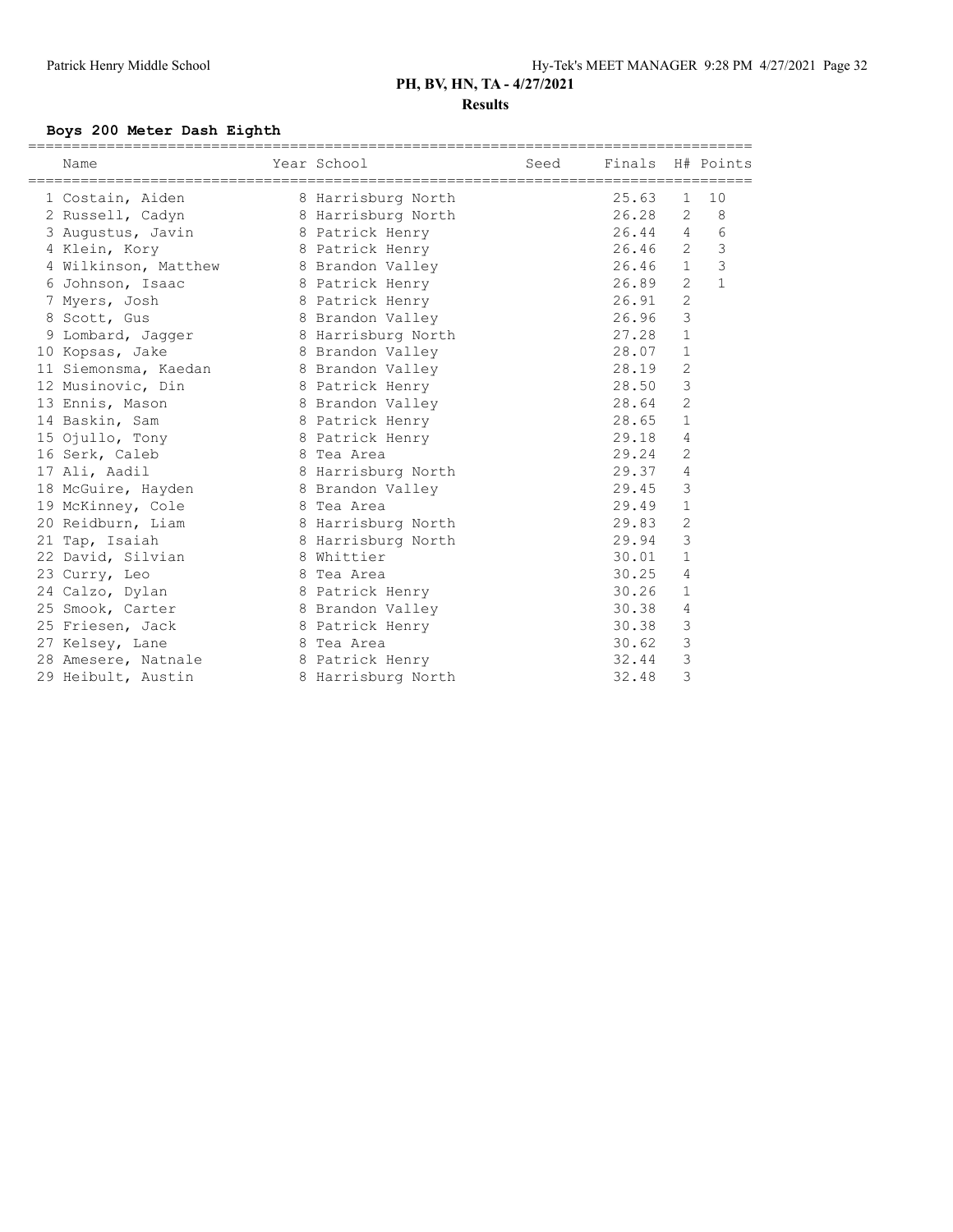### **Boys 400 Meter Dash Eighth**

| Name<br>================================== | Year School        | Seed | Finals H# Points |                |                |
|--------------------------------------------|--------------------|------|------------------|----------------|----------------|
| 1 Hunt, Miles                              | 8 Brandon Valley   |      | 57.13            | $\mathbf{1}$   | 10             |
| 2 Mayen, Mach                              | 8 Brandon Valley   |      | 59.96            | $\mathbf{1}$   | 8              |
| 3 Hofer, Aidan                             | 8 Tea Area         |      | 1:00.45          | $\mathbf{1}$   | 6              |
| 4 Johnson, Isaac                           | 8 Patrick Henry    |      | 1:02.32          | $\mathbf{1}$   | 4              |
| 5 Eimers, Dawson                           | 8 Tea Area         |      | 1:03.25          | $\mathbf{1}$   | $\overline{2}$ |
| 6 Baskin, Sam                              | 8 Patrick Henry    |      | 1:05.58          | $\mathbf{1}$   | $\mathbf{1}$   |
| 7 Levesque, Joseph 8 Patrick Henry         |                    |      | 1:06.85          | 3              |                |
| 8 Ericsson, Ethan 8 Brandon Valley         |                    |      | 1:07.02          | 2              |                |
| 9 Ndong, David                             | 8 Harrisburg North |      | 1:07.53          | $\overline{2}$ |                |
| 10 Hermandson, Sonny 8 Tea Area            |                    |      | 1:08.11          | $\mathbf 1$    |                |
| 11 Ruter, Brady                            | 8 Harrisburg North |      | 1:08.45          | $\mathsf 3$    |                |
| 12 Teer, Isaiah                            | 8 Patrick Henry    |      | 1:09.34          | 3              |                |
| 13 Dobberpuhl, Coulter 8 Patrick Henry     |                    |      | 1:09.35          | 3              |                |
| 14 Rosenberger, Aaron                      | 8 Harrisburg North |      | 1:09.68          | $\mathbf{1}$   |                |
| 15 Ali, Aadil                              | 8 Harrisburg North |      | 1:10.40          | 3              |                |
| 16 Curry, Leo                              | 8 Tea Area         |      | 1:11.28          | $\overline{c}$ |                |
| 17 Serk, Caleb                             | 8 Tea Area         |      | 1:12.40          | $\overline{c}$ |                |
| 18 Vasecka, Ben                            | 8 Tea Area         |      | 1:12.58          | 3              |                |
| 19 Gaye, Daniel                            | 8 Harrisburg North |      | 1:13.46          | 2              |                |
| 20 Stangeland, Porter 8 Patrick Henry      |                    |      | 1:14.31          | $\overline{c}$ |                |
| 21 Calzo, Dylan                            | 8 Patrick Henry    |      | 1:15.94          | 2              |                |
| 22 Boterman, Logan 8 Tea Area              |                    |      | 1:16.72          | 3              |                |
| 23 Burns, Keiton                           | 8 Patrick Henry    |      | 1:17.20          | $\overline{c}$ |                |
| 24 Schierholz, Bryan 8 Harrisburg North    |                    |      | 1:20.50          | 4              |                |
| 25 Kannan, Tylar                           | 8 Harrisburg North |      | 1:41.44          | 4              |                |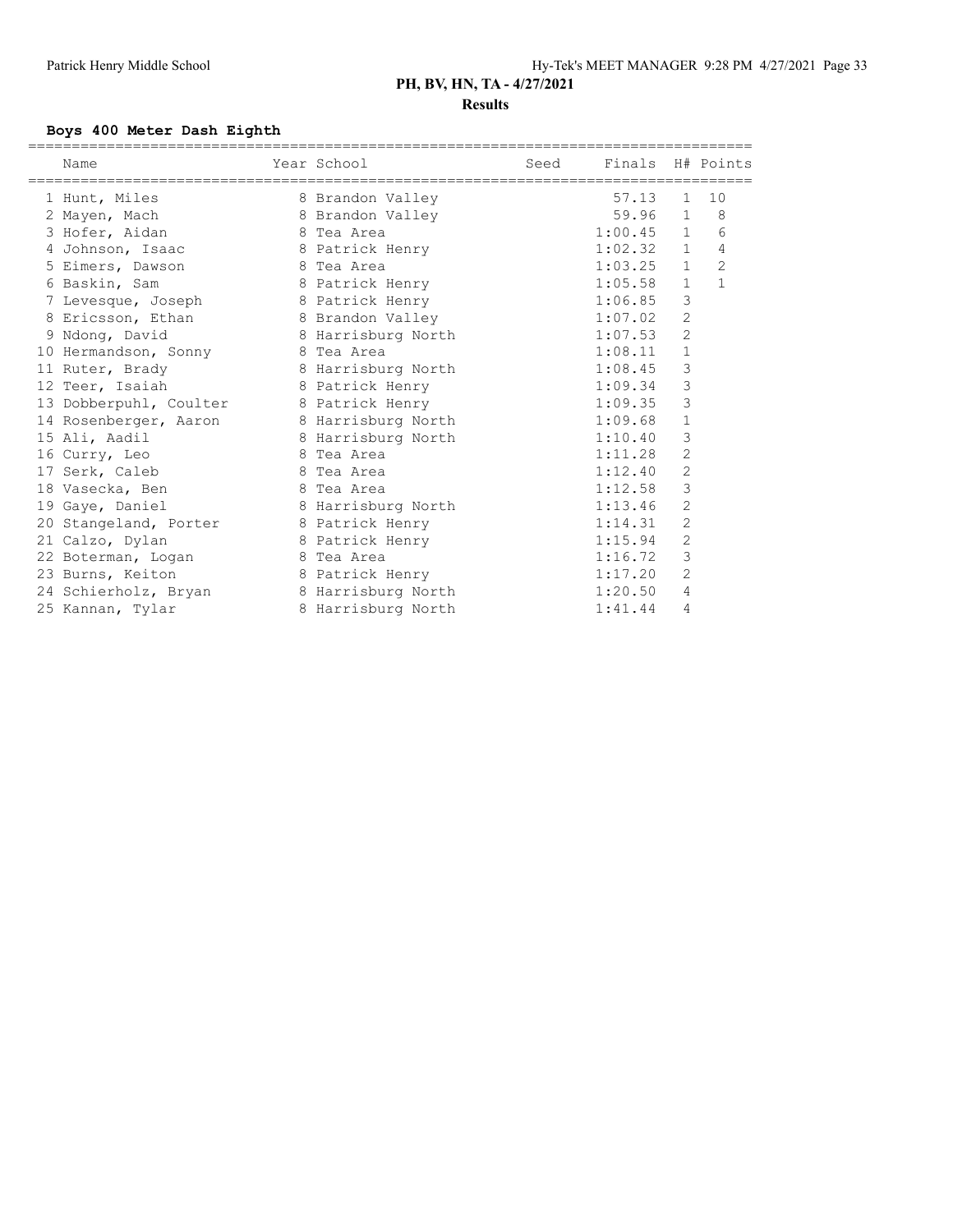### **Boys 800 Meter Run Eighth**

| Name                 | Year School        | Seed | Finals Points |                |
|----------------------|--------------------|------|---------------|----------------|
| 1 DeCurtins, Beckam  | 8 Harrisburg North |      | 2:34.18       | 10             |
| 2 Ericsson, Ethan    | 8 Brandon Valley   |      | 2:34.84       | 8              |
| 3 Brakke, Logan      | 8 Brandon Valley   |      | 2:37.52       | 6              |
| 4 Buss, Eli          | 8 Harrisburg North |      | 2:39.62       | 4              |
| 5 Ruter, Brady       | 8 Harrisburg North |      | 2:44.62       | $\overline{2}$ |
| 6 Iseminger, Adrian  | 8 Patrick Henry    |      | 2:44.96       | $\mathbf{1}$   |
| 7 Rosenberger, Aaron | 8 Harrisburg North |      | 2:46.74       |                |
| 8 Bailous, Camron    | 8 Brandon Valley   |      | 2:47.46       |                |
| 9 Nelsen, Aemil      | 8 Patrick Henry    |      | 2:49.93       |                |
| 10 Nelson, Jack      | 8 Brandon Valley   |      | 2:50.81       |                |
| 11 Shirley, Elijah   | 8 Harrisburg North |      | 2:51.24       |                |
| 12 Welch, Kolton     | 8 Brandon Valley   |      | 2:53.78       |                |
| 13 Bastian, Caleb    | 8 Brandon Valley   |      | 2:54.81       |                |
| 14 Tille, Joey       | 8 Brandon Valley   |      | 2:57.46       |                |
| 15 Tucker, Ethan     | 8 Brandon Valley   |      | 2:58.99       |                |
| 16 Schierholz, Bryan | 8 Harrisburg North |      | 3:06.37       |                |
| 17 Vazquez, Isaac    | 8 Harrisburg North |      | 3:17.74       |                |
| 18 Myron, Carson     | 8 Harrisburg North |      | 3:19.40       |                |
| 19 Kannan, Tylar     | 8 Harrisburg North |      | 4:04.58       |                |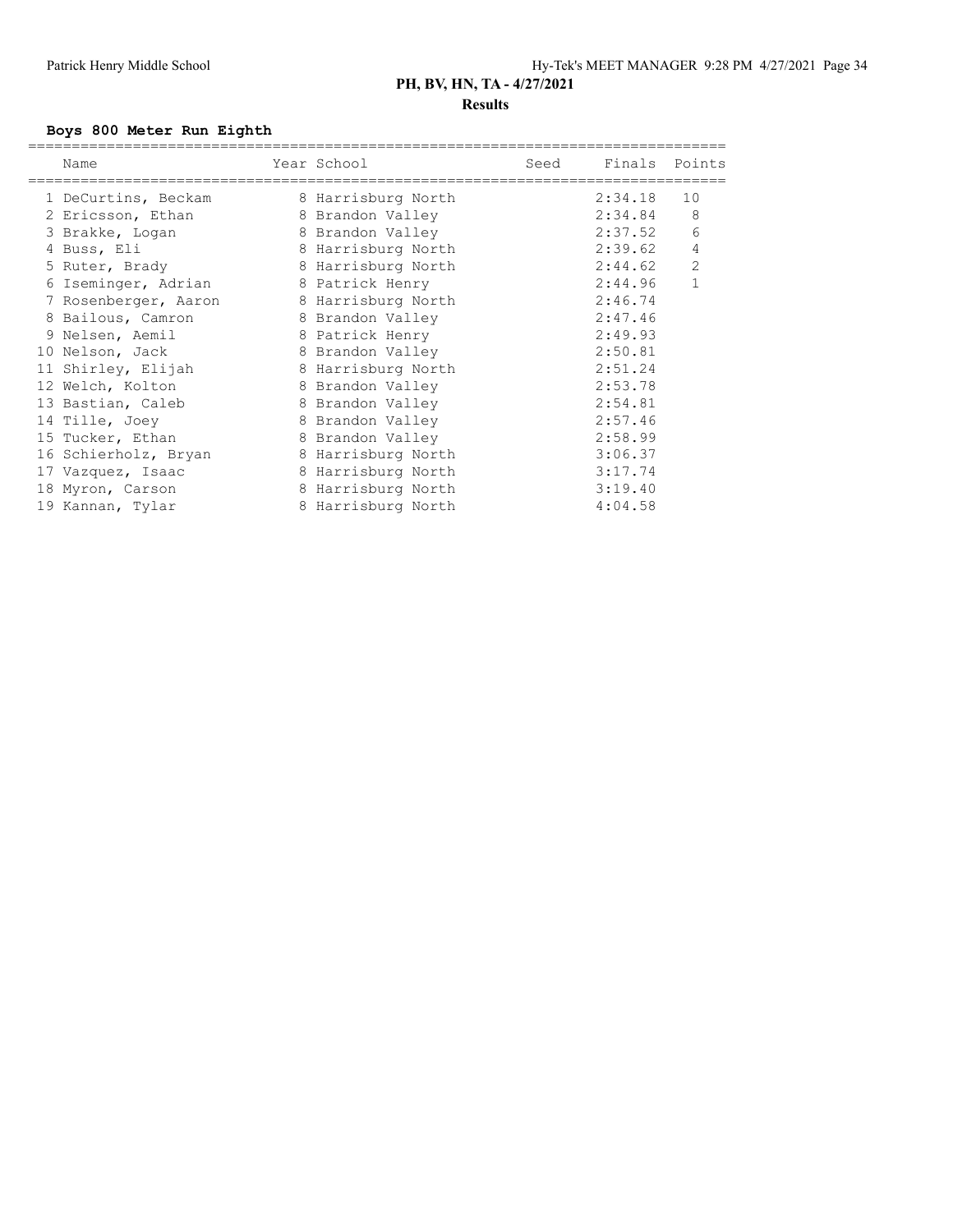### **Boys 1600 Meter Run Eighth**

| Name                | Year School        | Seed | Finals Points |                |
|---------------------|--------------------|------|---------------|----------------|
| 1 Levesque, Joseph  | 8 Patrick Henry    |      | 5:14.58       | 10             |
| 2 Knutson, Lane     | 8 Patrick Henry    |      | 5:18.93       | 8              |
| 3 Feeldy, Braeden   | 8 Harrisburg North |      | 5:21.55       | 6              |
| 4 Biever, Quin      | 8 Brandon Valley   |      | 5:41.93       | 4              |
| 5 Hall, Carson      | 8 Tea Area         |      | 5:51.81       | $\overline{2}$ |
| 6 Brakke, Logan     | 8 Brandon Valley   |      | 5:52.40       | $\mathbf{1}$   |
| 7 Bailous, Camron   | 8 Brandon Valley   |      | 5:54.14       |                |
| 8 Nelsen, Aemil     | 8 Patrick Henry    |      | 5:57.11       |                |
| 9 Iseminger, Adrian | 8 Patrick Henry    |      | 5:58.49       |                |
| 10 Auen, Blair      | 8 Harrisburg North |      | 6:08.37       |                |
| 11 Buss, Eli        | 8 Harrisburg North |      | 6:13.96       |                |
| 12 Kranz, Joe       | 8 Brandon Valley   |      | 6:24.37       |                |
| 13 Tille, Joey      | 8 Brandon Valley   |      | 6:27.30       |                |
| 14 Shirley, Elijah  | 8 Harrisburg North |      | 6:29.58       |                |
| 15 Oyen, Carter     | 8 Harrisburg North |      | 6:30.55       |                |
| 16 Duffy, Colton    | 8 Tea Area         |      | 6:45.49       |                |
| 17 Myron, Carson    | 8 Harrisburg North |      | 6:46.90       |                |
| 18 Pyn, Jeremiah    | 8 Harrisburg North |      | 6:50.14       |                |
| 19 Vazquez, Isaac   | 8 Harrisburg North |      | 6:50.81       |                |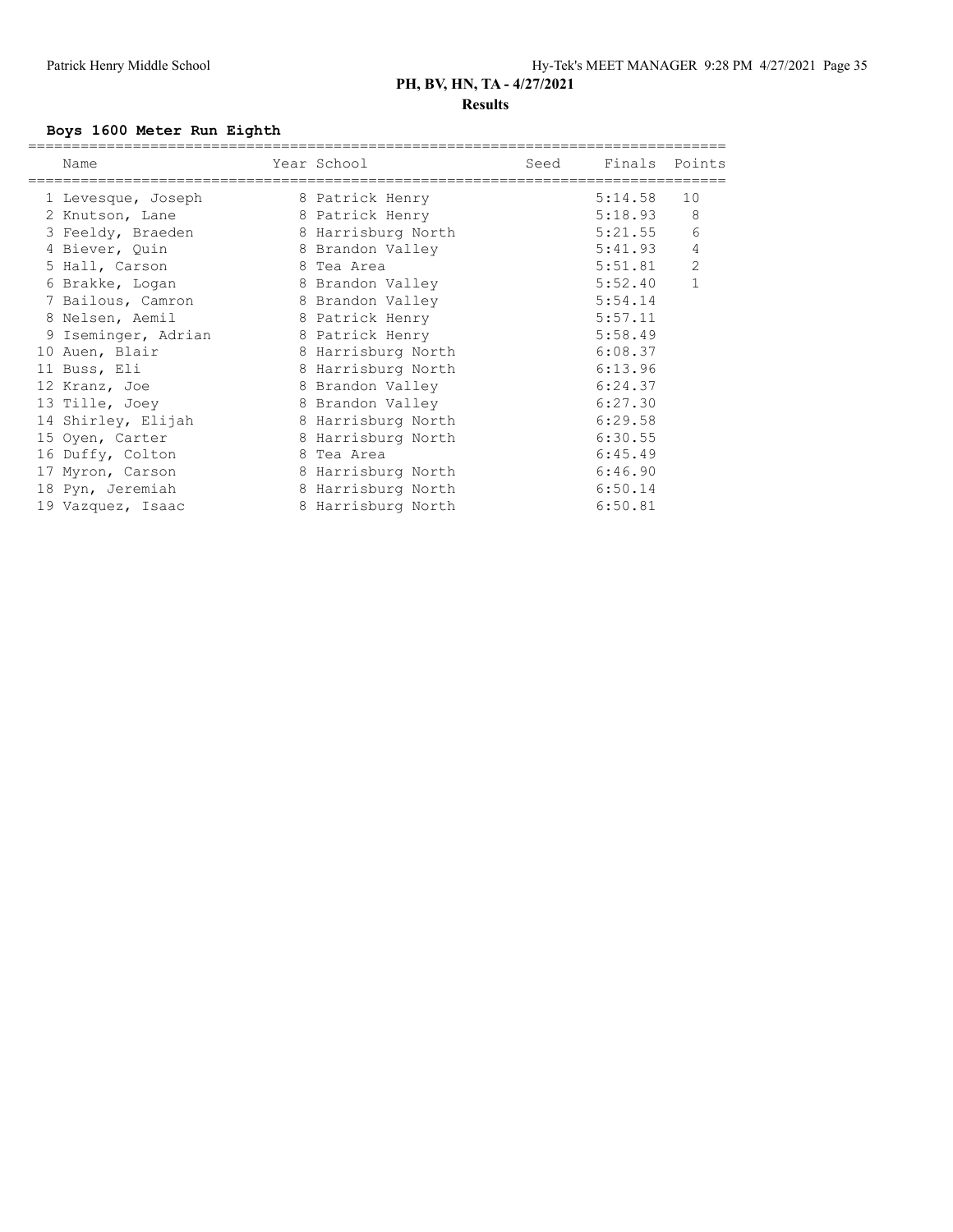### **Results**

### **Boys 110 Meter Hurdles Eighth**

|    | Name                  | Year School        | Seed | Finals H# Points |                |                |
|----|-----------------------|--------------------|------|------------------|----------------|----------------|
|    | 1 Hunt, Miles         | 8 Brandon Valley   |      | 16.27            | $\mathbf{1}$   | 10             |
|    | 2 Hofer, Aidan        | 8 Tea Area         |      | 18.46            | $\mathbf{1}$   | 8              |
|    | 3 Jellema, Drake      | 8 Brandon Valley   |      | 18.93            | $\mathbf{1}$   | 6              |
|    | 4 Svanda, Riley       | 8 Tea Area         |      | 19.38            | $\mathbf{1}$   | 4              |
|    | 5 Brendsel, Logan     | 8 Brandon Valley   |      | 19.53            | 2              | $\overline{c}$ |
|    | 6 Ojullo, Tony        | 8 Patrick Henry    |      | 19.63            | $\mathbf{1}$   | 1              |
|    | 7 Jackson, Cole       | 8 Harrisburg North |      | 19.65            | $\mathbf{1}$   |                |
|    | 8 Eidem, Zander       | 8 Patrick Henry    |      | 19.71            | 2              |                |
|    | 9 McKinney, Cole      | 8 Tea Area         |      | 19.78            | $\overline{2}$ |                |
|    | 10 Danielson, Matthew | 8 Brandon Valley   |      | 20.00            | 3              |                |
| 11 | Dobberpuhl, Coulter   | 8 Patrick Henry    |      | 20.54            | 3              |                |
|    | 12 Gaye, Daniel       | 8 Harrisburg North |      | 20.55            | 3              |                |
|    | 13 Fechner, Nathan    | 8 Tea Area         |      | 20.70            | 2              |                |
|    | 14 McGuire, Hayden    | 8 Brandon Valley   |      | 20.85            | 2              |                |
|    | 15 Stangeland, Porter | 8 Patrick Henry    |      | 20.99            | $\mathbf{1}$   |                |
|    | 16 Cero, Riley        | 8 Brandon Valley   |      | 21.33            | 3              |                |
|    | 17 Prestholdt, Jaxon  | 8 Harrisburg North |      | 22.01            | 2              |                |
|    | 18 Flom, Nathan       | 8 Harrisburg North |      | 22.72            | $\mathbf{1}$   |                |
|    | 19 Anderson, Tyce     | 8 Harrisburg North |      | 23.02            | 2              |                |
|    | 20 Teer, Isaiah       | 8 Patrick Henry    |      | 23.16            | 2              |                |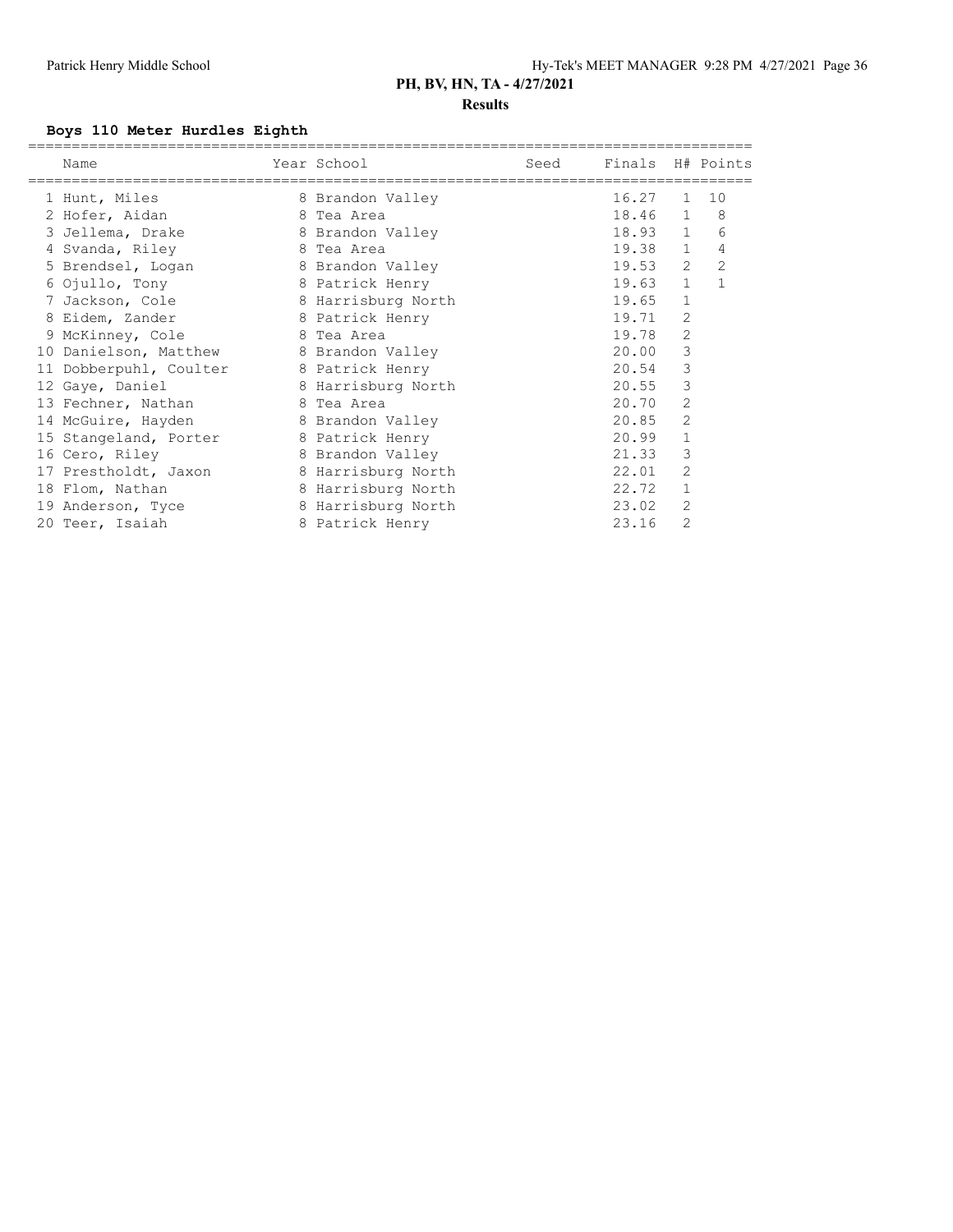**Results**

### **Boys 4x100 Meter Relay Eighth**

| School                 | Seed Finals Points |                |
|------------------------|--------------------|----------------|
| 1 Tea Area 'A'         | 52.56 10           |                |
| 2 Brandon Valley 'A'   | 52.82              | 8              |
| 3 Patrick Henry 'A'    | 53.46 6            |                |
| 4 Patrick Henry 'B'    | 56.45 4            |                |
| 5 Harrisburg North 'A' | 57.26              | $\overline{2}$ |
| 6 Patrick Henry 'C'    | 58.10              |                |
| 7 Harrisburg North 'B' | 59.18              |                |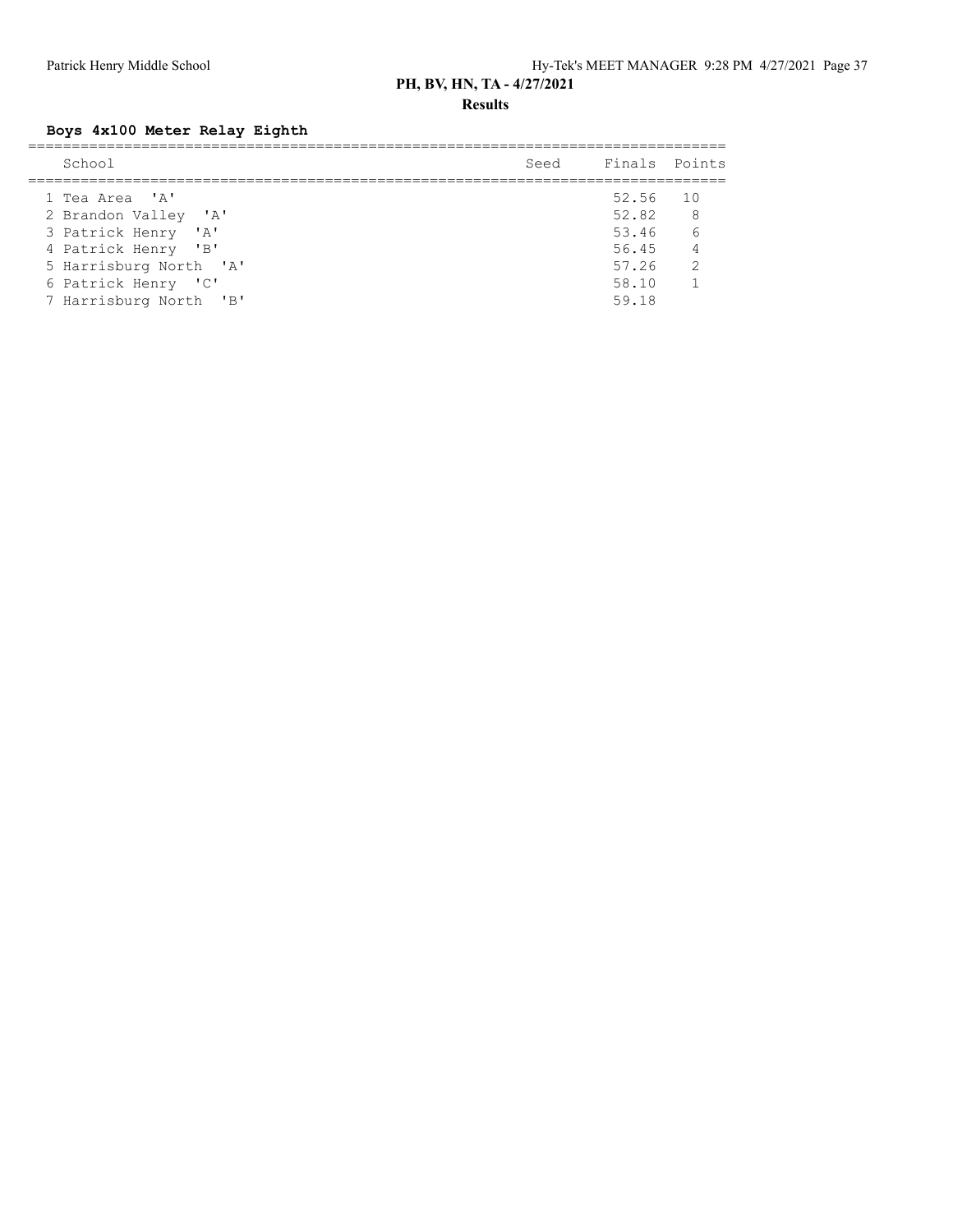**Results**

### **Boys 4x200 Meter Relay Eighth**

| School                 | Seed Finals Points |                |
|------------------------|--------------------|----------------|
| 1 Harrisburg North 'A' | $1:48.39$ 10       |                |
| 2 Tea Area 'A'         | 1:50.50            | 8 <sup>8</sup> |
| 3 Brandon Valley 'A'   | 1:50.72            | 6              |
| 4 Patrick Henry 'A'    | 1:51.07            | $\overline{4}$ |
| 5 Harrisburg North 'B' | 1:54.38            | $\overline{2}$ |
| 6 Patrick Henry 'B'    | 1:56.29            | $\overline{1}$ |
| 7 Patrick Henry 'C'    | 2:02.77            |                |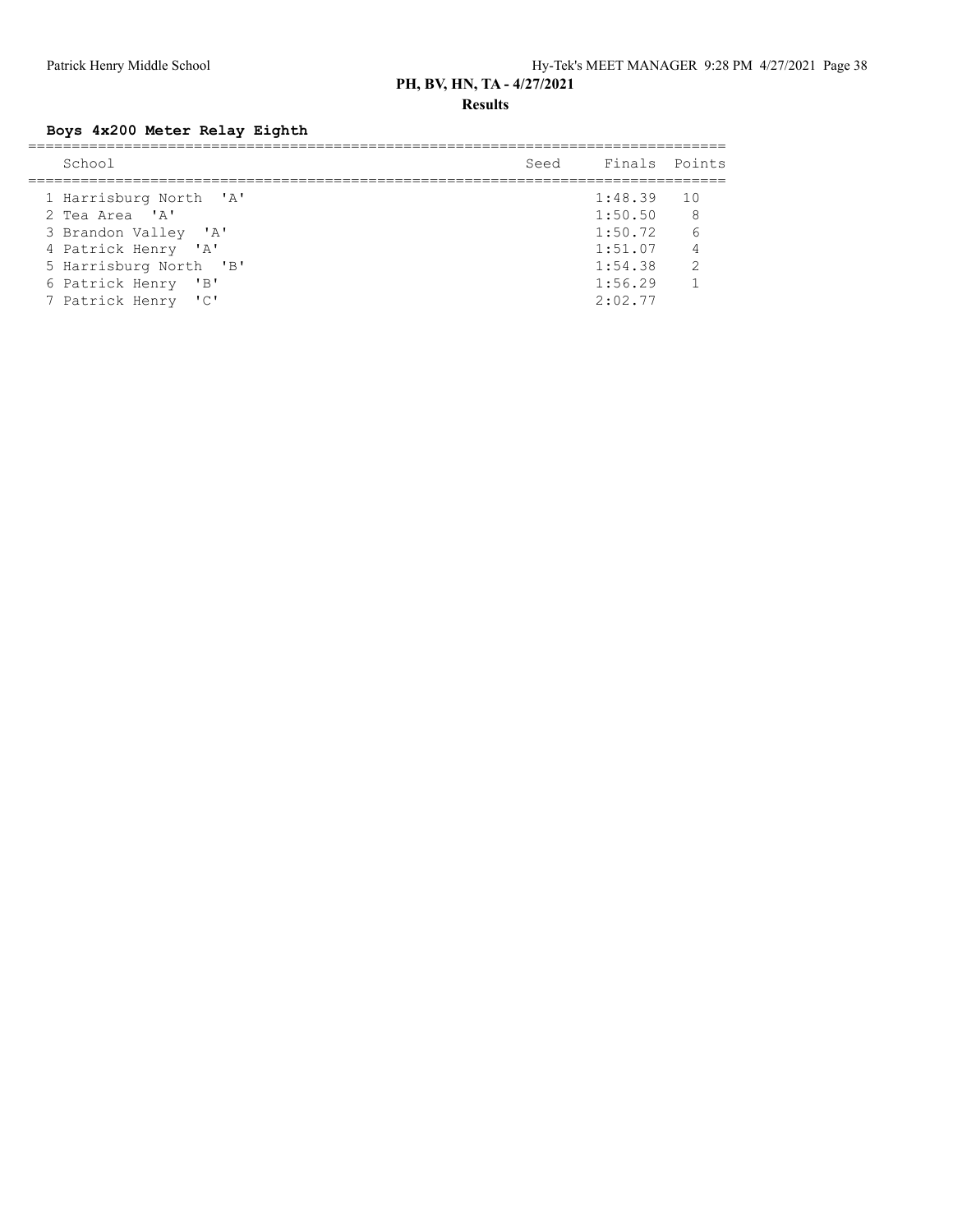**Results**

### **Boys 4x400 Meter Relay Eighth**

| School                 | Seed | Finals Points |                |
|------------------------|------|---------------|----------------|
|                        |      |               |                |
| 1 Harrisburg North 'A' |      | $4:15.51$ 10  |                |
| 2 Brandon Valley 'A'   |      | 4:30.02       | 8              |
| 3 Patrick Henry 'A'    |      | 4:37.74       | 6              |
| 4 Patrick Henry 'B'    |      | 4:39.40       | $\overline{4}$ |
| 5 Tea Area 'A'         |      | 4:41.01       |                |